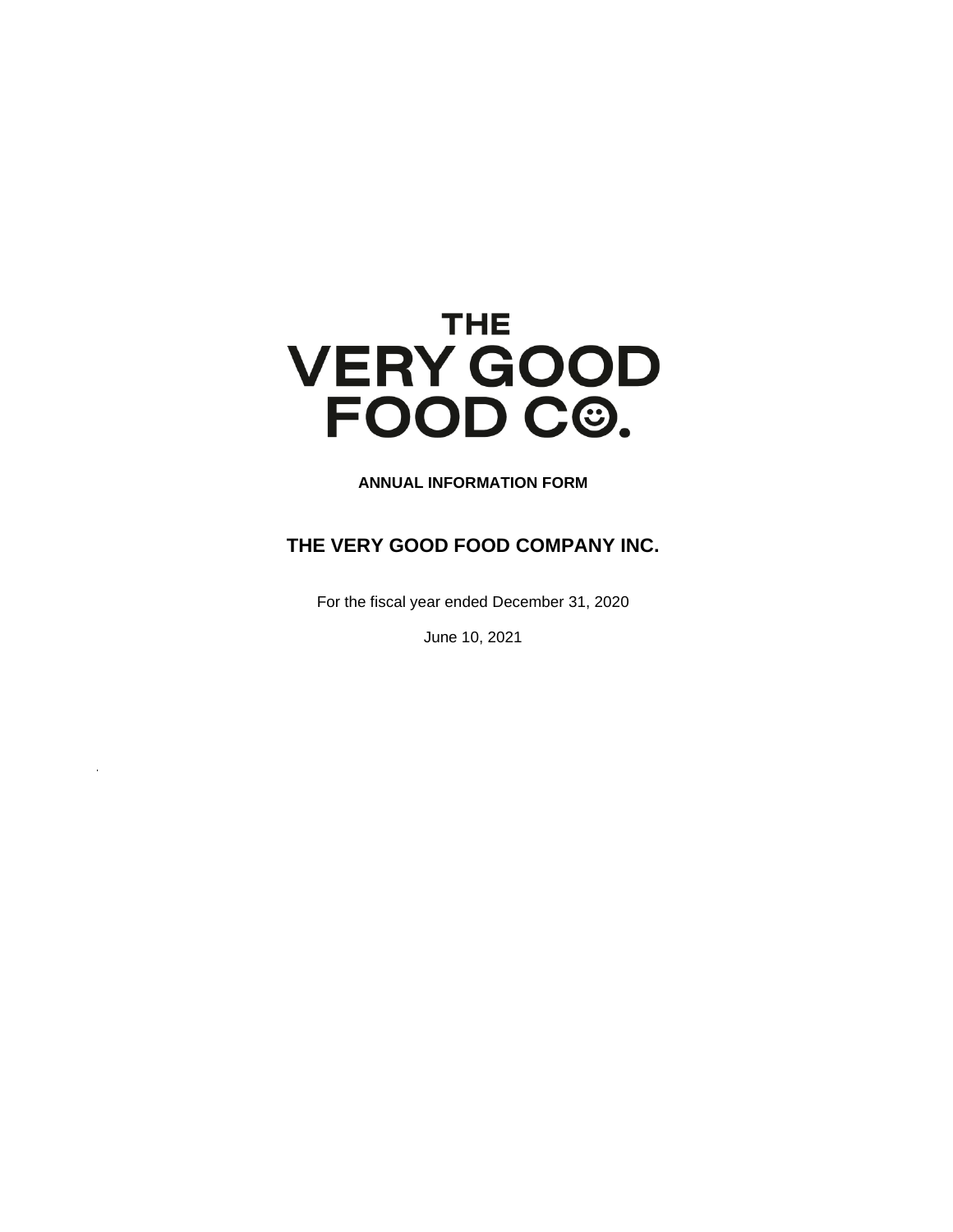# **TABLE OF CONTENTS**

| <b>ESCROWED SECURITIES AND SECURITIES SUBJECT TO CONTRACTUAL</b> |  |
|------------------------------------------------------------------|--|
|                                                                  |  |
|                                                                  |  |
|                                                                  |  |
|                                                                  |  |
|                                                                  |  |
| INTEREST OF MANAGEMENT AND OTHERS IN MATERIAL TRANSACTIONS 35    |  |
|                                                                  |  |
|                                                                  |  |
|                                                                  |  |
|                                                                  |  |
|                                                                  |  |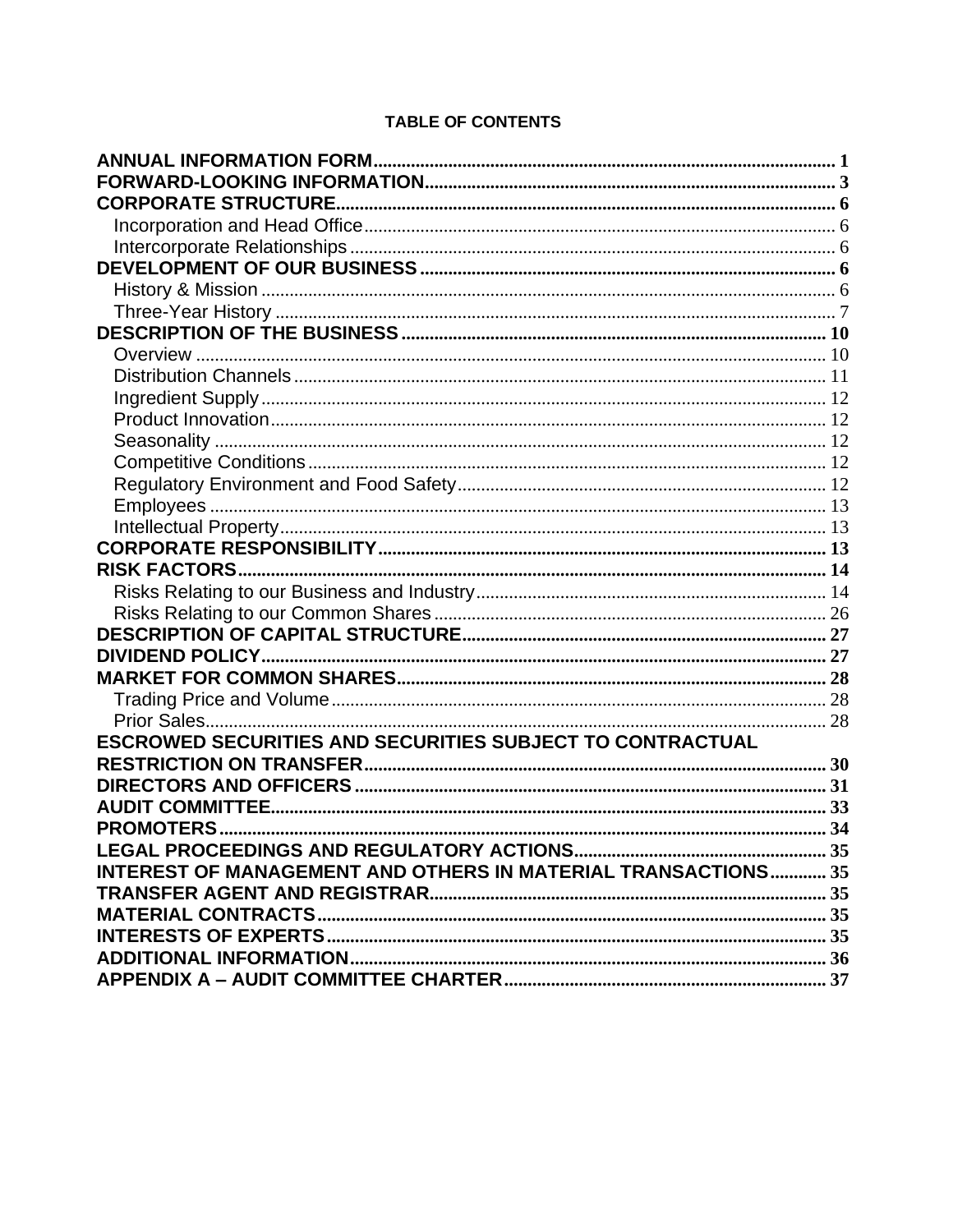## **THE VERY GOOD FOOD COMPANY INC.**

## **ANNUAL INFORMATION FORM**

Unless otherwise noted or the context otherwise indicates, the "**Company**", "**VERY GOOD**'', "**us**", "**we**" or "**our**'' refer to The Very Good Food Company Inc. and its subsidiaries.

Unless otherwise specified or the context otherwise requires, all information provided in this annual information form (the "**Annual Information Form**" or "**AIF**") is given as at December 31, 2020. All references to ''\$'' or "dollars" are to Canadian dollars. Amounts are stated in Canadian dollars unless otherwise indicated. Certain totals, subtotals and percentages throughout this Annual Information Form may not reconcile due to rounding.

This Annual Information Form contains certain trademarks held by the Company, such as The Very Good Food Co.™, The Very Good Butchers™, and We Butcher Beans™, which are protected under applicable intellectual property laws and are our property. Solely for convenience, our trademarks and trade names referred to in this Annual Information Form may appear without the ™ symbol, but such references are not intended to indicate, in any way, that we will not assert, to the fullest extent under applicable law, our rights to these trademarks and trade names.

## **FORWARD-LOOKING INFORMATION**

<span id="page-2-0"></span>This Annual Information Form contains "forward-looking information'' within the meaning of applicable securities laws in Canada. Forward-looking information may relate to anticipated events or results and may include information regarding our financial position, business strategy, growth plans, budgets, operations, financial results, taxes, dividend policy, plans and objectives. Particularly, information regarding our expectations of future results, performance, achievements, prospects or opportunities or the markets in which we operate is forward-looking information. In some cases, forward-looking information can be identified by the use of forward-looking terminology such as "plans'', "targets'', "expects'' or "does not expect", "is expected'', "an opportunity exists'', "budget'', "scheduled'', "estimates", "outlook", "forecasts'', "projection'', "prospects'', "strategy'', "intends'', "anticipates'', "does not anticipate'', "believes'', or variations of such words and phrases or state that certain actions, events or results "may", "could", "would", "might", "will'', "will be taken", "occur" or "be achieved". In addition, any statements that refer to expectations, intentions, projections or other characterizations of future events or circumstances contain forward-looking information. Statements containing forward-looking information are not historical facts but instead represent management's expectations, estimates and projections regarding future events or circumstances.

Discussions containing forward-looking information may be found, among other places, under "Development of our Business", "Description of the Business" and "Risk Factors''.

In particular and without limitation, this AIF contains forward-looking information includes, among other things, statements relating to:

- the impact of the COVID-19 pandemic ("**COVID-19**") and its impacts on our business;
- our business strategy and growth plans;
- our capital expenditures and operations;
- the anticipated production volume capacities of the Rupert Facility (as defined in this AIF), the Patterson Facility (as defined in this AIF) and the Fairview Facility (as defined in this AIF), and the Company's ability to scale and increase production output and the timing thereof;
- expectations regarding the number of production lines and numbers of SKUs to be produced at the Rupert Facility and the Patterson Facility;
- timing for the commencement of food production at the Patterson Facility and on the second production line at the Rupert Facility;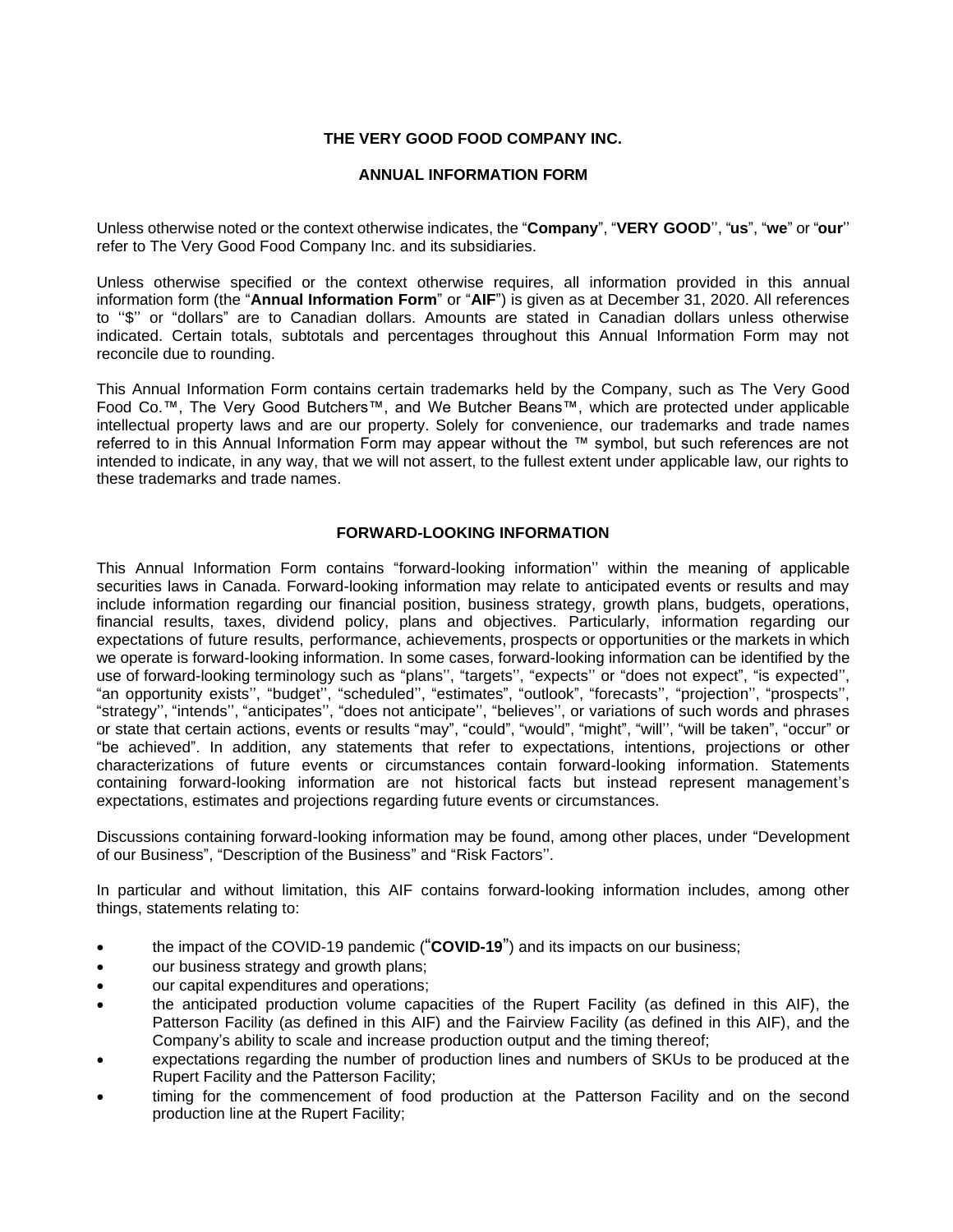- the Company's ability to increase wholesale distribution in Canada and in the United States;
- plans for, and the anticipated timing of, an eCommerce sales launch in the United Kingdom and in the European Union;
- plans for and the anticipated benefits of VERY GOOD's product innovation centre at Mount Pleasant including the ability to rapidly introduce new creative products into the market;
- the anticipated timing for opening of the Mount Pleasant flagship butcher shop;
- the Company's commitment to corporate responsibility;
- the Company's ability to become a "Certified B Corporation";
- VERY GOOD's acquisition strategy;
- plans for, and the timing of, the launch of The Very Good Cheese Co. brand in the second quarter of 2021 and the Company's new "Butcher's Select" gluten-free line of products in the third quarter of 2021;
- expectations regarding the scaling of the Company's retail network to a target of greater than 3,000 retail stores and 15,000 points of distribution by the end of 2021 in Canada and the United States;
- the ability to complete over 5,000 eCommerce orders per week;
- the ongoing discussions with major US retailer banners regarding the distribution of the Company's products;
- the Company's plans to obtain sustainability certifications and be both carbon and plastic neutral in the future;
- the expected timing for non-GMO certification;
- expectations regarding our ability to use the Victoria Butcher Shop & Restaurant as a template for the opening of additional locations across North America;
- continuing to strategically register trademarks; and
- expectations regarding the Credit Facility (as defined in this AIF).

Forward-looking information is based on our opinions, estimates and assumptions in light of our experience and perception of historical trends, current conditions and expected future developments, as well as other factors that we currently believe are appropriate and reasonable in the circumstances. Despite a careful process to prepare and review the forward-looking information, there can be no assurance that the underlying opinions, estimates and assumptions will prove to be correct. Certain assumptions in respect of the impact of COVID-19; no material deterioration in general business and economic conditions; no material fluctuations of interest rates and foreign exchange rates; continued strong demand for our products; planned capital projects such as Mount Pleasant, the Patterson Facility, the Rupert Facility and the construction, costs, schedules, approvals and anticipated benefits relating thereto; the availability of sufficient capital to fund capital requirements associated with existing operations and capital projects; the ability to obtain necessary equipment, production inputs and labour; growth plans; the ability to retain senior management and other key personnel; the competitive environment conditions and our ability to position VERY GOOD competitively; the execution of our business strategy and growth plans and the impact thereof; future performance including future financial objectives; and food safety and regulatory compliance are all material assumptions made in preparing forward-looking information and management's expectations.

Forward-looking information is necessarily based on a number of opinions, estimates and assumptions that we considered appropriate and reasonable as of the date such statements are made, are subject to known and unknown risks, uncertainties, assumptions and other factors that may cause the actual results, level of activity, performance or achievements to be materially different from those expressed or implied by such forward-looking information, including but not limited to the following risk factors described in greater detail under the heading entitled ''Risk Factors'' in this Annual Information Form:

- the impacts of the ongoing COVID-19 pandemic;
- our potential failure to successfully establish, or potential disruptions at, our facilities;
- our need for significant additional funding and our negative cash flow from operations;
- risks relating to the Credit Facility;
- our history of losses:
- the loss of members of our management team or other key personnel;
- the highly competitive nature of the plant-based industry;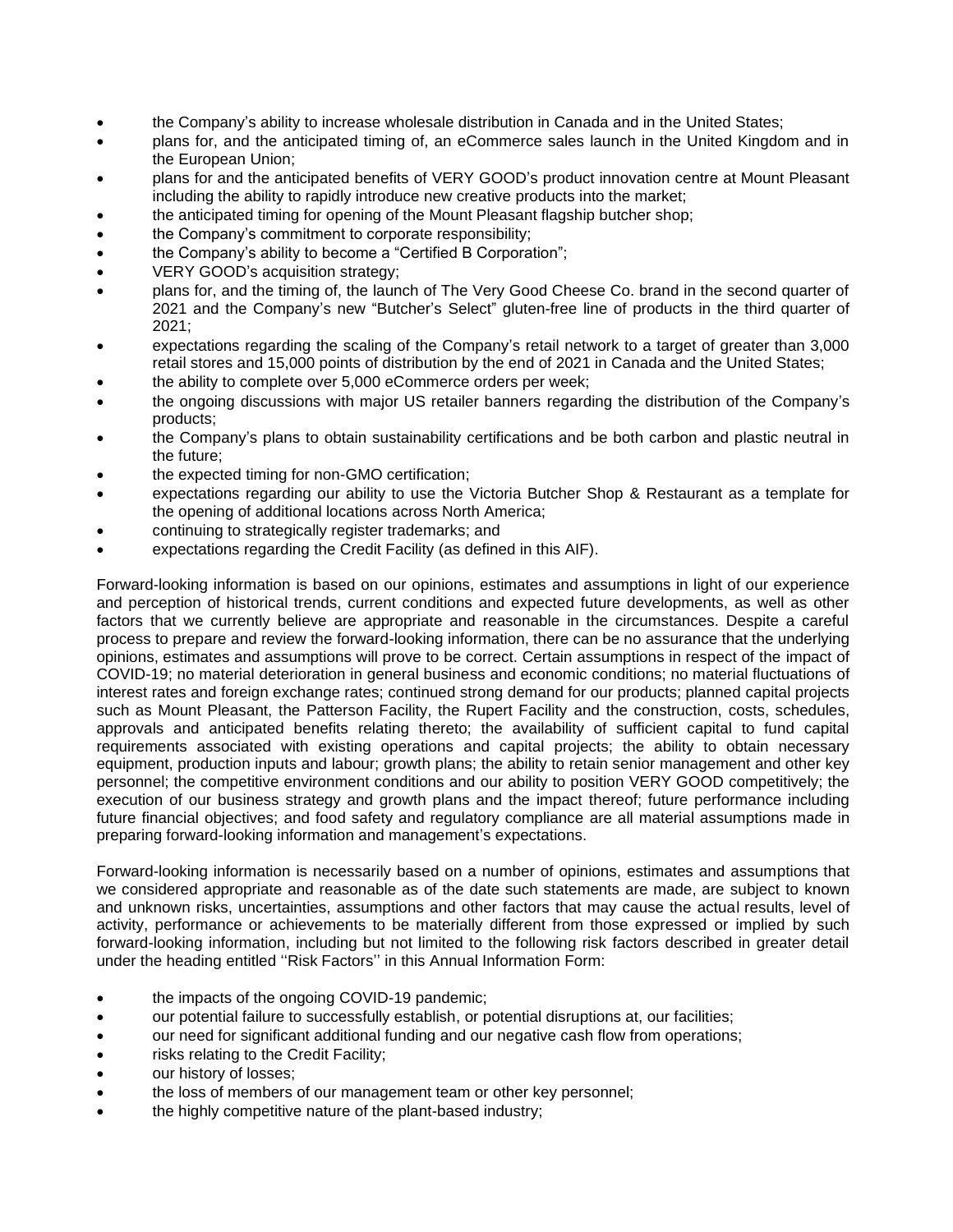- limited or disrupted supply of raw materials including key ingredients;
- inability to scale production and manage our supply chain;
- the rapid growth of our business and our ability to meet growth goals;
- our acquisition strategy and ability to integrate new business;
- our reliance on third-party logistics providers;
- food safety and consumer health;
- our ability to protect our trademarks or other intellectual property rights;
- our increasing reliance on distributors;
- the effectiveness of our marketing efforts including digital marketing and social media campaigns;
- inability to protect our brand value and reputation;
- failure to successfully expand to new markets;
- failure to comply with applicable product labelling, marketing and advertising regulations;
- our inability to develop and market new products and improvement to existing products;
- failure to acquire or retain customers across our distribution channels;
- the effects of consolidation in the retail grocer sector;
- our failure to comply with laws and regulations:
- disruptions affecting our information technology systems and eCommerce business;
- claims made against us, which may result in litigation;
- the impacts of climate change;
- insurance-related risks;
- leasing commercial and retail space;
- consumer trends;
- changes in the general economic conditions;
- union attempts to organize our employees;
- failure to meet social responsibility metrics or ESG benchmarks;
- counterparty risk;
- changes in accounting standards;
- volatility in the market price for Common Shares (as defined in this AIF);
- future equity sales; and
- no cash dividends for the foreseeable future.

If any of these risks or uncertainties materialize, or if the opinions, estimates or assumptions underlying the forward-looking information prove incorrect, actual results or future events might vary materially from those anticipated in the forward-looking information. The opinions, estimates or assumptions referred to above and described in greater detail in "Risk Factors'' should be considered carefully by readers.

Although we have attempted to identify important risk factors that could cause actual results to differ materially from those contained in forward-looking information, there may be other risk factors not presently known to us or that we presently believe are not material that could also cause actual results or future events to differ materially from those expressed in such forward-looking information. There can be no assurance that such information will prove to be accurate, as actual results and future events could differ materially from those anticipated in such information. Accordingly, readers should not place undue reliance on forwardlooking information, which speaks only as of the date made. The forward-looking information contained in this Annual Information Form represents our expectations as of the date of this Annual Information Form (or as the date they are otherwise stated to be made) and are subject to change after such date. However, we disclaim any intention or obligation or undertaking to update or revise any forward- looking information whether as a result of new information, future events or otherwise, except as required under applicable securities laws in Canada.

## **All of the forward-looking information contained in this Annual Information Form is expressly qualified by the foregoing cautionary statements.**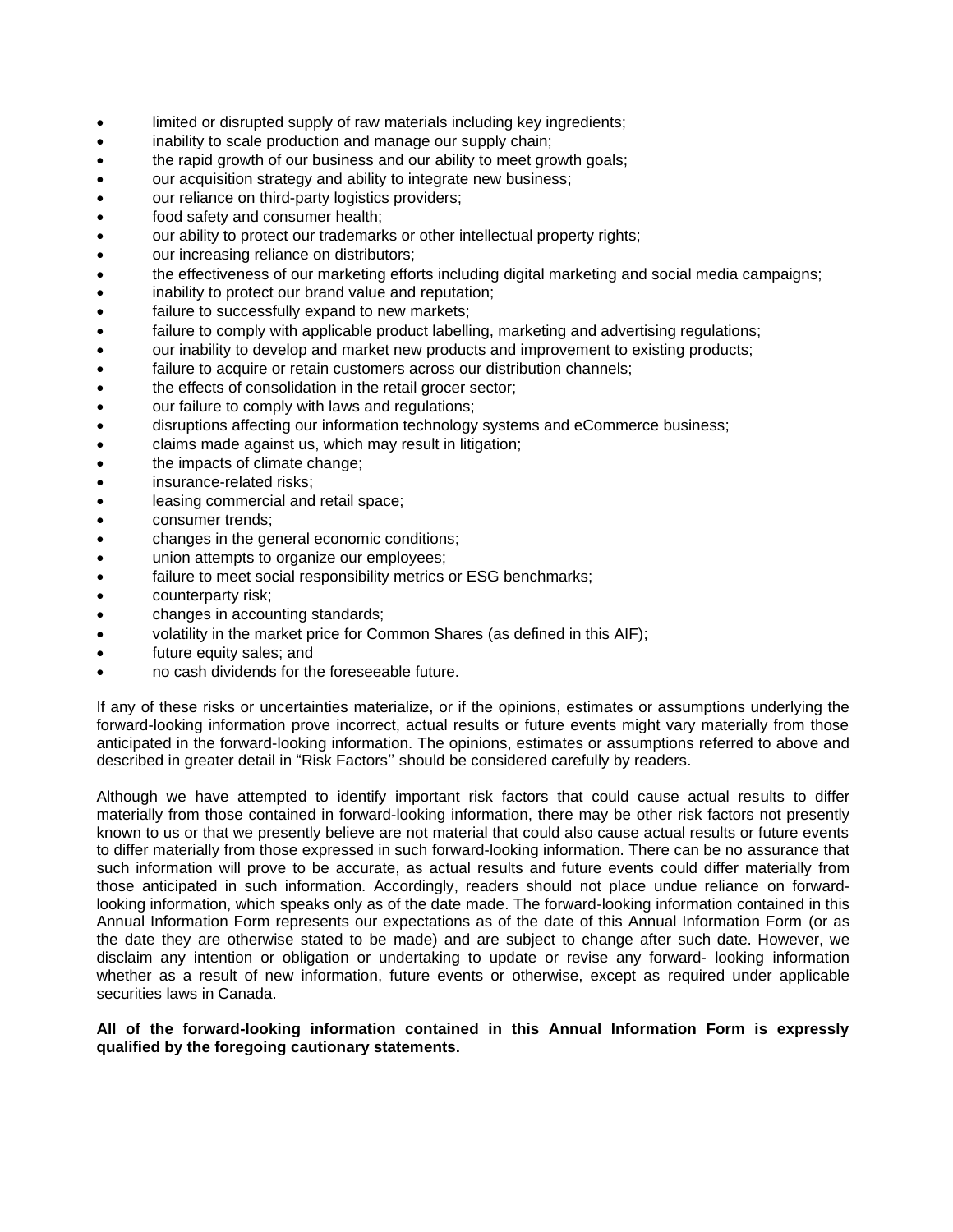## **CORPORATE STRUCTURE**

#### <span id="page-5-1"></span><span id="page-5-0"></span>**Incorporation and Head Office**

VERY GOOD is a public company that was incorporated on December 27, 2016 under the *Business Corporations Act* (British Columbia) under the name "The Very Good Butchers Inc.'' and changed its name to The Very Good Food Company Inc. on October 1, 2019. On August 7, 2018, the Company altered its Notice of Articles (the "**Articles**") to reflect an alteration to the authorized share structure by eliminating all classes of shares except for common shares (the ''**Common Shares**'') and on July 29, 2019, the Company amended its Articles to, among other things, provide that the Common Shares may be uncertificated and held in "bookentry" form, allow for names changes to be approved by directors' resolution and remove certain shareholder drag-along rights.

Our head office is located at 2748 Rupert Street, Vancouver British Columbia, Canada, V5M 3T7 and our registered and records office is located at 885 W. Georgia, #900, Vancouver, British Columbia V6C 3H1. VERY GOOD's corporate website address is [www.verygoodfood.com.](http://www.verygoodfood.com/)

#### <span id="page-5-2"></span>**Intercorporate Relationships**

The following chart identifies the Company's current subsidiaries, their applicable governing corporate jurisdictions and the percentage of their voting securities which are beneficially owned, or controlled or directed, directly or indirectly by VERY GOOD. As of December 31, 2020, none of the Company's subsidiaries had total assets or operating revenues that exceeded 10% of the consolidated assets and operating revenues of the Company.



## **DEVELOPMENT OF OUR BUSINESS**

## <span id="page-5-4"></span><span id="page-5-3"></span>**History & Mission**

We are an emerging plant-based food technology company that produces nutritious and delicious plantbased meat and cheese products under VERY GOOD's core brands: The Very Good Butchers and The Very Good Cheese Co.

Founded by James Davison and Mitchell Scott in 2016, VERY GOOD grew out of their common frustration over a lack of good, tasty, top quality, nutritional plant-based food and the desire to offer innovative, lowprocessed and healthy alternatives to animal-based products, that are as great-tasting as they look. This desire underpins the lofty, badass but beautifully simple mission that guides our purpose-driven business: get millions to rethink their food choices while helping them do the world a world of good.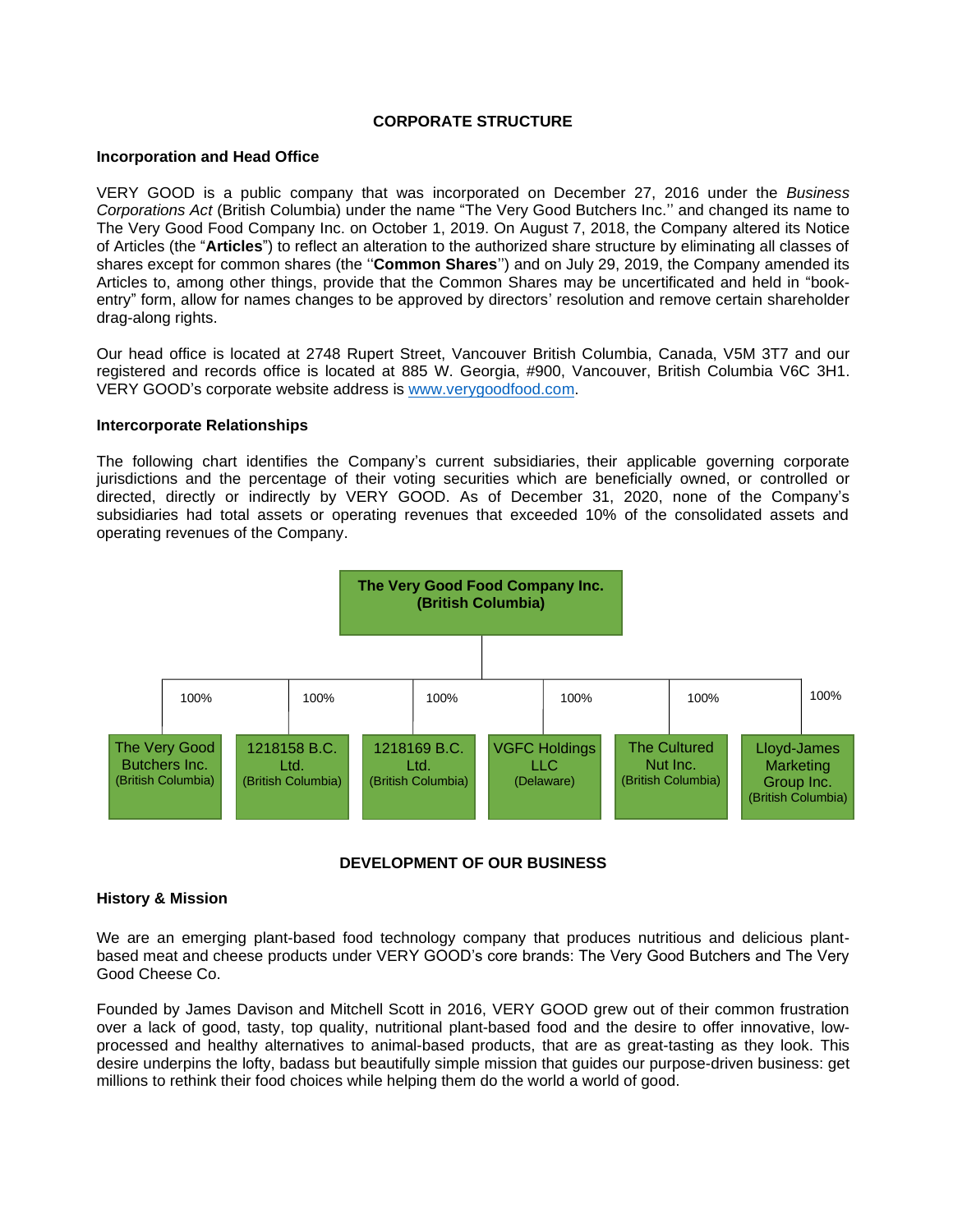## <span id="page-6-0"></span>**Three-Year History**

During the three years ended December 31, 2020 and in the period subsequent to the end of fiscal 2020, a number of events, factors and initiatives have impacted the development and growth of our Company.

#### *Early Days*

Our Company started by selling products at local farmer's markets. In February 2017, we opened the first vegan butcher shop on the west coast of Canada at the Victoria Public Market in Victoria, British Columbia (the "**Victoria Butcher Shop & Restaurant**") which garnered significant public interest, with over 1000 people attending on opening day. In August 2017, the Victoria Butcher Shop & Restaurant was expanded to include a newly created restaurant designed to serve an enhanced product line and hot-food offerings. In the fall of 2017, we established our wholesale program with initial deliveries to smaller natural food grocery retailers. In April 2018, we launched our eCommerce store.

#### *Scaling Production*

Initially, we handcrafted products at a production kitchen on Denman Island in British Columbia. In December 2018, we moved our production kitchen to Victoria and in May 2019 expanded our production capacity by moving production to a 4,000 square feet production facility in Victoria (the "**Victoria Facility**"). With continued growth in product demand, increasing production at the Victoria Facility was a key corporate priority in 2020. We put in place various initiatives to optimize and increase production, such as effective production scheduling, labour retention and supply chain planning. We also implemented an updated inventory management system in September 2020, which has streamlined inventory tracking and procurement as well as a just-in-time inventory management system, which is expected to further increase capacity and improve eCommerce order wait times. The initiatives implemented to date resulted in an increase in weekly production volume to 20,000 lbs per week as at December 31, 2020 and a further increase to 24,000 lbs per week subsequent to fiscal 2020 year-end.

In August 2020, we entered into a lease for a production and distribution facility already built-out for food production located in Patterson, California (the "**Patterson Facility**"). We initially leased 25,000 square feet of space and hold an option to acquire an additional 25,000 square feet of adjoining space. The Patterson Facility is strategically located on the same property as one of our third-party logistics ("**3PL**") providers such that product can be delivered for distribution by way of a short-haul forklift at minimal cost with no time in transit, and is also located on key shipping routes for ground transportation to wholesale clients and in close proximity to key suppliers. The Patterson Facility can accommodate up to four production lines, allowing for potential capacity of up to 98,500,000 lbs of product per year. We plan to start food production at the Patterson Facility in the latter part of 2021.

In November 2020, we entered into a lease for an approximately 45,000 square feet production facility in Vancouver, British Columbia (the "**Rupert Facility**"). Already built-out for food production with production, refrigeration, warehousing, research and development space and office space, the Rupert Facility presented us with a unique opportunity to build capacity and address near-term demand. The Rupert Facility is expected to be capable of producing up to 37,000,000 lbs of annualized product to be phased in over the next year. The Rupert Facility will have two production lines. The first line has been commissioned, tested and is producing saleable product effective May 2021. The second line is planned to start food production in the fourth quarter of 2021.

Through the acquisition of The Cultured Nut Inc. (the "**Cultured Nut**"), an artisan vegan cheese company based in Victoria, Canada in the first quarter of 2021, we took over the lease of their existing production facility located in Esquimalt, British Columbia (the "**Fairview Facility**") and are currently in the process of scaling production to 500,000 lbs per year, the equivalent of 130,000 units per month through the addition of capital equipment and enhancing operational process flow. The Fairview Facility will continue to produce the Cultured Nut's existing SKUs as well as other plant-based cheese products in development. The Cultured Nut's top five products are being rebranded to The Very Good Cheese Co.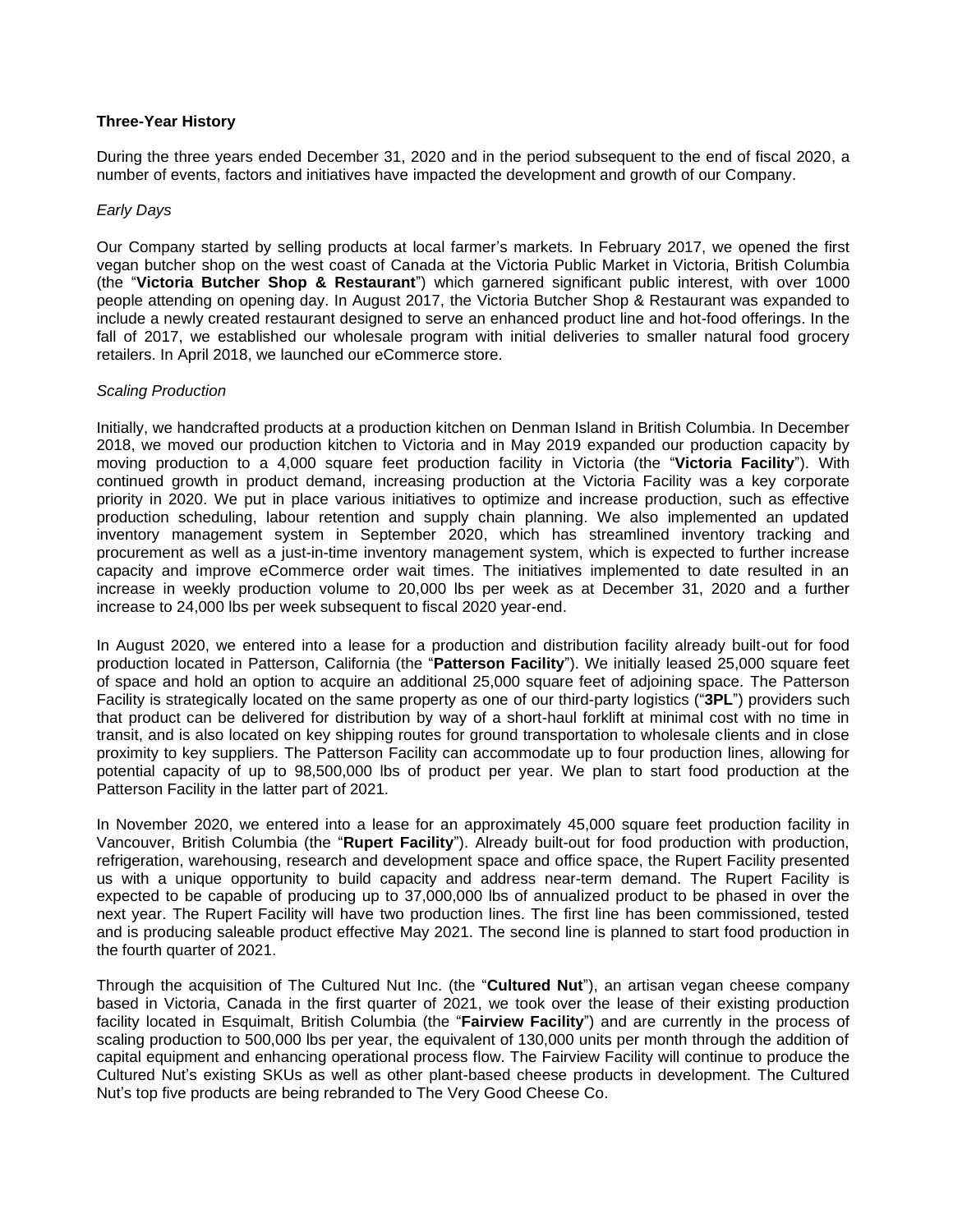#### *Butcher Shops and Product Innovation Centre*

In January 2020, we entered into a lease for an approximately 14,000 square feet space in Vancouver's Mt. Pleasant district ("**Mount Pleasant**") and took possession on September 1, 2020. Mount Pleasant will be our second flagship store, with a retail front featuring our vegan butcher shop and restaurant concept, including a test kitchen, and will also house our research and development innovation centre (the "**R&D Innovation Centre**") focused on product innovation and development. The R&D Innovation Centre will include a smaller production line which will be used to test new products and produce product for sale. We currently expect to welcome our first customers to the Mount Pleasant flagship store in the fourth quarter of 2021.

In September 2020, we entered into a lease for a new location for the Victoria Butcher Shop & Restaurant in downtown Victoria, British Columbia, currently scheduled to open at the end of June 2021. This location will feature an outdoor patio, larger footprint and will accommodate a higher volume of customers, while maintaining COVID-19 pandemic social distancing protocols for as long as these remain in place. This flagship location will be a template for the future opening of additional locations across strategic cities in North America.

#### *Expanding Wholesale Distribution*

As we have increased production capacity, we have entered into several retail partnerships and have been able to expand wholesale distribution points to 1,300 in 275 stores as at December 31, 2020. As at March 31, 2021, we had approximately 1,356 retail distribution points in Canada in 300 stores. Wholesale distribution points are defined as the number of retail stores multiplied by the number of product SKUs.

We have wholesale distribution partnerships in both Canada and the US. In 2020, we entered into wholesale distribution partnerships in Canada with Canada Choice Wholesalers (CCW), Horizon Distributors and United Natural Foods (UNIFI) (Canada). Most recently, to increase our wholesale retail distribution in the US, we entered into new partnerships with Boulder, Colorado-based natural food and beverage brokerage, Green Spoon Sales and wholesale distributor UNFI (USA), to accelerate our reach into grocery and retail across the US.

Through these wholesale distribution relationships, our products are now sold in various retail banners in Canada. In May 2020, select Whole Foods Market stores in Vancouver and Victoria, BC began carrying our The Very Good Butchers brand of plant-based meat alternatives. In July 2020, a distribution relationship with Sobeys Inc. became effective, which initially represents 30 Thrifty Foods stores located across British Columbia and Alberta, with the potential for expansion across Sobeys' 1,500 store cross-country network. In August 2020, Canadian distributor and sustainable online retailer Spud.ca began carrying The Very Good Butchers products. In January 2021, Quality Foods, a Vancouver Island based retailer owned by the Jim Pattison Group, agreed to list The Very Good Butchers products, increasing our retail network by 14 locations. In February 2021, Sobeys agreed to expand product placements into its top ten Safeway locations, and we also expanded our distribution into Eastern Canada through Farm Boy retail stores which are part of the Sobeys network. We are also in ongoing discussions with several major retail banners in the US for the introduction of our products onto their shelves in the latter part of 2021.

#### *Scaling eCommerce*

Establishing hubs across North America is a critical step in building a scalable eCommerce business, reducing shipping costs and enhancing customer relationships through faster delivery times. In August 2020, we signed agreements with three strategically located 3PL providers in North America to increase speed of delivery to customers and reduce associated shipping costs for eCommerce store orders. These 3PL facilities' centralized locations provide VERY GOOD with the capabilities of reaching anywhere in North America in two to three days via ground or rail transportation. All three providers provide pick, pack and ship services for our eCommerce orders and wholesale palletization for orders from retailers. These agreements have allowed us to increase our online order fulfilment rate from 900 per week to 1,800 per week during the fourth quarter of 2020.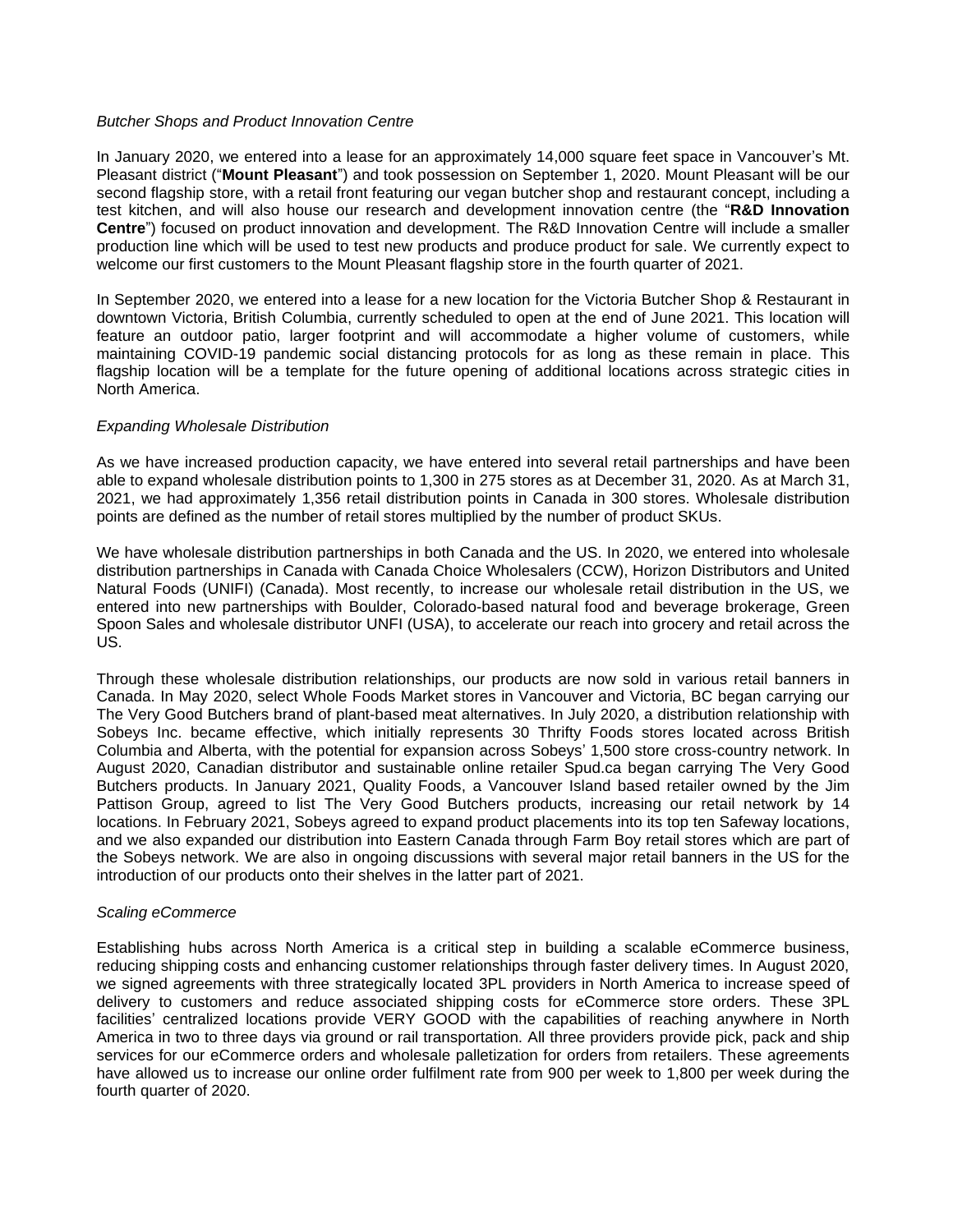## *Financings and Stock Exchange Listings*

Since incorporation we have capitalized VERY GOOD with a series of private placements. In August 2017, we launched a Kickstarter campaign and raised \$64,000 from 700 different backers. In September 2018, we launched a fundraising campaign through FrontFundr and raised \$600,000 in convertible debentures from 248 investors across Canada in a series of closings pursuant to the crowdfunding and accredited investor exemptions under applicable securities legislation. In June 2019, we completed a further financing round of convertible debentures in the principal amount of \$300,000. Together, these convertible debentures converted into an aggregate of 7,494,716 Common Shares upon completion of our initial public offering on June 17, 2020 (the "**IPO**''). On July 31, 2019, we closed a private placement for gross proceeds of \$1,849,80 through the issuance of 12,348,669 Common Shares and 6,174,334 warrants exercisable into Common Shares ("**Warrants**''). All of the Warrants were exercised prior to their expiry on July 31, 2020, for additional proceeds to us of approximately \$1.8 million.

Upon completion of the IPO, our Common Shares were listed for trading on the Canadian Securities Exchange ("**CSE**'') under the symbol "VERY". Since becoming a public company, we have completed two public offerings, a bought deal for gross proceeds of \$8,521,500 that closed on August 7, 2020 (the "**August Bought Deal**") and a bought deal for gross proceeds of \$13,226,150 that closed on December 4, 2020 (the "**December Bought Deal**''). Concurrently with the December Bought Deal, we also completed a private placement for gross proceeds of \$999,999 to accommodate investor demand that could not be included in the December Bought Deal.

On March 17, 2021, our Company graduated from the CSE to the TSX Venture Exchange ("**TSX-V**'') and our Common Shares became listed on the TSX-V under the symbol VERY.V and were subsequently delisted from the CSE. In 2020, our Common Shares were also listed on the OTCQB under the symbol ''VRYYF'' and on the Frankfurt Stock Exchange under the symbol ''0SI''.

On March 9, 2021, we announced the execution of a non-binding term sheet (the "**Term Sheet**") with a lender for a committed \$70 million senior secured credit facility (the "**Credit Facility**"). On June 7, 2021, we announced the execution of a definitive loan agreement (the "**Loan Agreement**") with respect to the Credit Facility which superseded the Term Sheet. Under the terms of the Loan Agreement, the Credit Facility provides a senior secured \$20 million revolving line of credit and a \$50 million asset backed term loan to VERY GOOD. All amounts drawn under the Credit Facility pay interest at a rate of 9.95% per annum and be repaid in full upon maturity. The Loan Agreement provides for a term of 24 months for the Credit Facility with an option to renew, upon mutual consent, for another 12 months. The Credit Facility is secured by the Company's assets.

## *Acquisitions*

In February 2021, we entered the plant-based cheese market with the acquisition of the Cultured Nut, with sales distribution in several online and grocery retailers, including select Whole Foods Market stores. The acquisition was completed pursuant to a share purchase agreement between the Company and the shareholders of Cultured Nut, for an aggregate purchase price of \$3,000,000, subject to customary postclosing adjustments. The purchase price comprised an equity issuance of 139,676 Common Shares at a deemed price of approximately \$7.15 per Common Share (\$1,000,000) and cash consideration of \$2,000,000, of which \$1,000,000 is contingent on the successful achievement of certain milestones related to the integration of the Cultured Nut's business over a 12-month period. We currently intend to rebrand the Cultured Nut's product line under a new brand called The Very Good Cheese Co., which is expected to launch in the second quarter of 2021 through VERY GOOD's eCommerce and wholesale distribution channels.

In March 2021, we completed the acquisition of Lloyd-James Marketing Group Inc. ("**Lloyd-James**''), a boutique wholesale and food service broker specializing in the plant-based food industry. Lloyd-James has a history of placement in large natural, specialty and conventional grocery retailers such as Whole Foods Market, The Pattison Food Group, Sobeys, Metro, Loblaw and Walmart. The acquisition was completed pursuant to a share purchase agreement between the Company and the sole shareholder of Lloyd James for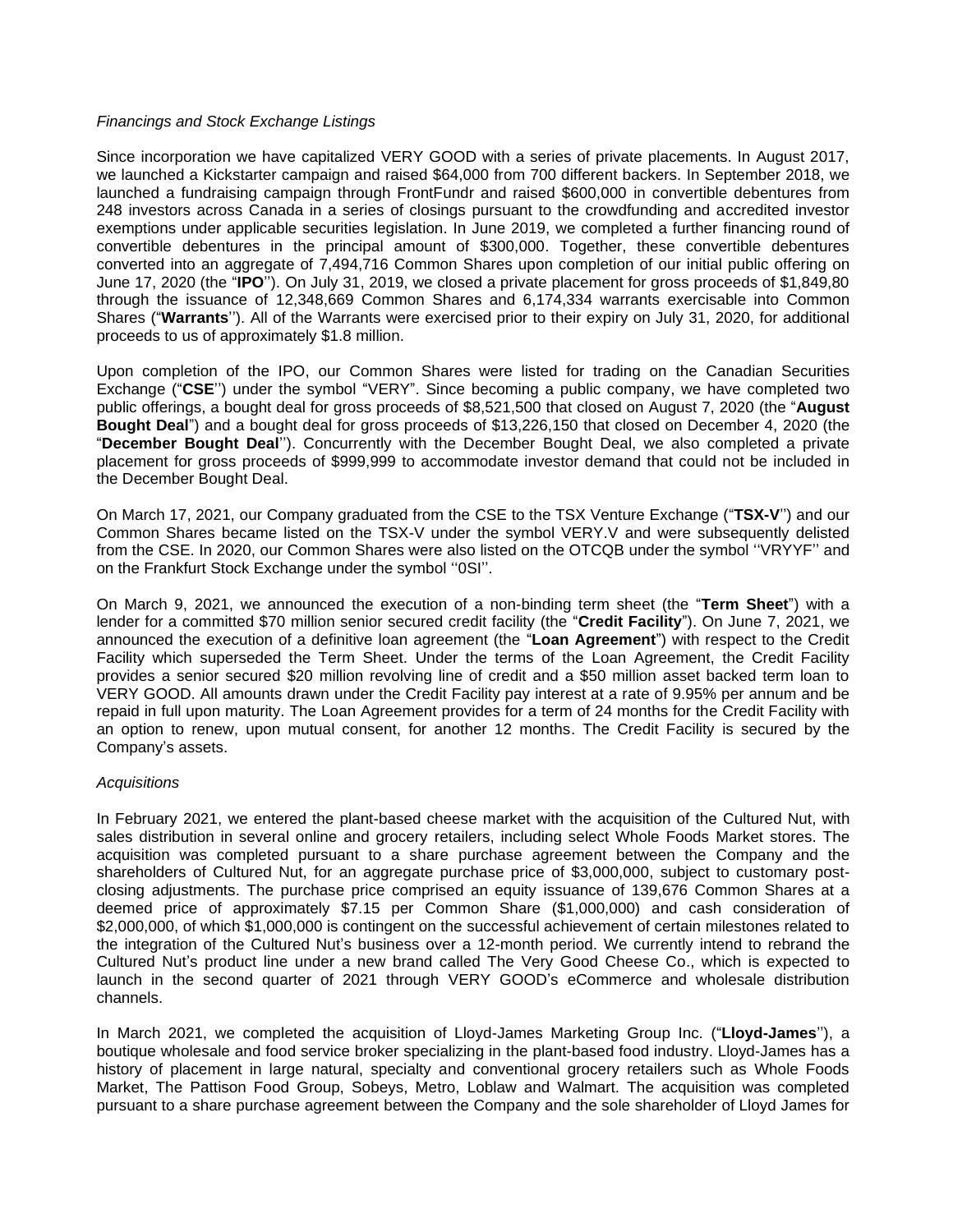an aggregate purchase price of \$1,075,000, subject to customary post-closing adjustments. The purchase price comprised an equity issuance of 62,329 Common Shares at a deemed price of approximately \$6.42 per Common Share (\$400,000) and cash consideration of \$675,000, of which \$350,000 is contingent on the successful achievement of certain milestones related to the achievement of specific sales targets in 2021.

## *Building our Team*

Since inception our founders, Mitchell Scott and James Davison, have been joined by accomplished executives and professionals with a broad range of expertise and skills. In particular, over the past ten months we have worked to build the right team to grow our business by investing in talent across the organization.

At the senior leadership level, Kamini Hitkari became our Chief Financial Officer in September 2020 and subsequently also assumed the role of Corporate Secretary. Kamini is a Chartered Accountant with a background in the consumer product goods industry and scaling high-growth companies. In December 2020, William (Bill) Tolany was appointed to our board of directors (the "**Board**''). Bill has extensive experience in marketing and ecommerce strategies, having previously served as the Senior Director of Marketing at Whole Foods Market and as Regional General Manager for Amazon, where he helped lead the launch and expansion of Amazon Prime Now. In January 2021, Ana Silva joined us as President from Daiya Foods Inc., where she served as Chief Financial Officer for the past five years, during which time Daiya underwent a \$405 million acquisition. Ana also serves as a member of the Board.

#### *The Impact of COVID-19*

In March 2020, the World Health Organization declared the outbreak of COVID-19 a worldwide pandemic. Since its outbreak, COVID-19 has continued to spread globally and had a significant impact on general economic conditions. While some COVID-19 restrictions have been lifted or eased in many jurisdictions as the rates of COVID-19 infections have decreased or stabilized and the rollout of vaccines has gained momentum, the duration and long-term impact of the COVID-19 pandemic currently remains unknown.

Along with businesses globally, VERY GOOD is subject to the continuing risk that COVID-19, and its current and/or any future variants, may impact our results of operations or financial condition through disruptions to our operations including as a result of temporary production suspensions at our Victoria, Rupert, or Fairview Facilities, prolonged indoor dining restrictions at our Victoria Butcher Shop & Restaurant Flagship Store, interruptions in our supply chain and distribution network, or delays in the delivery of equipment to our production facilities.

We continue to utilize and refine our safety protocols to ensure the health and wellness of our employees which include the use of personal protective equipment and physical distancing initiatives to reduce risk within our facilities. As a result of the policies and procedures implemented, our operations have been largely uninterrupted by the COVID-19 pandemic other than with respect to the impact of the government mandated closures for in-restaurant dining on our Victoria Butcher Shop & Restaurant Flagship Store which have been lifted as at the date of this Annual Information Form.

## **DESCRIPTION OF THE BUSINESS**

#### <span id="page-9-1"></span><span id="page-9-0"></span>**Overview**

*Principal Products:* Our principal products are comprised of a varied line-up of natural plant-based meat alternatives under our The Very Good Butchers brand. Since the acquisition of the Cultured Nut we also sell vegan cheeses, marketed under The Very Good Cheese Co. brand starting in June 2021. The principal ingredients we use to create The Very Good Butchers products include legumes such as black, adzuki and navy beans, a variety of vegetables and/or fruit, vital wheat gluten (the natural protein found in wheat), herbs and spices. The Cultured Nut products are made from tree nuts using fermentation as part of the process and are soy and gluten free.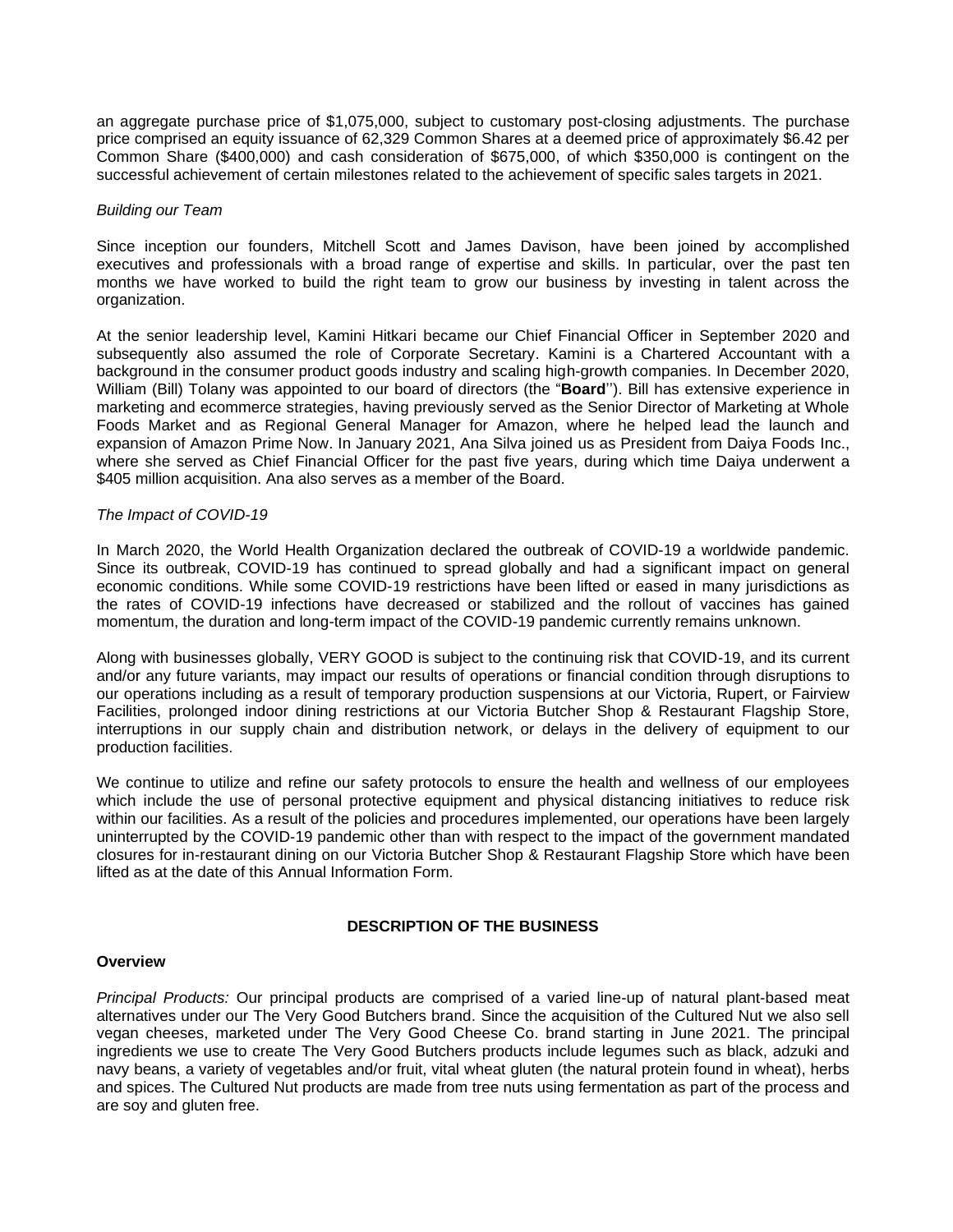*Principal Customers:* We sell our products to major grocery chains, independent grocery outlets, online retailers and on our eCommerce platform. Our products are merchandized in the refrigerated and frozen sections of stores. In addition to wholesale and the eCommerce sales channels, we also offer our products in the Victoria Butcher Shop & Restaurant Flagship Store, where we sell them individually for a deli-like experience and in creative plant-based iterations of traditionally animal protein centric dishes on the restaurant menu.

*Principal Markets*: We currently sell our products in Canada and the United States.

## <span id="page-10-0"></span>**Distribution Channels**

We currently distribute and sell our products through three main channels: eCommerce, wholesale and the Victoria Butcher Shop & Restaurant as described below.

*eCommerce* – Our eCommerce Store sells VERY GOOD's products both individually and in boxed sets. In addition, VERY GOOD offers a monthly subscription service which allows customers to receive monthly boxed sets at a discount over a select period of time. As at December 31, 2020, we had over 800 active subscribers across Canada and in the United States and at the end of our first quarter ended March 31, 2021, we had over 1,900 active subscribers with new subscribers joining daily. eCommerce sales allow us to capitalize on demand by shipping products directly to consumers and transforming demand into a recurring income stream via a subscription model. During the year ended December 31, 2020, we shipped 40,322 eCommerce orders and during the three months ended March 31, 2021, we shipped 23,181 eCommerce orders which represents 57% of the total eCommerce orders processed in fiscal 2020. We monitor weekly orders versus inventory on hand and manage marketing efforts in lock step with production capacity.

For the fiscal year ended December 31, 2020, revenue from the eCommerce channel was \$3,382,458, representing 72.9% of our consolidated revenue for fiscal 2020, compared to \$225,121 for the fiscal year ended December 31, 2019 representing 22.5% of consolidated revenue for fiscal 2019.

*Wholesale* – As at December 31, 2020, we had approximately 1,300 retail distribution points in Canada in 275 stores. Subsequent to year-end, this had increased to 1,356 retail distribution points in Canada in 300 stores as at March 31, 2021. These wholesale accounts include national grocery store chains operating in Western Canada including Whole Foods Market, Thrifty Foods (Sobeys), Fresh St. Market, Choices Markets and IGA, as well as smaller independent grocers and online retailers. As at the date of this Annual Information Form, our products we have also expanded to Eastern Canada where our products are now available at Farm Boy in Ontario.

For the fiscal year ended December 31, 2020, revenue from the wholesale channel was \$840,490 representing 18.1% of our consolidated revenue for fiscal 2020, compared to \$156,137 for the fiscal year ended December 31, 2019 representing 15.6% of our consolidated revenue for fiscal 2019.

*Butcher Shops & Restaurants* – Our current and future butcher shop and restaurant locations are intended to serve as the brick and mortar of our distribution network, designed to showcase our products, serve as test kitchens, and be utilized as a key marketing and branding tool. We currently have the Victoria Butcher Shop & Restaurant Flagship Store and our second flagship butcher shop and restaurant at Mount Pleasant is scheduled to open in the latter part of the fourth quarter of 2021.

<span id="page-10-1"></span>For the fiscal year ended December 31, 2020, revenue from the Victoria Butcher Shop & Restaurant and our food truck, was \$413,890 representing 8.9% of our consolidated revenue for fiscal 2020, compared to \$618,539 for the fiscal year ended December 31, 2019 representing 61.9% of our consolidated revenue for fiscal 2020.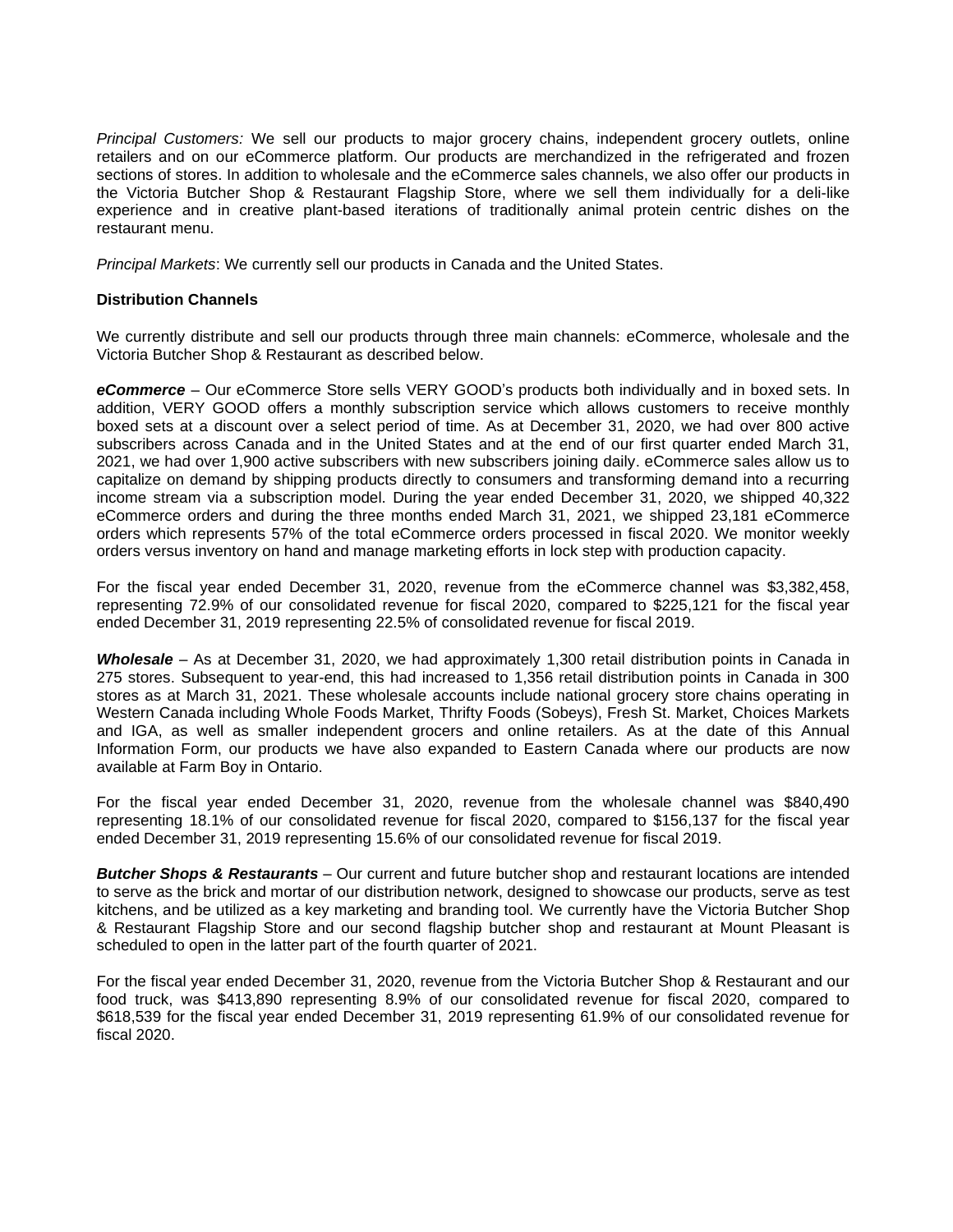## **Ingredient Supply**

We source ingredients from a number of suppliers and have entered into written supply agreements for some key ingredients such as certain types of beans and vital wheat gluten. Many of the inputs in our products are generally readily available in the market from a variety of suppliers, however, as our production volume ramps up, we will increasingly be required to enter into volume agreements to secure timely access and pricing in our supply chain, in particular with respect to vegetables in line with crop cycles and for organic ingredients.

#### <span id="page-11-0"></span>**Product Innovation**

Central to our ability to compete is the ability to continually innovate and develop new plant-based products. Our future R&D Innovation Centre at Mount Pleasant will support a pipeline of new product innovation to broaden and deepen our product portfolio.

We currently expect to launch our new "Butcher's Select'' gluten-free and soy-free line of products in the third quarter of 2021. Butcher's Select comprises plant-based sausages, burgers and meatballs carefully crafted using simple ingredients with an extra meaty texture.

In addition, following the acquisition of the Cultured Nut, we relaunched five SKUs of plant-based cheese under our new brand, The Very Good Cheese Co. in our eCommerce channel starting in June 2021. The SKUs will be available in retail stores in the third quarter of 2021.

#### <span id="page-11-1"></span>**Seasonality**

Demand for our products can be seasonally affected as demand increases for certain items such a burgers and hot dogs in the summer BBQ season and for other products such as our Beast roast, in the winter holidays season. We also compete with other plant-based food companies for raw materials many of which must be secured at specific times of the year due to timing of crop cycles.

## <span id="page-11-2"></span>**Competitive Conditions**

The plant-based food market has experienced accelerated growth in recent years. This growth has been accompanied by intense competitive pressure as new entrants, legacy plant protein companies and more traditional multi-national food manufacturers compete for market share in this rapidly evolving space. Our competitors are a diverse group of brands that produce plant-based food products including small and large independent companies as well as large-scale manufacturers of animal-based protein that have integrated plant-based meat, dairy and other food alternatives within their product offerings.

We compete both in the meat alternatives market and in the plant-based cheese category based on a combination of factors, including taste, nutritional profile and ingredients, quality, product availability, retailer shelf space and shelf placement, brand awareness and customer loyalty, price, and effective promotions.

## <span id="page-11-3"></span>**Regulatory Environment and Food Safety**

The food industry is highly regulated and is subject to changing political, legislative, regulatory, and other influences. In Canada, the primary federal agencies governing the manufacture, distribution, labelling and advertising of the consumer food products are the Canadian Food Inspection Agency (the "**CFIA**'') and Health Canada. Together these agencies regulate product composition, manufacturing, labelling and other marketing and advertising to consumers. The CFIA has the authority to inspect our facilities to evaluate compliance with prescribed requirements. Additionally, the CFIA requires that certain nutrition and product information appear on our product labels. We are also restricted from making certain types of claims about our products, including nutrient content claims, health claims, and claims regarding the effects of our products on any structure or function of the body, whether express or implied, unless we satisfy certain regulatory requirements.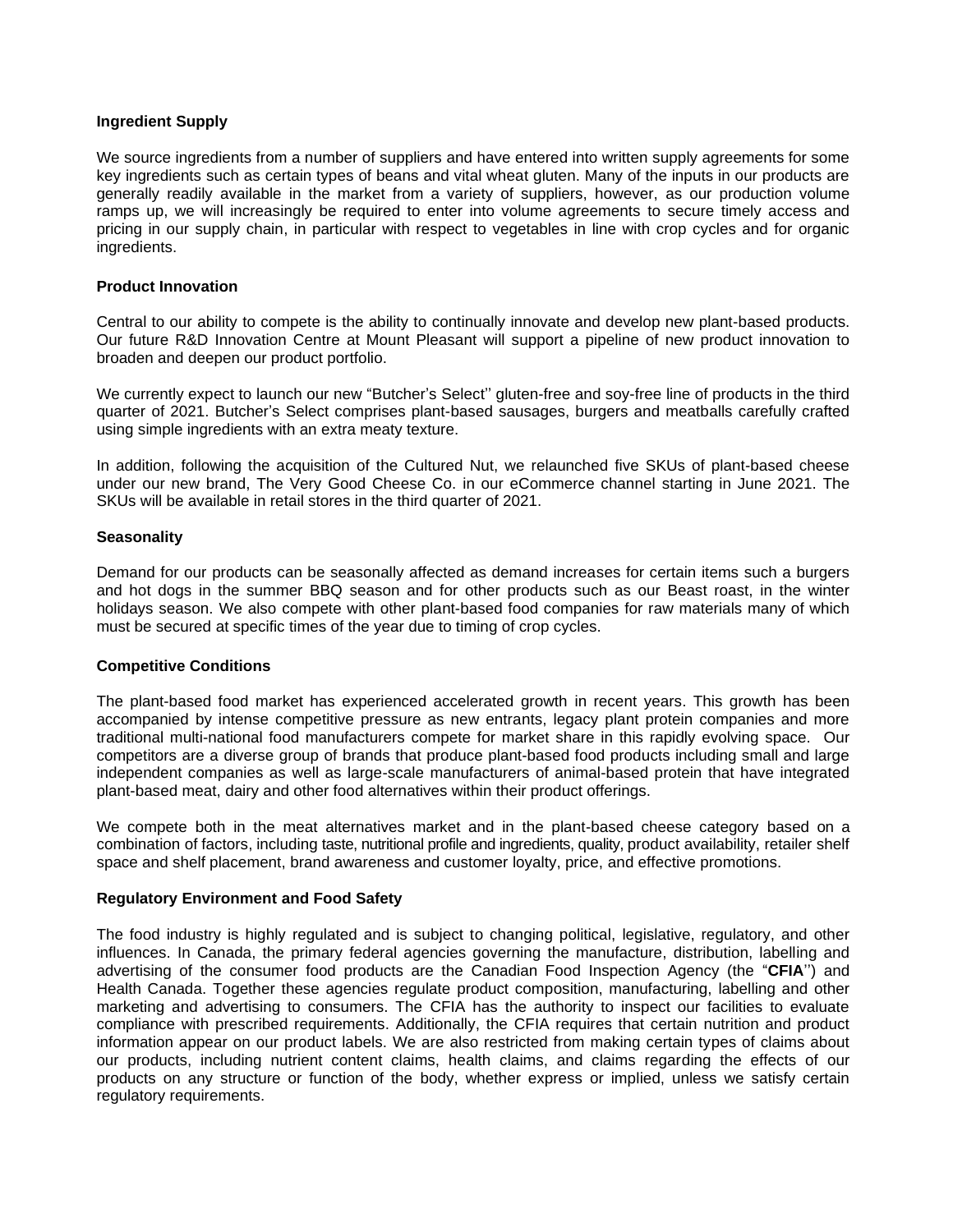Currently the *Safe Food for Canadians Act* (the "**SFCA**''), the *Safe Food for Canadians Regulations* (the "**SFCR**''), the *Food and Drugs Act* (the "**FDA**'') and the *Food and Drugs Regulations* (the "**FDR**'') are the main federal food laws and regulations in Canada. The responsibility for food labelling is shared between the CFIA and Health Canada. Under the FDA, Health Canada, together with the CFIA, administers regulations relating to the health, safety, and nutritional quality of food sold in Canada. This includes labelling requirements about the nutrients in food, claims about nutrients, the presence of food allergens, and safety-related expiration dates. Under the FDA and FDR, the CFIA is primarily responsible for administering non-health and safety food labelling regulations related to misrepresentation, labelling, advertising and standards of identity. The CFIA is responsible for the enforcement of all of the federal food laws.

In particular, our production facilities and products are subject to inspection by the CFIA, provincial and municipal health authorities.

Our Victoria Facility and the Rupert Facility are required to adopt a Preventive Control Plan (a "**PCP**'') under the SFCA and SFCR. The PCP addresses certain regulatory and safety aspects of food processing and importing in Canada and is based on internationally accepted practices. The PCP must also include a hazard analysis that describes how hazards will be controlled and/or eliminated.

In order to maintain compliance with the various and ever changing regulatory, industry and customer requirements and expectations, we employ a food safety and quality assurance team comprised of qualified, trained and experienced personnel. As part of our commitment to food safety our Victoria Facility has obtained third-party HACCP certification. HACCP is a global defining requirement for effective control of biological, chemical and physical food hazards. At our Rupert Facility we are working to complete the NSF supplier assurance audit by the end of 2021, which is a recognized third-party audit for large retailers such as Sobeys and Whole Foods Market.

## <span id="page-12-0"></span>**Employees**

As of December 31, 2020, we had 87 regular full and part-time employees, of whom 41 were salaried employees and 46 were hourly employees. Our employees are not covered by a collective bargaining agreement and we have had no labour-related work stoppages.

#### <span id="page-12-1"></span>**Intellectual Property**

#### *Trademarks*

Brand recognition and loyalty is highly important in the food industry. Our principal trademarks currently include the logos and/or wordmarks of *The Very Good Butchers, We Butcher Beans* and *The Very Good Food Co.* which have either become registered or for which we have applied for registration in Canada, the United States, the European Union and the United Kingdom. We intend to continue to work to strategically register trademarks that we use today and those we develop in the future.

#### *Trade Secrets*

We consider proprietary information related to recipes, formulas and production methods to be trade secrets. Our employees with access to such information are subject to contractual and common law confidentiality provisions which prohibit them from disclosing information, including information relating to our recipes and production methods, acquired by them during, as a consequence of, or in connection with their employment.

## **CORPORATE RESPONSIBILITY**

<span id="page-12-2"></span>Central to our mission to get millions to rethink their food choices while helping them do the world a world of good, is our commitment to grow and operate our business in a socially responsible and environmentally sustainable manner. Within that context we are working to create a meaningful environmental, social and governance framework that aligns with our core values.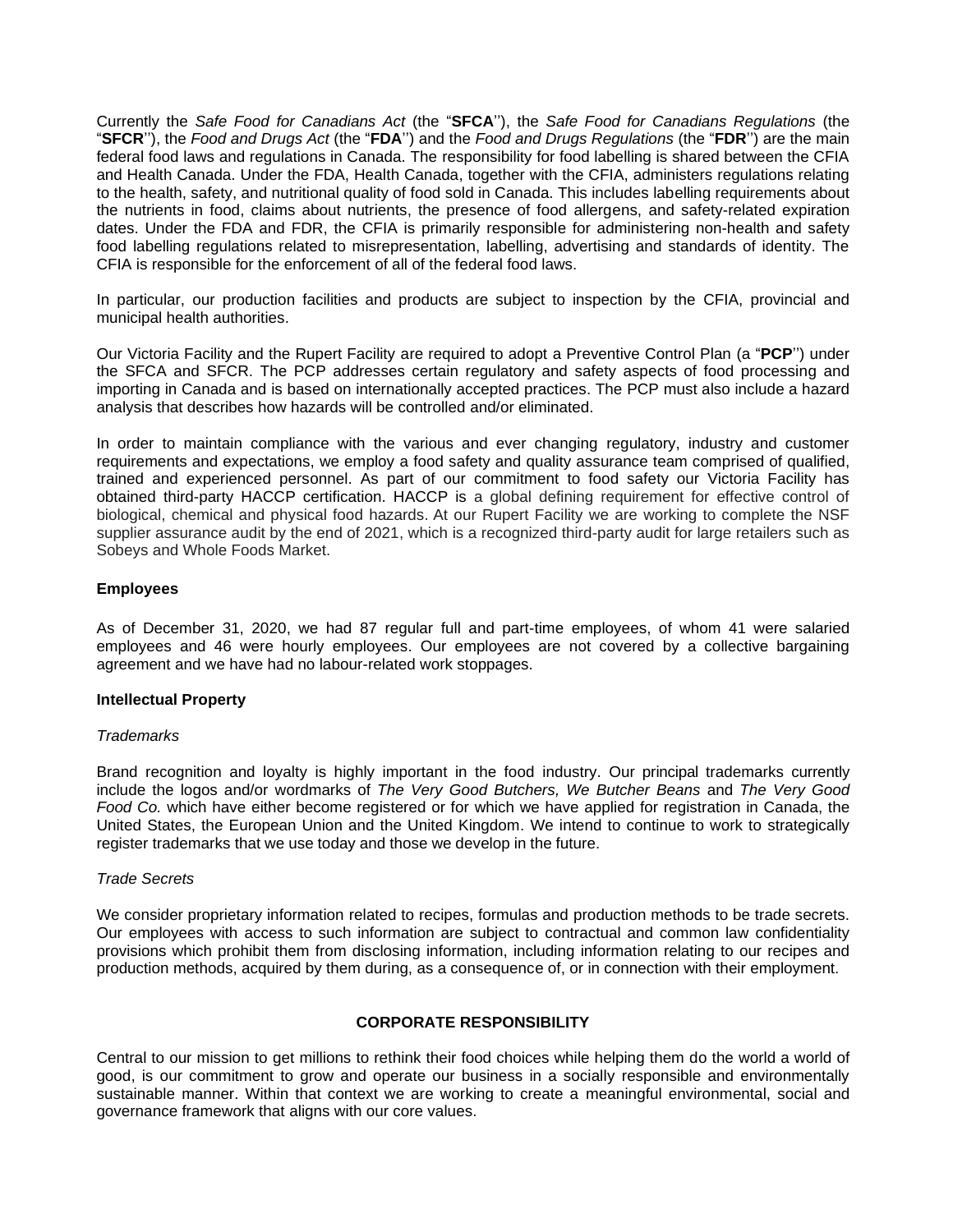*Sustainability.* We are committed to reducing the environmental impacts known to contribute to climate change by sourcing organic ingredients as much as possible, optimizing packaging choices through the use of sustainable materials, implementing effective waste management processes and continually evaluating our distribution systems.

*Healthy Food.* We are committed to promoting healthy foods and wholesome nutrition through our products and are investing in product development and innovation to expand our portfolio and consumer choice. To demonstrate our commitment to transparency in our ingredients we are also working to obtain third-party non-GMO certification of our products.

*Supporting our Community.* We are committed to supporting our communities through charitable contributions such as our ongoing Burger of the Month program under which we donate a portion of the sales of our Victoria Butcher Shop & Restaurant's monthly burger promotion to local charities.

*Human Rights in our Supply Chain.* As we grow our supply chain, we are committed to working with our suppliers to support healthy working conditions and fair compensation for farmers.

*Diversity.* We are committed to gender and other diversity representation on our Board and executive and senior management level.

*Code of Conduct.* We have adopted a Code of Conduct to communicate to all of our team members our commitment to conducting business with honesty and integrity, in compliance with applicable laws, regulations and policies, and in a manner that preserves our reputation and deters unethical behavior and wrongdoing.

*Becoming a Certified B Corporation.* We are working to become a "Certified B Corporation". The term Certified B Corporation does not refer to a particular form of legal entity, but instead refers to companies that are certified by B Lab, an independent non-profit organization, as meeting rigorous standards of social and environmental performance, accountability and transparency.

## **RISK FACTORS**

<span id="page-13-0"></span>*The following specific factors could materially adversely affect us and should be considered when deciding whether to make an investment in VERY GOOD and our Common Shares. The risks and uncertainties described in this Annual Information Form and the information incorporated by reference herein are those we currently believe to be material, but they are not the only ones we face. If any of the following risks, or any other risks and uncertainties that we have not yet identified or that we currently consider not to be material, actually occur or become material risks, our business, prospects, financial condition, results of operations and cash flows and consequently the price of the Common Shares could be materially and adversely affected. In all these cases, the trading price of the Common Shares could decline, and prospective investors could lose all or part of their investment. In addition, the following factors could affect our financial performance and cause actual results, plans and expectations to differ materially from those expressed or implied in any of the forward-looking information contained in this Annual Information Form.*

#### <span id="page-13-1"></span>**Risks Relating to our Business and Industry**

#### *Risks associated with the ongoing COVID-19 pandemic*

The global spread and unprecedented impact of COVID-19 continues to create significant volatility, uncertainty and economic disruption. COVID-19 has led governments and other authorities around the world to implement significant measures intended to control the spread of the virus, including social distancing measures, business closures or restrictions on operations, quarantines and travel bans. While some of these restrictions have been lifted or eased in many jurisdictions as the rates of COVID-19 infections have decreased or stabilized, a resurgence of COVID-19 and the discovery of various new COVID-19 variants in some markets has slowed, halted or reversed the reopening process altogether. While the rollout of COVID-19 vaccines is currently underway in Canada and in the United States, we expect that it will take significant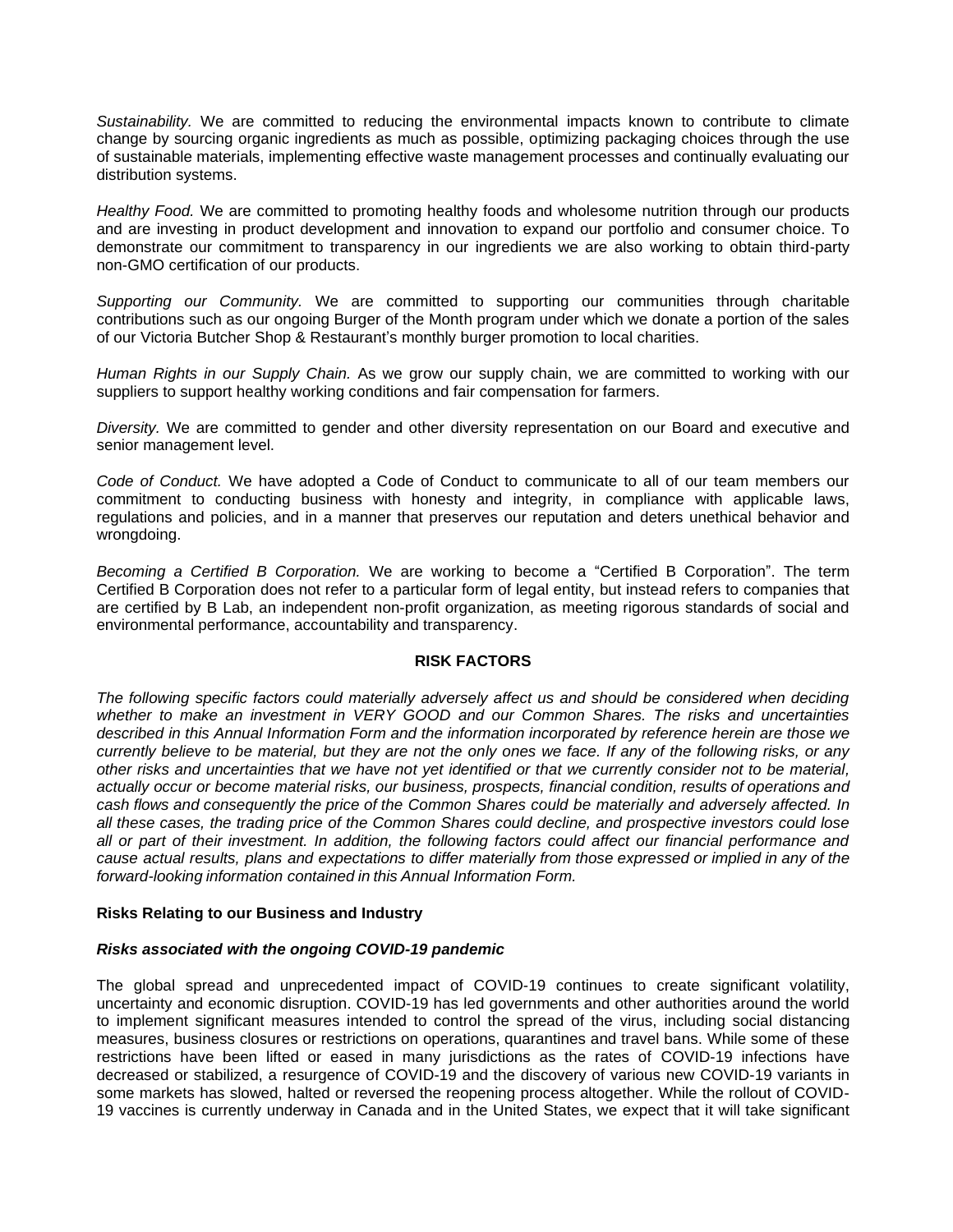time before the vaccines are widely available and taken up on significant scale, including as a result of delays in the rollout or administration of the COVID-19 vaccines, declines in the public's perception of the safety of the vaccines and their willingness to take the vaccines, or if COVID-19 and the new COVID-19 variant infection rates continue to increase.

The specific impacts that we may experience as a result of COVID-19 include disruptions to our operations and lost revenue if a significant number of our employees are asked to self-isolate and are unable to work or if we are required to temporarily suspend production as a result of an outbreak of COVID-19. Similarly, the ongoing production ramp-up and planned construction of line 2 at the Rupert Facility, construction at Mount Pleasant and the opening of the new location of our Victoria Butcher Shop & Restaurant may be moderately or severely delayed as a result of COVID-19 related impacts including the British Columbia government's provincial order to restrict dine-in restaurant services which was recently lifted in late May 2021. We could also be negatively affected if our suppliers, distributors, logistics providers or equipment vendors experience disruptions within their operations.

Overall, the ongoing effects of COVID-19 could have a material adverse impacts on our business, results of operations, financial condition, and cash flows and may adversely impact the price of our Common Shares.

#### *Risks relating to failure to successfully establish facilities*

Any substantial delays in bringing the Rupert Facility up to full production on our current schedule will affect our production capacity, our ability to meet demand for our products and expand distribution; all of which would negatively impact our ability to achieve our growth goals and financial objectives. Similarly, delays in the construction of Mount Pleasant will prevent us from opening the Mount Pleasant flagship butcher shop and restaurant and launching the R&D Innovation Centre within our current timeframe. Further, any substantial delays in our current schedule for commissioning the Patterson Facility, will have a negative impact on production capacity and the distribution of our products.

Our ability to bring the Rupert Facility up to full production, complete construction on Mount Pleasant and build-out and commission the Patterson Facility is dependent on a variety of factors including the timely receipt of required permits and approvals for construction, the accuracy of construction schedules and cost estimates, availability and cost of engineering resources, constructions crews and materials, our ability to hire and retain skilled employees at these facilities, adequate funding for the substantial capital expenditures required such as the equipment used to produce our products, the timely delivery of production equipment for which lead times can be lengthy and delays in shipping as a result of the impact of COVID-19 or otherwise.

Even if we are able to establish these facilities as planned and on schedule, we may not realize all of the operational and financial benefits we expect to receive.

#### *Additional funding requirements and negative cash flow from operations*

We are focused on growth and expansion, including the expansion of our production capacity and distribution channels. To support our expanding business and execute on our growth strategies, we will require significant capital for the build-out and equipping of our Rupert Facility, Patterson Facility and Mount Pleasant, and for funding product development and innovation, potential acquisitions, marketing and other corporate initiatives. Unanticipated costs may also arise and our overall future capital requirements may vary due to the occurrence of unforeseen factors.

We had negative cash flow from operating activities of \$9,660,481 and \$1,432,523 for the fiscal years ended December 31, 2020 and 2019, respectively, and will require us to access the Credit Facility and require additional equity or debt financing to operate and expand our business. If such financing is not available to us, or is not available on satisfactory terms, our ability to operate and expand our business or respond to competitive pressures would be curtailed or severely limited and we may need to delay, limit or disregard expansion plans or other elements of our growth strategy or our operations. Our inability to secure sufficient funding could have a material adverse effect on our business, financial condition, results of operations. In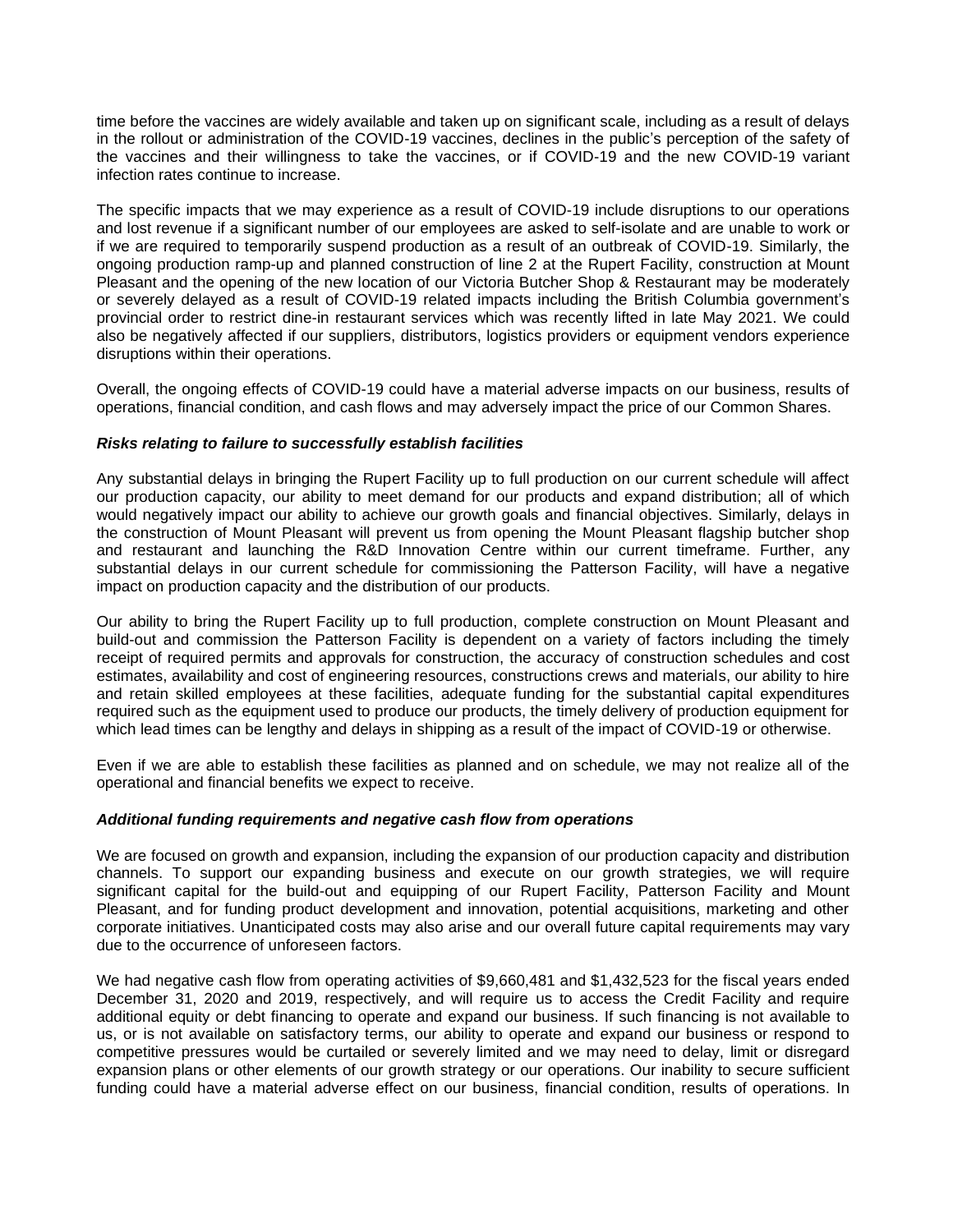addition, the issuance of Common Shares pursuant to any equity financing may affect the value of our Common Shares and could result in dilution to our shareholders.

## *Risk relating to the Credit Facility*

The Company is required to comply with customary positive and negative covenants under the Loan Agreement and, in the event that we do not comply with these covenants, our access to capital could be restricted or repayment could be required. Events beyond our control may contribute to the failure of the Company to comply with such covenants. A failure to comply with any of the covenants could result in an event of default which, if not cured or waived, would permit acceleration of the indebtedness pursuant to the Credit Facility. The acceleration of the Company's indebtedness under the Credit Facility may permit acceleration of indebtedness under any other agreements that contain cross default or cross-acceleration provisions. In addition, the Credit Facility imposes certain operating and financial restrictions on the Company that include restrictions on the payment of dividends, limitations on liens, entering into disposition of assets or amalgamations and limitations on additional indebtedness, among others. Even if VERY GOOD is able to obtain new financing, it may not be on commercially reasonable terms or terms that are acceptable to the Company.

## *Risks relating to history of losses*

We have experienced net losses since incorporation. For the fiscal years ended December 31, 2020 and 2019 we incurred net losses of \$13,858,800 and \$2,341,544, respectively. We anticipate that our operating expenses and capital expenditures will increase substantially in the foreseeable future as we continue to invest to expand our production capacity, increase our customer base, supplier and distributor networks, hire additional employees, scale our R&D efforts and introduce new products in the market, pursue expansion to other jurisdictions, and ramp-up our marketing programs to build brand awareness. Our expansion efforts may prove more expensive than anticipated, and we may not succeed in increasing sales and margins sufficiently to offset the anticipated higher expenses. In addition, many of our expenses, including the costs associated with our existing and the proposed future production facilities, are fixed. Accordingly, we may not be able to achieve or sustain profitability, and we may incur significant losses for the foreseeable future.

## *Risks relating to reliance on senior management and other key personnel*

Our management team consists of a core group of senior executive officers. As a result of having a small group of senior executive officers, the loss of the technical knowledge, management expertise and knowledge of our operations of one or more members of our team, could result in a diversion of management resources, as the remaining members of management would need to cover the duties of any senior executive who leaves us and would need to spend time usually reserved for managing our business to search for, hire and train new members of management. We do not have key person life insurance policies for our management employees.

The loss of some or all of our management team or other key personnel, including the directors and managers of key functional areas, could negatively affect our ability to develop and pursue our growth strategy, which could adversely affect our business and financial condition. Any departures of senior management could also be viewed in a negative light by investors and analysts, which could cause the market price of our Common Shares to decline.

Additionally, the market for key personnel in the plant-based food industry is highly competitive. As a result, we may not be able to attract and retain key personnel with the skills and expertise necessary to manage our business and pursue our growth strategy.

## *Risks relating to competition in the plant-based food industry*

We face intense competition in the plant-based food industry as new entrants and more traditional food companies vie for market share in this rapidly evolving market. Most of our competitors are, and many of our potential competitors may be, larger, and may have greater brand recognition, greater presence in both the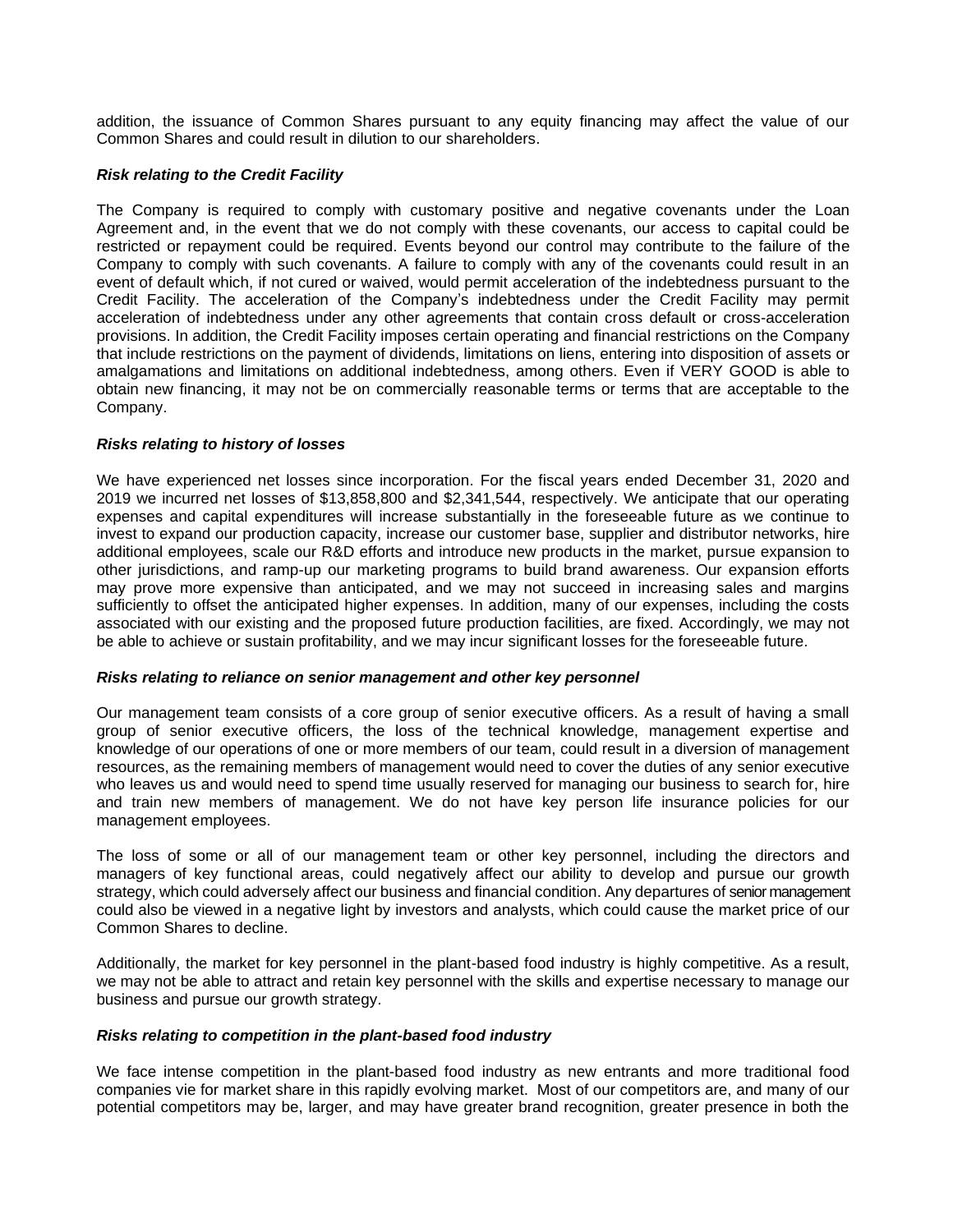retail and online marketplace and access to greater financial, marketing and other resources. Therefore, these competitors may be able to devote greater resources to the marketing and sale of their products, generate greater brand recognition or adopt more aggressive pricing policies and distribution methods than we can. As a result, we may lose market share, which could reduce our revenue and adversely affect our results of operations.

We do not possess exclusive rights to some elements that currently comprise our core brand such as our vegan butcher shop concept and offerings. Our competitors may seek to emulate facets of our business strategy, butcher shop store experience or product offerings, which could result in a reduction of any competitive advantage that we may possess, and our business could suffer. There is no assurance that we will continue to compete successfully against existing or future competitors.

#### *Risks relating to limited or disrupted supply of key ingredients*

A number of the ingredients in our products, such as vegetables, beans and vital wheat gluten derived from wheat flour, are vulnerable to adverse weather conditions and natural disasters, such as floods, droughts, frosts, earthquakes, hurricanes and pestilence. Adverse weather conditions and natural disasters can lower crop yields and reduce crop size and quality, which in turn could reduce the available supply of, or increase the price of quality ingredients. We also compete with other food producers in the procurement of ingredients, and as consumer demand for plant-based protein products increases, this competition may increase. Moreover, we strive to use organic ingredients which are more limited in supply than conventional product ingredients. If supplies of quality ingredients are reduced or there is greater demand for such ingredients, we may not be able to obtain sufficient supply on favourable terms, or at all, which could impact our ability to supply products to distributors and retailers and may adversely affect our business, results of operations and financial condition.

In addition to ingredients, we also purchase significant amounts of packaging for our products. Price fluctuations in our key ingredients and packaging supplies could increase our cost of goods sold and we may not be able to implement product price increases to cover any increased costs, or any price increases implemented may result in lower sales volumes. If we are not successful in managing our raw material costs, and unable to increase our prices to cover increased costs or if such price increases reduce sales volumes, then such increases in costs will adversely affect our business, results of operations and financial condition.

We currently have short-term written supply agreements with only a few suppliers of our key ingredients. As we scale production at the Rupert and Patterson Facilities, we will be required to secure larger volumes of raw materials pursuant to volume commitment agreements aligned with crop cycles. If we are unable to secure such agreements for the supply of the necessary ingredients in sufficient quantities at competitive prices, or at all, this could negatively affect our production capacity and ability to meet demand for our products. Similarly, suppliers with whom we do not have any written agreements, could seek to alter or terminate their relationship with us at any time, which could result in disruption to our supply chain and have an adverse effect on our business if we are not able to replace these suppliers in a timely manner, on commercially reasonable terms, or at all.

#### *Risks associated with scaling production and ability to manage supply chain*

Our ability to effectively scale production processes and effectively manage our supply chain requirements has risk. We must accurately forecast demand for our products and inventory needs to ensure we have adequate available production capacity and to effectively manage our inventory. Insufficient or delayed supply of products threatens our ability to meet customer demands while over capacity threatens our ability to generate profit. If we do not accurately align our production capabilities and inventory supply with demand, our business, financial condition and results of operations may be materially adversely affected.

#### *Risks associated with rapidly growing our business and ability to meet growth goals*

We have grown rapidly since inception and since completing our IPO, which places significant demands on our management, financial, operational and other resources. The anticipated growth and expansion of our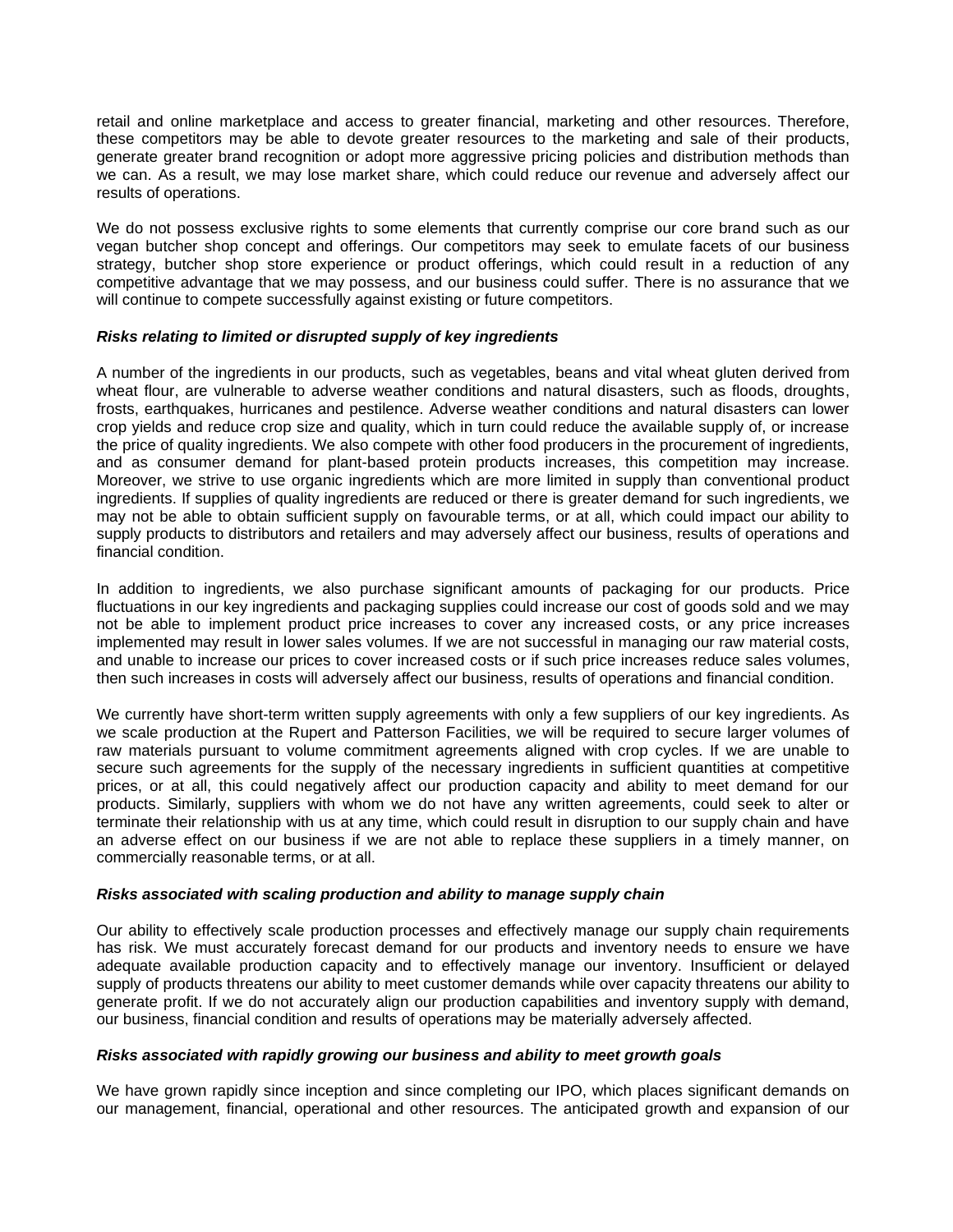business and our product offerings will continue to place considerable demands on our management and operations teams and will require substantial resources to meet our needs, which may not be available in a cost-effective manner, or at all. As we move forward, we expect our growth to bring new challenges and complexities that we have not faced before. We cannot anticipate all the demands that expanding operations would impose on our business, and our failure to appropriately address these demands could have an adverse effect on us. If we do not effectively manage our growth, we may not be able to execute on our business plan, respond to competitive pressures, take advantage of market opportunities, satisfy customer requirements or maintain high-quality product offerings, any of which could harm our business, brand, results of operations and financial condition.

The success of our growth strategy is dependent on, among other things, our ability to expand production through added capacity, drive revenue growth through increased sales across our distribution network, raise brand awareness, innovate, diversify our product portfolio, effectively integrate newly acquired businesses as well as other factors which are beyond our control, including general economic conditions.

If we fail to execute any one or more of these initiatives or fail to fully realize the benefits expected to result from these initiatives, our results of operations could be materially adversely impacted, and the price of our Common Shares could decline.

#### *Risks associated with future acquisitions or investments*

In the first quarter of 2021, we completed the acquisitions of the Cultured Nut and Lloyd-James. As we move to integrate these businesses with our own, we may experience difficulties, the anticipated benefits of the acquisitions may not be fully realized in a timely manner or at all. We also intend to pursue further acquisitions and investments in the future that we believe will help us achieve our strategic objectives. However, we may not be able to find suitable acquisition candidates, and even if we do, we may not be able to complete acquisitions on favourable terms, if at all. If we do complete acquisitions, we may not ultimately achieve our goals or realize the anticipated benefits as acquisitions inherently involve a number of risks. Specifically, the pursuit of acquisitions and any integration process will require significant time and resources and could divert management time and focus and we may not be able to manage the process successfully. An acquisition, investment or business relationship may result in unforeseen operating difficulties and expenditures, including disrupting our ongoing operations and subjecting us to additional liabilities, increasing our expenses, and adversely impacting our business, financial condition and operating results. Moreover, we may be exposed to unknown liabilities related to the acquired company or products for which we may not be sufficiently indemnified, and the anticipated benefits of any acquisition, investment or business relationship may not be realized if, for example, we fail to successfully integrate such acquisition into our company. To pay for any such acquisitions, we would have to use cash, incur debt, or issue debt or equity securities, each of which may affect our financial condition or the value of our Common Shares and could result in dilution to our shareholders. Our acquisition strategy could require significant management attention, disrupt and harm our business, financial condition and results of operations.

## *Risks relating to third-party logistics*

We currently rely upon independent 3PL providers for the fulfillment of our eCommerce orders and increasingly also for our wholesale shipments. Our use of such third-party providers for fulfillment is subject to risks, including but not limited to, labour disruptions, human error and shipment delays. Any unanticipated changes in our third-party providers, such as a result of a strike or other stoppages, could result in logistical difficulties that could adversely impact deliveries and we may incur costs and expend resources in connection with such change. Moreover, we may not be able to obtain terms as favourable as those received from the third-party providers we currently use, which may also result in increased costs, or we may not be able to replace our current third-party providers with a viable alternative at all. Failure of our third-party providers to deliver our products in a timely manner may negatively impact our customer service levels, brand reputation and profitability. Additionally, our third-party providers are required to maintain the quality of our products and to comply with our product specifications and any failure to do so could adversely affect our reputation in the marketplace and result in product recalls, product liability claims and economic loss.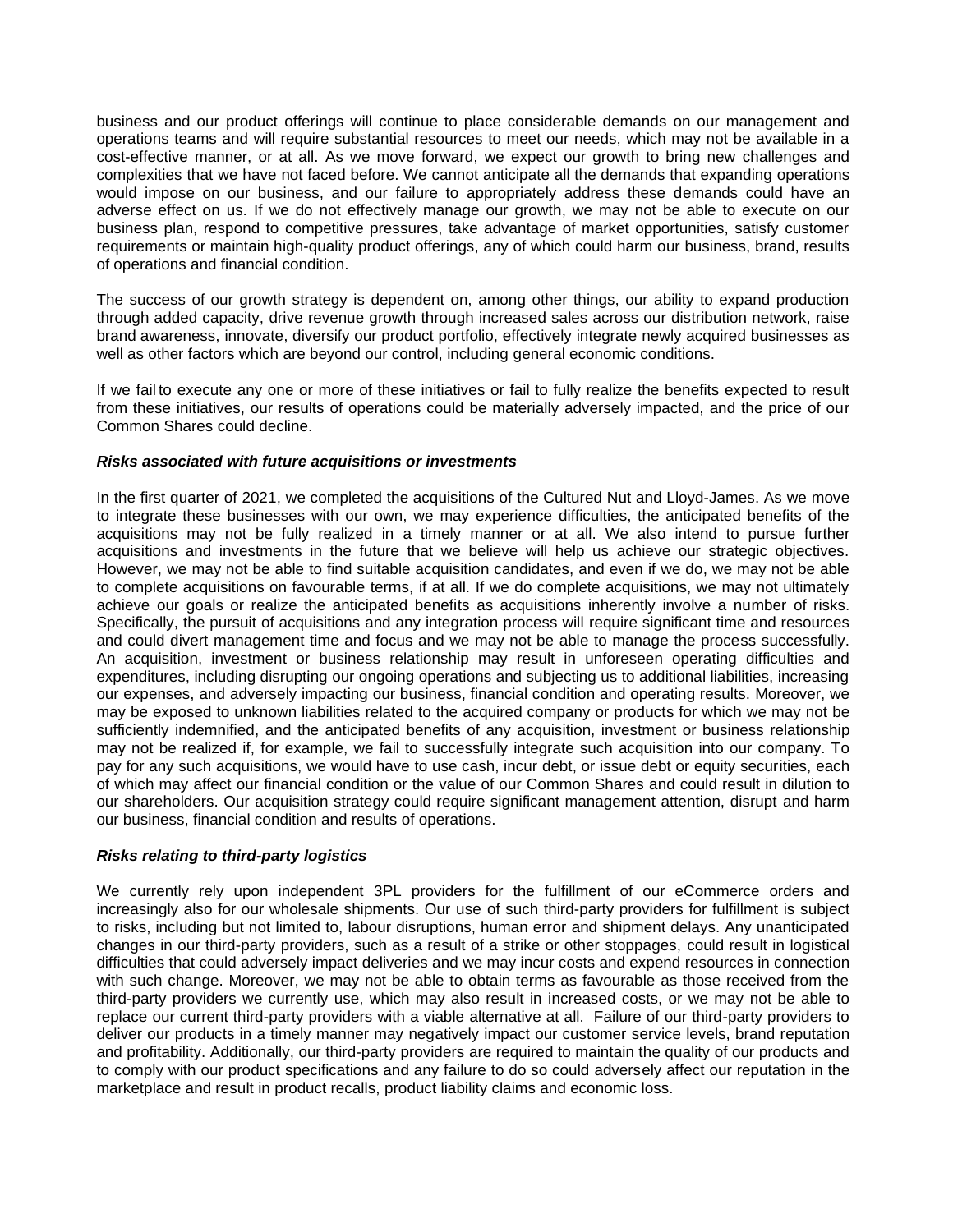## *Risks relating to food safety and consumer health, including product liability*

We are subject to risks that affect the food industry in general, including the risks posed by food spoilage, accidental contamination, foodborne illness, product tampering, consumer product liability, and the potential costs and disruptions of a product recall. Unexpected side effects, illness, injury or death related to allergens, food-borne illnesses or other food safety incidents involving our products could result in the discontinuance of sales of these products or otherwise result in increased operating costs, regulatory enforcement actions, lawsuits or harm to our reputation. We manage these risks by maintaining strict and rigorous controls and processes in our production processes and distribution system. However, we cannot assure that such systems will eliminate the risks related to food safety. Any product safety issue could subject us to product liability and negligence claims, including consumer class action lawsuits, adverse publicity and government scrutiny, investigation or intervention, resulting in increased costs and decreased sales. Any claims brought against us may exceed or be outside the scope of our existing or future insurance policy coverage or limits. Any of these events could have a material adverse impact on our business, financial condition and results of operations.

## *Risks related to real or perceived quality or health issues with our products*

We believe our consumers rely on us to provide them with high-quality plant-based products. Therefore, real or perceived quality or food safety concerns or failures to comply with applicable food regulations and requirements, whether or not ultimately based on fact and whether or not involving us (such as incidents involving our competitors), could cause negative publicity and reduced confidence in our Company, brand or products, or the industry as a whole, which could in turn harm our reputation and sales, and could materially adversely affect our business, financial condition and operating results. Although we believe we have a rigorous quality control process, there can be no assurance that our products will always comply with the standards set for our products, and although we strive to keep our products free of pathogenic organisms, they may not be easily detected and cross-contamination can occur.

We have no control over our products once purchased by consumers. Accordingly, consumers may prepare our products in a manner that is inconsistent with our directions or store our products for long periods of time, which may adversely affect the quality and safety of our products. If consumers do not perceive our products to be safe or of high quality, then the value of our brand would be diminished, and our business, results of operations and financial condition would be adversely affected.

Any loss of confidence on the part of consumers in the ingredients used in our products or in the safety and quality of our products would be difficult and costly to overcome. Any such adverse effect could be exacerbated by our position in the market as a purveyor of high-quality plant-based protein products and may significantly reduce our brand value. Issues regarding the safety of any of our products, regardless of the cause, may have a substantial and adverse effect on our brand, reputation and operating results.

The growing use of social and digital media by us, our consumers and third parties increases the speed and extent that information or misinformation and opinions can be shared. Negative publicity about us, our brands or our products on social or digital media could seriously damage our brands and reputation. If we do not maintain the favorable perception of our brands, our sales and profits could be negatively impacted.

## *Risks relating to product recalls*

Food producers are sometimes subject to the recall or return of their products for a variety of reasons, including product defects, such as contamination, unintended harmful side effects or interactions with other substances, packaging safety and inadequate or inaccurate labeling disclosure. We could be required to recall certain or a large portion of our products, including in the event of contamination or adverse test results or as a precautionary measure. There is also a risk that not all of the product subject to the recall will be properly identified, or that the recall will not be successful or not be enacted in a timely manner. A product recall could result in significant losses due to its costs, destruction of product inventory and lost sales due to the unavailability of the product or potential loss of current or new customers as a result of an adverse impact on our reputation. In addition, once purchased by consumers, we have no further control over our products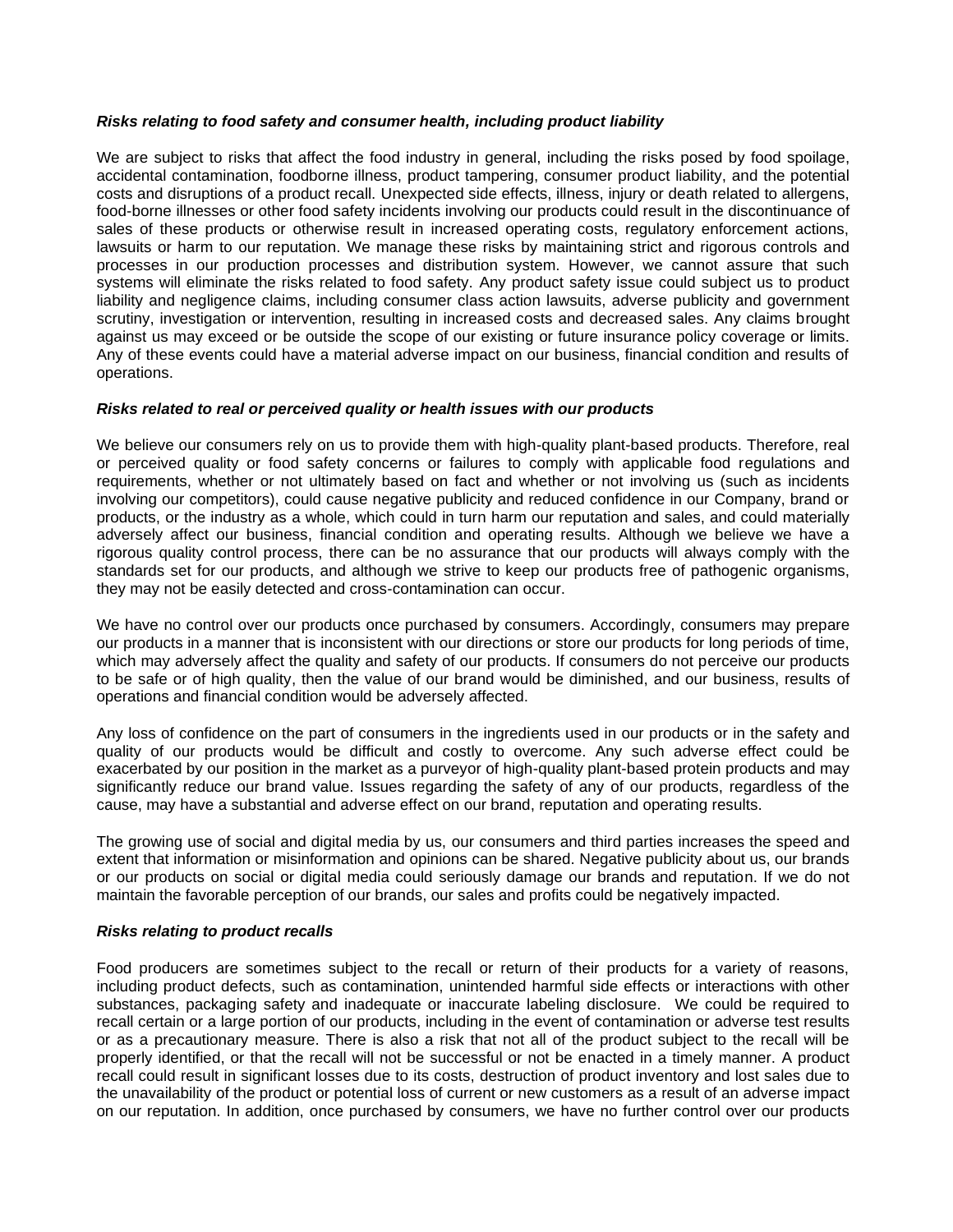and consumers may prepare our products in a manner that is inconsistent with our directions which may adversely affect the quality and safety of our products.

## *Risks associated with the protection of trademarks and other intellectual property rights*

We rely on unpatented proprietary expertise, recipes and formulations and other trade secrets to develop and maintain our competitive position. Our success depends, to a significant degree, upon our ability to protect and preserve our intellectual property. Our employees with access to such information are subject to contractual and common law confidentiality obligations which prohibit them from disclosing information acquired by them during, as a consequence of or in connection with their employment. We rely on these agreements to protect our intellectual property rights. Nevertheless, trade secrets are difficult to protect. Although we attempt to protect our trade secrets, our confidentiality protections may not effectively prevent disclosure of our proprietary information and may not provide an adequate remedy in the event of unauthorized disclosure of such information. If we do not keep our trade secrets confidential, others may produce products with our recipes or formulations. Further, we currently own no patents or exclusive intellectual property rights in processes used for our products. As a result, our current and future competitors may be able to create and sell products similar to ours.

We rely on trademark registrations and common law trademark and copyright rights to protect the distinctiveness of our brand and have either registered, or applied to register, our current key trademarks, including We Butcher Beans and our The Very Good Butchers logo, in Canada, the United States, the European Union and the United Kingdom, and we may seek to expand our trademark registrations in the future. Current and future trademarks not yet registered may not be approved, or may be refused, and ultimately not registered. In addition, our trademark rights and related registrations may be challenged in the future and could be canceled or narrowed. Failure to protect our trademark rights could prevent us in the future from challenging third parties who use names and logos similar to our trademarks, which may in turn cause consumer confusion or negatively affect consumers' perception of our brand and products.

Litigation may be necessary to protect and enforce our trademarks and other intellectual property rights, or to defend against claims brought by third parties. Such intellectual property disputes and proceedings may be protracted and costly with no certainty of success, and an adverse outcome could subject us to liabilities, force us to cease use of certain trademarks or other intellectual property or force us to enter into licenses with others. Any one of these occurrences may have a material adverse effect on our business, results of operations and financial condition.

## *Risks relating to distributor arrangements*

The products sold in our wholesale program are sold through food distributors who sell and deliver our products to retailers. As we expand our wholesale program we will increasingly rely on our distributors. Since these distributors act as intermediaries between us and the retail grocers, we do not have short-term or longterm commitments or minimum purchase volumes in our agreements with them that ensure future sales of our products. The loss of one or more significant distributors, if we are unable to replace the distributor in a timely manner, could negatively affect our business, results of operations and financial condition.

#### *Risks associated with marketing programs and brand value and reputation damage*

We believe that our brand image has contributed significantly to the success of our business to date and that maintaining, promoting and positioning our brand image and increasing brand awareness is important to maintaining and expanding our customer base. Maintaining and enhancing our current brand image and awareness or any future brands we develop or acquire will require us to make investments in areas such as public relations and marketing. These investments, including digital marketing campaigns and organic social media through influencer engagement, may be substantial, and our efforts may not ultimately be successful. If our current marketing efforts are not successful, there may be no immediately available or cost effective alternative means to build or maintain brand awareness, which could negatively impact our business, financial condition and results of operations.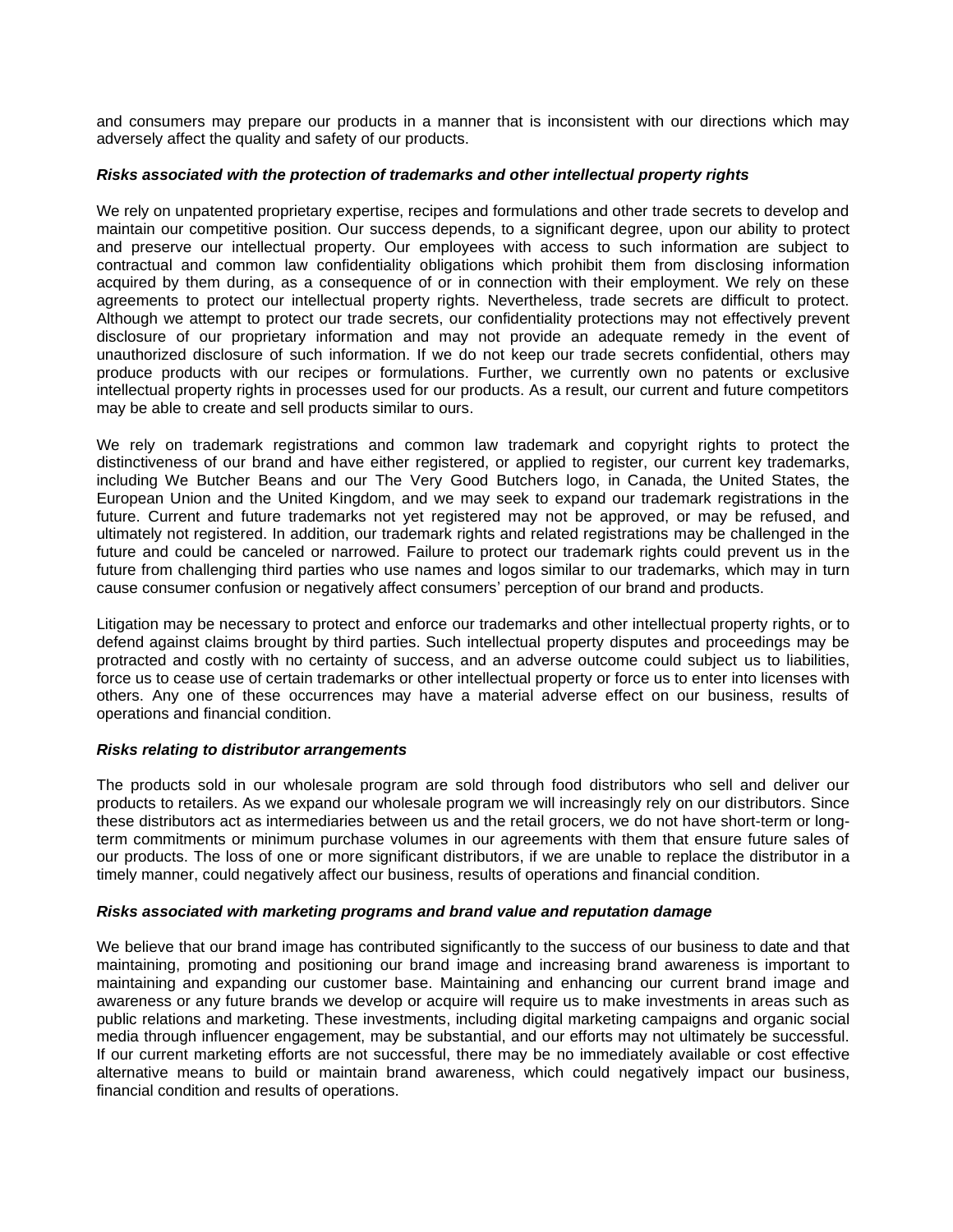Our brand image and reputation may be impacted by actions taken by our employees, product attributes (including food safety and quality assurance issues that may result in recalls) and negative commentary or reviews. Real or perceived quality or food safety concerns or failures to comply with applicable food regulations and requirements, whether or not ultimately based on fact and whether or not involving us or incidents involving our competitors, could cause negative publicity and reduced confidence in us and our products, which could cause harm to our brand, reputation and sales, and could materially adversely affect our business, financial condition and results of operations.

In addition, as we increase our influencer relationships to promote our brand and products to targeted consumer groups, if one of our influencers promotes our brand in a negative way or does not adhere to applicable guidelines required by law, this may negatively impact our brand and reputation. Widespread use and access to social media campaigns and viral messaging or imagery could significantly broaden the scope and impact of any such events or circumstances. Consumers may act on information conveyed through social media without further investigation and without regard to its accuracy. The harm to our brand may be immediate without affording us an opportunity for redress or correction, and there can be no assurances that we will respond in an appropriate or timely manner. Brand value is based on perceptions of subjective qualities, and any incident that erodes the loyalty of consumers, including adverse publicity, governmental investigation or litigation, could significantly reduce the value of our brand and adversely affect our business, results of operations and financial condition.

## *Risks relating to disruption at our facilities*

Our offices, production facilities, warehouses, restaurant and third-party operated fulfillment centres are vulnerable to disruption from natural disasters, extreme and/or unusual weather, global health crises and disease outbreaks (including COVID-19), and other unexpected events. These events could cause, and in the case of COVID-19, have caused, disruptions in our operations and those of our third-party partners, including our suppliers.

Natural disasters such as earthquakes could severely damage or destroy one or more of our facilities, thereby severely disrupting our business operations. We may also experience plant shutdowns or periods of reduced production because of regulatory issues, equipment failure, delays in raw material deliveries or COVID-19 outbreaks. Any such disruption or unanticipated event may cause significant interruptions or delays in our business and the reduction or loss of inventory may render us unable to fulfill customer orders in a timely manner, or at all which would adversely affect our business, results of operations and financial condition.

## *Risks associated with U.S. and international expansion*

Our future growth depends, in part, on our expansion efforts outside of Canada. We have limited operating experience outside of Canada including with respect to regulatory environments and market practices and cannot guarantee that we will be able to penetrate or successfully operate in any market outside of Canada. In connection with any future expansion efforts outside of Canada, and in particular outside of North America, we would expect to encounter additional obstacles, including increased costs and expenses associated with international shipping, including inventory management and distribution, cultural and linguistic differences and differences in regulatory environments and market practices including with respect to food safety, manufacturing, labeling, distribution, marketing, and advertising and privacy laws such as those relating to collection, storage and use of information on consumers ordering from our eCommerce store. Failure to develop new markets outside of Canada (through our eCommerce store or otherwise) may harm our business, growth and results of operations and could cause the market price of our Common Shares to decline.

#### *Risks relating to product labeling and marketing*

Our products are subject to regulations governing their labeling, marketing and advertising. If regulators determine that the labeling of any of our products is not in compliance with applicable law or regulations in Canada or other jurisdictions, we could be subject to civil remedies or penalties, such as fines, injunctions,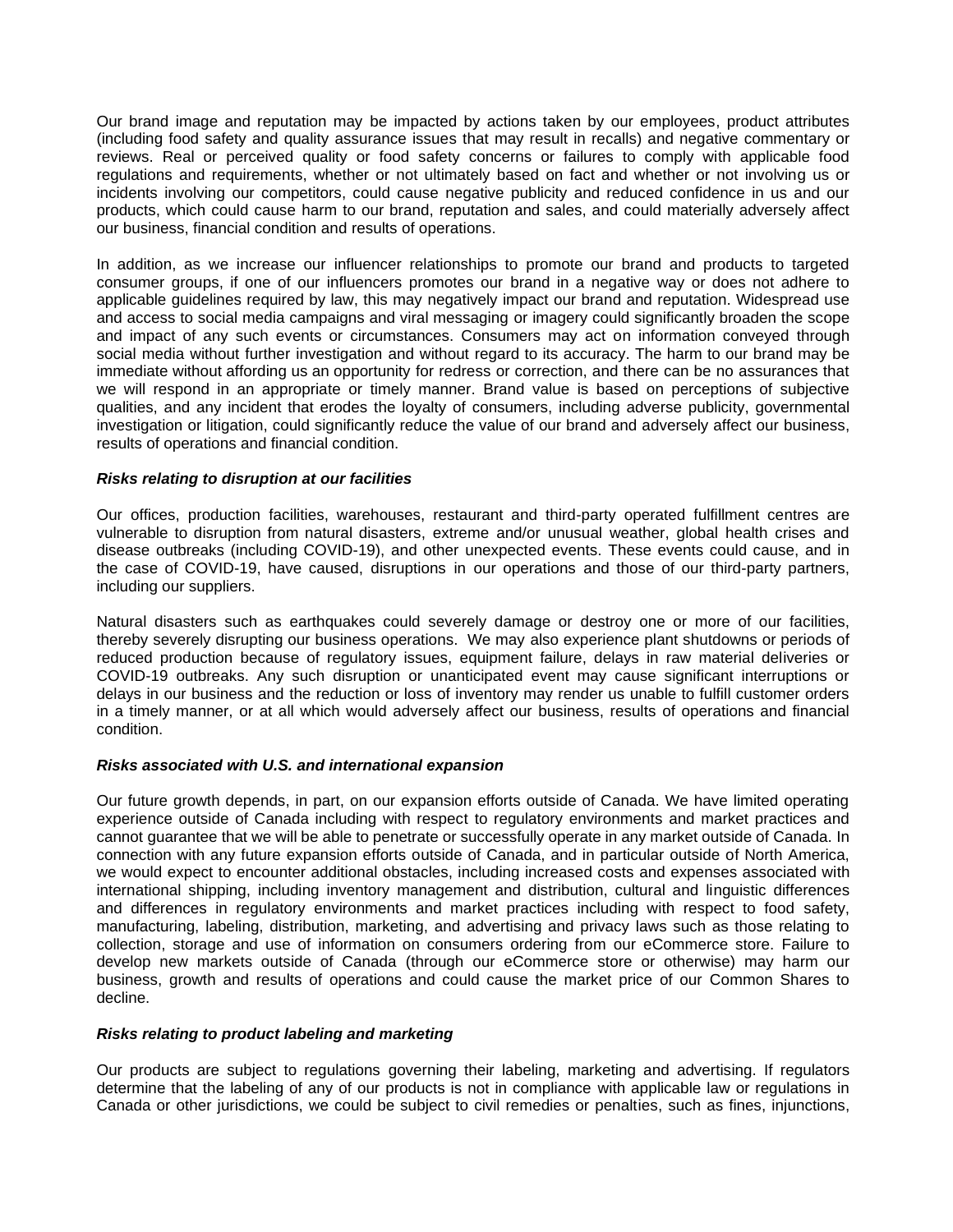recalls or seizures, warning letters, restrictions on the marketing or manufacturing of the products, or refusals to permit the import or export of products, as well as potential criminal sanctions.

We could also become subject to third-party claims, because of any violations of, or liabilities under, such requirements, including any competitor or consumer challenges relating to compliance with such requirements. For example, in connection with the marketing and advertisement of our products, we could be the target of claims relating to false or misleading advertising, including under the Canadian *Safe Food for Canadians Act*, *Food and Drugs Act* or *Competition Act* or similar statutes in other countries*,* or the consumer protection statutes in various jurisdictions. Such claims could include challenges to our label or labeling claims that, if successful, could require us to make labeling changes and/or pay monetary damages.

Health Canada and the CFIA or similar foreign regulatory authorities, such as the Food and Drug Administration and the United States Department of Agriculture, or authorities in the UK, the EU or the EU member states, could take action to impact our ability to use the terms ''meat'' or ''cheese'' or similar words to describe or advertise our brand and products. In addition, a food may be deemed misbranded if its labeling is false or misleading in any particular way, and authorities or other regulators could interpret the use of such terms or any similar phrase(s) to describe our plant-based food products as false or misleading or likely to create an erroneous impression regarding their composition. Should regulatory authorities take action with respect to the use of the terms "meat", "cheese" or similar terms, such that we are unable to use those terms with respect to our plant-based products, we could be subject to enforcement action or recall of our products marketed with these terms, we may be required to modify our marketing strategy, and our business, prospects, results of operations or financial condition could be adversely affected. Competitors may also try to bring legal action against us and any resulting litigation could be costly and disruptive to our ability to market in the affected jurisdictions.

Any change in labeling or packaging requirements for our products may lead to an increase in costs or interruptions in production, either of which could adversely affect our operations and financial condition. New or revised government laws and regulations could result in additional compliance costs and, in the event of non-compliance, civil remedies, including fines, injunctions, withdrawals, recalls or seizures and confiscations, as well as potential criminal sanctions, any of which may adversely affect our business, results of operations and financial condition.

#### *Risks relating to product innovation failure*

Our growth in part depends on our ability to develop and market new products and improvements to our existing products that appeal to consumer preferences. The success of our innovation and product development efforts is affected by our ability to anticipate changes in consumer preferences, the technical capability of our R&D team in developing and testing product prototypes, including complying with applicable governmental regulations, the success of our management and sales and marketing team in introducing and marketing new products and positive acceptance by consumers. Failure to develop and successfully market and sell new products will inhibit our growth, sales and profitability.

#### *Risks relating to customer retention and recruitment failure*

Our success, and our ability to increase revenue and operate profitably, depends in part on our ability to acquire new customers and retain existing customers across our distribution channels. We may fail to acquire or retain customers due to a variety of factors including negative value and quality perceptions, a lack of new and relevant products or failure to deliver customers' orders in a timely manner.

#### *Risks associated with customer consolidation or loss of significant customers*

As we increase distribution to retail grocery stores, we will be subject to the risk resulting from increasing consolidation being experienced in that sector, in particular by smaller independent retailers. As retail grocers continue to consolidate and customers grow larger and more sophisticated, we will be required to adjust to changes in their purchasing practices and requirements including resistance to product price increases. We could also be affected by other adverse developments in the relationship with one or more large customers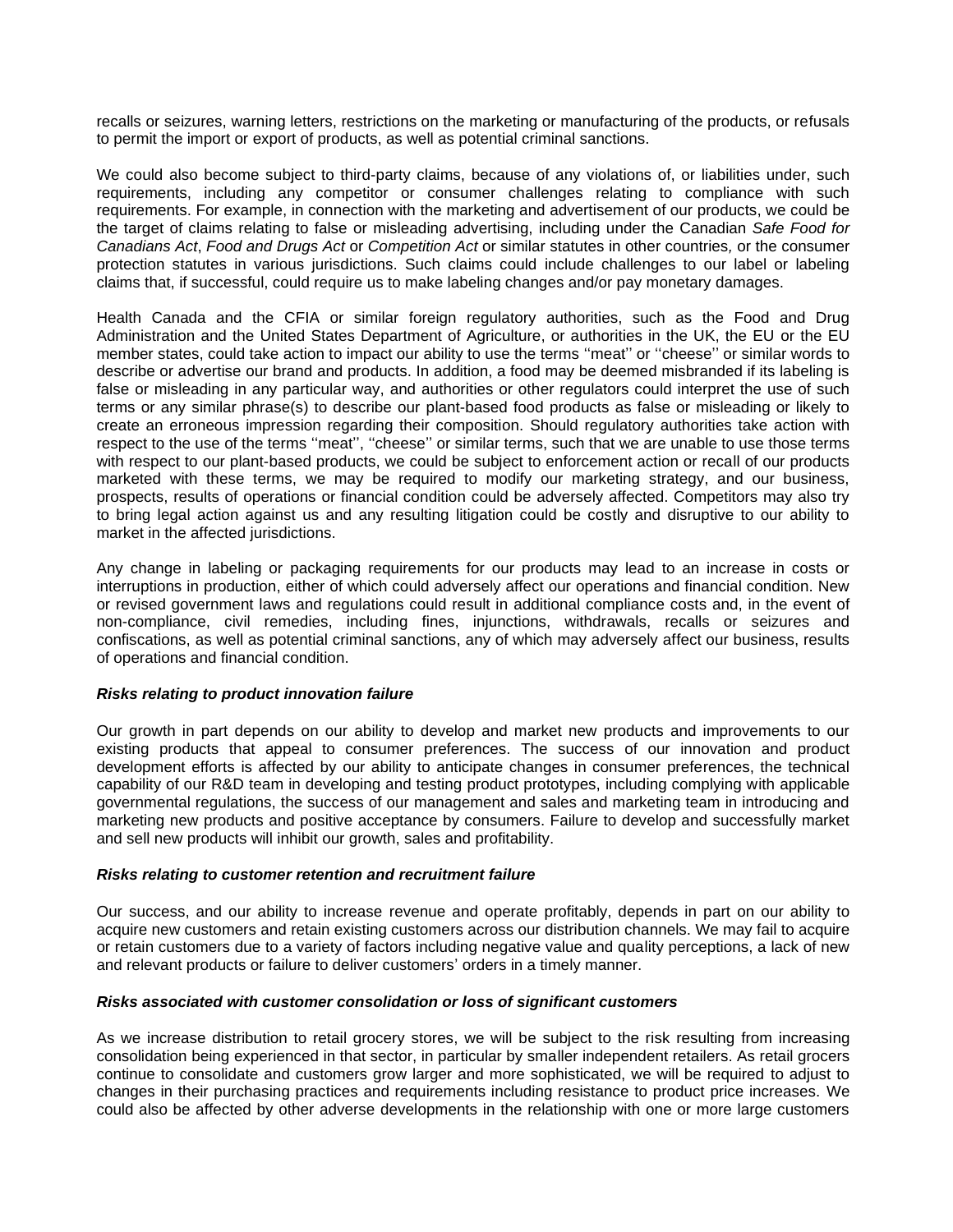including the loss thereof, the reduction of purchasing levels or the cancellation of any business from large customers for an extended period of time. Any of these events could have a material adverse effect on our business, financial condition and results of operations.

## *Risks associated with product pricing*

Our success is dependent, in part, on our ability to make pricing decisions regarding our products that, on one hand encourage consumers to buy, yet on the other hand recoup development and other costs associated with those products. Products that are priced too high will not sell and products priced too low will not generate an adequate return. Accordingly, any failure by us to properly price our products could have a material adverse effect on the VERY GOOD's financial condition and results of operations.

#### *Risks relating to laws and regulatory requirements*

We are subject to employment, health and safety, cyber and data security, privacy, environmental, tax, advertising, competition and other laws, and regulation by government agencies such as Health Canada and the CFIA who regulate various aspects of our products, including food safety standards, preventive controls plans, traceability and current good manufacturing practices. In particular, our production facilities and products are subject to inspection by the CFIA and provincial and municipal health authorities. We strive to maintain compliance with all laws and regulations. Nevertheless, there can be no assurance that we are in compliance with all such laws and regulations, have all necessary permits and licenses, and will be able to comply with such laws and regulations, or obtain such permits and licenses in the future. Failure by us to comply with applicable laws and regulations and permits and licenses could subject us to civil remedies, including fines, injunctions, recalls or seizures, as well as potential criminal sanctions, which could have a material adverse effect on our financial condition and results of operations. If we, or third parties involved in the supply chain of our products, cannot successfully manufacture, package, label, store, advertise or distribute products that conform to the specifications and the strict regulatory requirements of the CFIA or other applicable regulators, we may be subject to adverse inspectional findings or enforcement actions, which could materially impact our ability to market our products, could result in our inability to manufacture our products, or could result in a recall of our products that have already been distributed.

The regulatory environment in which we operate could change significantly in the future. Enforcement of existing laws and regulations, changes in legal requirements and/or evolving interpretations of existing regulatory requirements may result in increased compliance costs and create other obligations, financial or otherwise, that could adversely affect our business, financial condition or results of operations. In particular, any change in laws and regulations, including laws and regulations applicable to the manufacture, composition, ingredients, packaging, labeling, distribution, advertising, sale, quality and safety requirements for our products may lead to an increase in costs or interruptions in production, either of which could adversely affect our operations and financial condition.

## *Risks relating to information technology systems and cybersecurity*

We rely on our information technology systems to manage our business, including customer, employee, product, inventory, supply chain and financial data. We also use mobile devices, online message platforms and other online activities to communicate with employees and other stakeholders. The failure of our information technology systems to operate effectively could adversely affect our business. In addition, our information technology systems are subject to damage or interruption from power outages, computer and telecommunications failures, computer viruses, cyber-attacks, phishing attacks, denial-of-service attacks, social engineering attacks, ransomware attacks, security breaches, catastrophic events such as fires, floods, earthquakes, tornadoes, hurricanes, pandemics, acts of war or terrorism, and usage errors by our employees. If our information technology systems are damaged or cease to function properly, we may have to make a significant investment to fix or replace them.

We may also suffer loss of critical data, compromise to the integrity or confidentiality of data and information, including but not limited to employee, customer and supplier information in our systems or networks, disruption to the systems or networks of third parties on which we rely, and interruptions or delays in our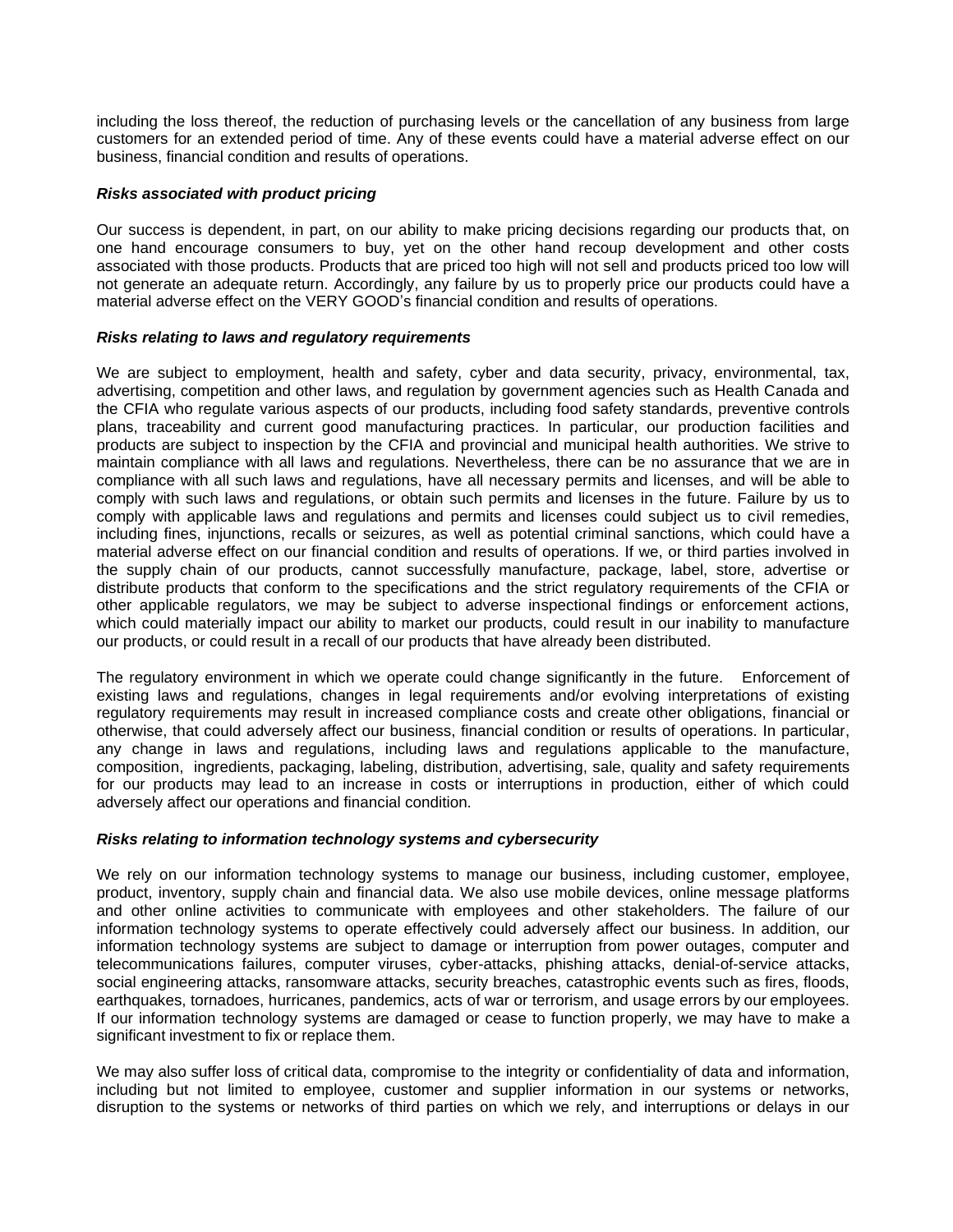operations. We rely on third-party technology cloud providers and may be subject to risks of such service providers ceasing business operations, changing their business models, reducing functionality or experiencing cyber-attacks or system outages. Any significant loss of data or failure to maintain reliable data could have a material adverse effect on our business and results of operations. A disruption to our eCommerce business could reduce our eCommerce revenue, increase our costs, diminish our growth prospects, expose us to litigation, decrease customer confidence and damage our brand, and a material interruption to any of our computer systems could adversely affect our business or results of operations and our reputation.

We generally collect, process, store and use sensitive personal information relating to our customers and employees, including their personally identifiable information, and rely on third parties for the operation of our eCommerce site and for the various social media tools and websites we use, for marketing purposes and for employment purposes. Any perceived, attempted or actual unauthorized disclosure of personally identifiable information regarding our employees, customers or website visitors could harm our reputation and credibility, reduce our eCommerce revenue, reduce our ability to attract and retain customers, or subject us to litigation or the imposition of significant fines or penalties, which could adversely affect our business, growth, brand image and reputation. Moreover, we could incur significant expenses or disruptions of our operations in connection with system failures or data breaches.

Many jurisdictions have adopted privacy and data security laws or regulations that require notification to consumers or employees if the security of their personal information is breached, among other requirements. Any compromise of our security or accidental loss or theft of customer or employee data in our possession could result in a violation of applicable privacy and other laws, significant legal and financial exposure and damage to our reputation, which could adversely impact our business, financial condition, results of operations and the price of our Common Shares.

## *Risks associated with litigation*

As a growing company with expanding operations, we increasingly face the risk of litigation and other claims against us. Litigation and other claims may arise in the ordinary course of our business and include employee and customer claims, commercial disputes, landlord-tenant disputes, intellectual property issues, product recall and liability claims. These claims can raise complex factual and legal issues that are subject to risks and uncertainties and could require significant management time. Litigation and other claims against us could result in unexpected expenses and liabilities, which could materially adversely affect our operations, our reputation and the market price of our Common Shares.

## *Risks relating to climate change*

Physical risks resulting from climate change can be event-driven (acute) or long-term (chronic) shifts in climate patterns that may have negative impacts on our business, including direct damage to assets such as our facilities and indirect impact to our supply chain. As climate change accelerates, its impacts are becoming more widespread and unpredictable. The incidence and impact of severe weather-related events, long term changes in weather patterns that lead to extreme weather and natural disasters including flooding and drought, may have a negative effect on agricultural productivity, which may result in decreased availability or less favourable pricing for some or many of the ingredients in our products such as such as legumes and vegetables. Furthermore, evolving regulatory and legal frameworks to tackle climate change today and in the future may lead to adverse impacts to our business. These may include, but are not limited to, costs related to compliance, resources, and transportation.

#### *Insurance-related risks*

We maintain insurance including liability insurance, property and business interruption insurance and directors' and officers' insurance, with deductibles, limits of liability and similar provisions. However, there is no guarantee that our insurance coverage will be sufficient, or that insurance proceeds will be paid to us on a timely basis. In addition, there are types of losses we may incur but against which we cannot be insured or which we believe are not economically reasonable to insure. If we incur these losses and they are material,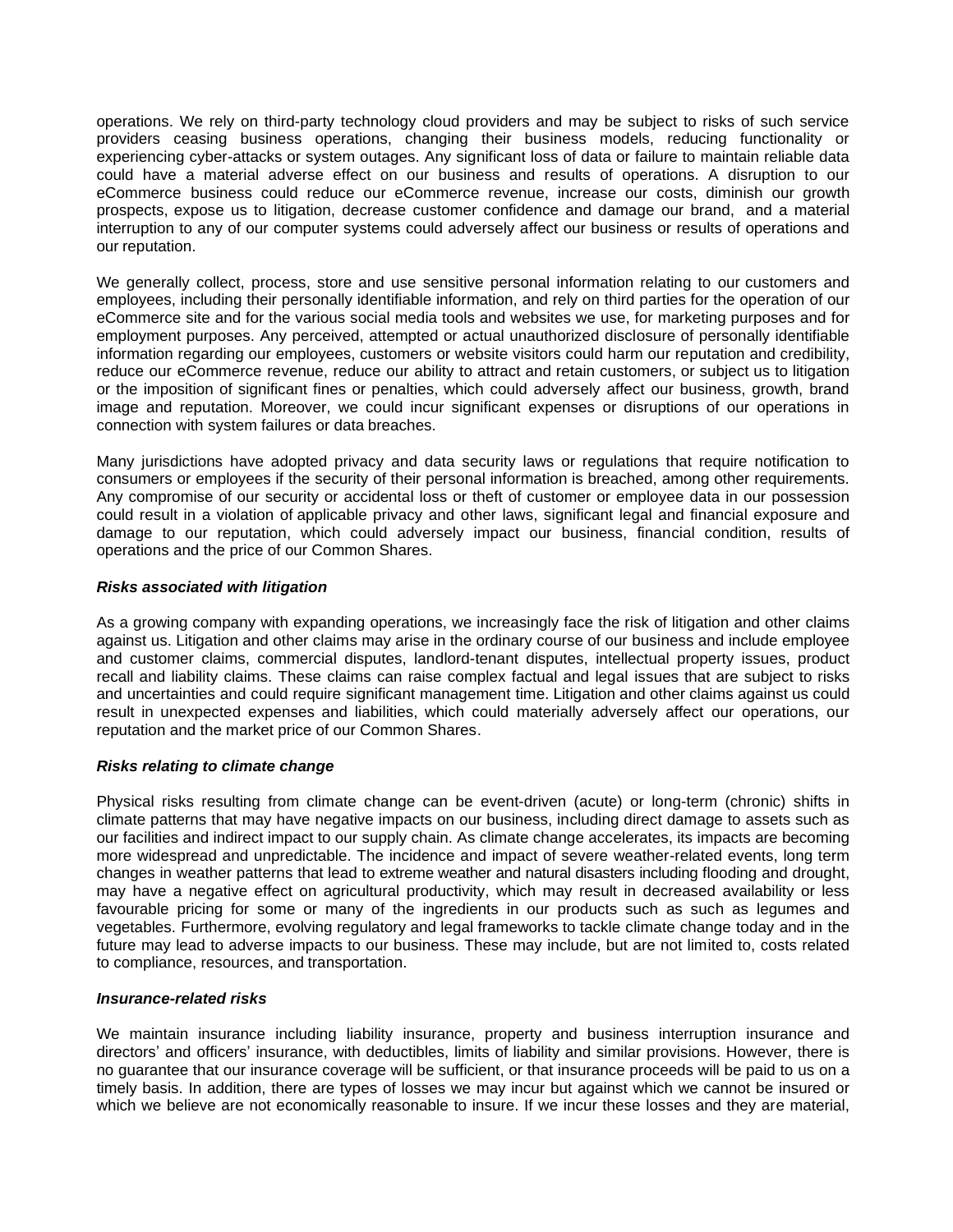our business, financial condition and results of operations may be adversely affected. Also, certain material events may result in sizable losses for the insurance industry and materially adversely impact the availability of adequate insurance coverage or result in significant premium increases. Accordingly, we may elect to selfinsure, accept higher deductibles or reduce the amount of coverage in response to such market changes.

## *Risks relating to dilution*

The issuance of additional Common Shares, or securities convertible into Common Shares, under any equity financing or pursuant to any equity-based compensation plans, may have a dilutive effect on the interests of shareholders. The number of Common Shares that we are authorized to issue is unlimited. We may, in our sole discretion, subject to applicable law and the rules of the TSX-V, issue additional Common Shares from time to time and the interests of shareholders may be diluted as a result.

## *Risks associated with leasing commercial and retail space*

We lease all of our facilities and accordingly, are subject to all of the risks associated with leasing, occupying and making tenant improvements to real property, including adverse demographic and competitive changes affecting the location of the property and changes in availability of and contractual terms for leasable commercial and retail space. Changes in areas around our current and future butcher shops that result in reductions in customer foot traffic or otherwise render the location unsuitable or altogether unavailable due to unforeseen or extraordinary circumstances including as a result of the COVID-19 pandemic, could result in lower sales volumes and adversely affect our business, results of operation, and financial condition. We also have significant financial obligations under the leases we have entered into and if we are not able to meet our lease obligations, this could have a material adverse effect on our financial condition and business.

#### *Risks associated with consumer trends*

Our business is focused on providing wholesome and nutritious plant-based products as alternatives to traditional animal-based products. Consumer demand could change based on a number of possible factors, including dietary habits and nutritional values, concerns regarding the health effects of ingredients and shifts in preference for various product attributes that we may not be able to accurately predict or respond to. If consumer demand for our products decreases, our business and financial condition would suffer. Consumer trends could change based on a number of possible factors, including economic factors and social trends. A significant shift in consumer demand away from our products could reduce sales, which would harm our business and financial condition.

## *Risks associated with general economic conditions*

The global economy can be negatively impacted by a variety of factors such as the spread or fear of spread of contagious diseases (such as COVID-19), man-made or natural disasters, actual or threatened war, terrorist activities, political unrest, civil unrest, and other geopolitical uncertainty. Consumers may shift purchases to lower-priced or other perceived value offerings during economic downturns and may reduce the amount of plant-based food products that they purchase, and in particular more premium items such as our products. In addition, the occurrence of any of these events may disrupt commerce, our supply chain operations, international trade or result in political or economic instability. Prolonged unfavourable economic conditions or uncertainty may have an adverse effect on our business and financial condition.

#### *Risks relating to labour unions*

Union attempts to organize our employees could negatively affect our business. None of our employees are currently subject to a collective bargaining agreement. As we expand our operations, unions may attempt to organize all or part of our employee base. Responding to such organization attempts may divert the attention and efforts of management and employees and may have a negative financial impact on our business. The maintenance of a productive and efficient labour environment and, in the event of unionization of these employees, and the successful negotiation of a collective bargaining agreement, cannot be assured.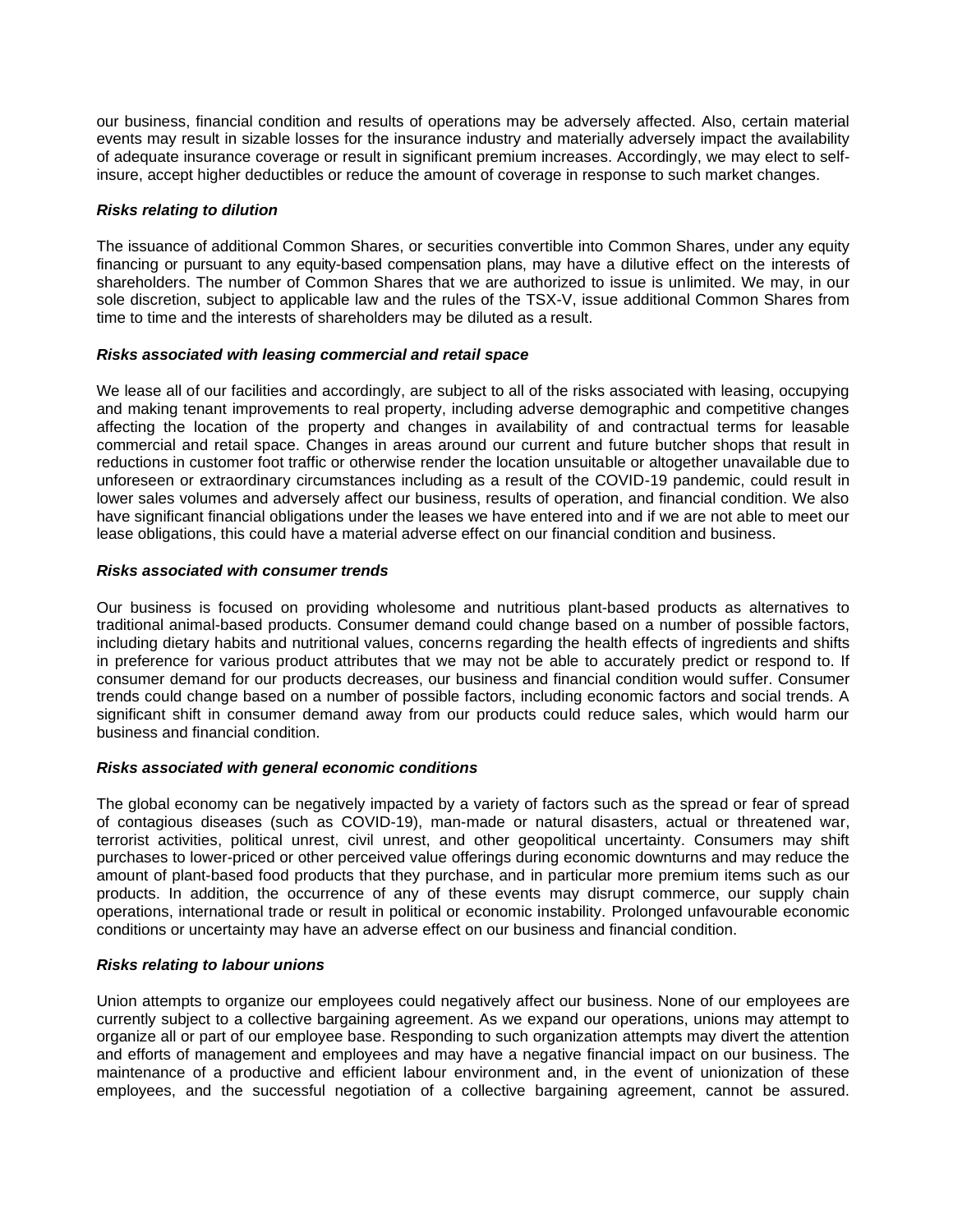Protracted and extensive work stoppages or labour disruptions such as strikes or lockouts could have a material adverse effect on our business, financial condition and results of operations.

## *Risks relating to failure to meet corporate social responsibility metrics*

We have set certain corporate social responsibility metrics for ourselves and our failure to meet such metrics may influence our reputation and the value of our brand. For example, we are applying to B Lab to become a Certified B Corporation. If we obtain status as a Certified B Corporation our reputation could be harmed if we subsequently lose such status, whether by our choice or by our failure to meet B Lab's certification requirements, if that change in status were to create a perception that we are more focused on financial performance and are no longer as committed to the values shared by Certified B Corporations. Similarly, our reputation could be harmed if we take actions that are perceived to be misaligned with our values. Any harm to our reputation resulting from setting these metrics or our failure or perceived failure to meet such metrics could impact: employee engagement and retention; consumer loyalty, the willingness of our customers to do business with us; or investors' willingness to purchase our Common Shares, any of which could adversely affect our business, financial performance, and growth.

In addition, shareholders and institutional investors increasingly focus on corporate ESG practices which they commonly measure through third-party benchmarks or scores. If our future ESG practices do not meet these standards we may lose investment from certain shareholders and our business and reputation could be negatively impacted and the price of our Common Shares could be materially and adversely affected.

#### *Risks associated with counterparties*

We are party to contracts, transactions and business relationships with various third parties, pursuant to which such third parties have performance, payment and other obligations to us. If any of these third parties were to become subject to bankruptcy, receivership or similar proceedings, our rights and benefits in relation to our contracts, transactions and business relationships with such third parties could be terminated, modified in a manner adverse to us, or otherwise impaired. We cannot make any assurances that we would be able to arrange for alternate or replacement contracts, transactions or business relationships on terms as favourable as our existing contracts, transactions or business relationships, if at all. Any inability on our part to do so could have a material adverse effect on our business and results of operations.

## *Risks relating to changes in accounting standards*

Generally accepted accounting principles and related accounting pronouncements, implementation guidelines and interpretations with regard to a wide range of matters that are relevant to our business, including but not limited to revenue recognition, impairment of assets, leases, inventory, income taxes and litigation, are highly complex and involve many subjective assumptions, estimates and judgments. Changes in these rules or their interpretation or changes in underlying assumptions, estimates or judgments could significantly change our reported financial performance or financial condition in accordance with generally accepted accounting principles.

#### <span id="page-25-0"></span>**Risks Relating to our Common Shares**

#### *Risks relating to volatility of the market price for our Common Shares*

The market price of our Common Shares could be subject to significant fluctuations which could materially reduce the market price of our Common Shares regardless of our operating performance. In addition to the other risk factors described this Annual Information Form, the factors that could cause significant disruption in the market price of our Common Shares may include actual or anticipated changes or fluctuations in our operating results, adverse market reaction to any indebtedness we may incur or securities we may issue in the future, litigation or regulatory action, significant acquisitions, business combinations or other strategic actions or capital commitments by or involving us or our competitors, recruitment or departure of key personnel and investors' general perception and reactions to our public disclosure andfilings.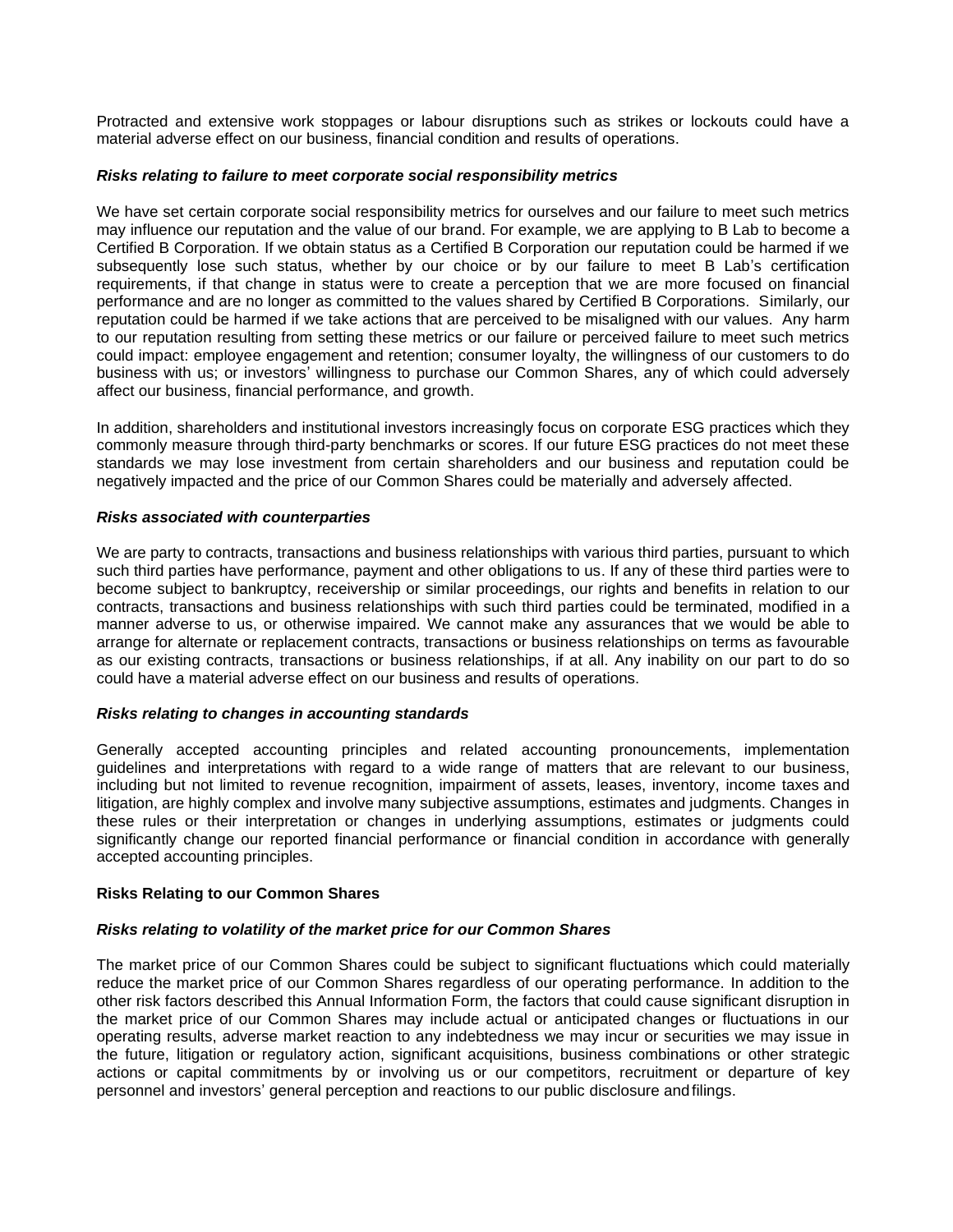In addition, broad market and industry factors may harm the market price of our Common Shares. As a result, the market price of our Common Shares may fluctuate based upon factors external to us and that may have little or nothing to do with us, including expectations of market analysts, positive or negative recommendations or withdrawal of research coverage by analysts, publication of research reports or news stories about us, our competitors or our industry and changes in general political, economic, industry and market conditions and trends.

#### *Risks relating to future sales of our Common Shares*

We cannot predict the size of future issuances of our Common Shares or the effect, if any, that future issuances and sales of our Common Shares will have on the market price of our Common Shares. Sales of substantial amounts of our Common Shares, or the perception that such sales could occur, may adversely affect prevailing market prices for our Common Shares.

#### *Risks relating to dividends*

We currently expect to retain all available funds for use in the operation and growth of our business and do not anticipate paying any cash dividends in the foreseeable future. Any future determination to pay dividends will be at the discretion of our Board, subject to compliance with applicable law and any contractual provisions, pursuant to the Loan Agreement and other agreements for indebtedness we may incur, that restrict or limit our ability to pay dividends, and will depend upon, among other factors, our results of operations, financial condition, earnings, capital requirements and other factors that our Board deems relevant.

## **DESCRIPTION OF CAPITAL STRUCTURE**

<span id="page-26-0"></span>The following is a summary of the material attributes and characteristics of the Company's authorized share capital. This summary is qualified by reference to, and is subject to, and the detailed provisions of our Articles available under the Company's profile on the System for Electronic Document Analysis and Retrieval (SEDAR) at [www.sedar.com.](http://www.sedar.com./)

Our authorized share capital consists of an unlimited number of Common Shares. As at the date of this Annual Information Form, there were 97,614,148 Common Shares issued and outstanding. Holders of our Common Shares are entitled to receive notice of, and to attend and vote at, all meetings of shareholders and to receive all notices and other documents required to be sent to shareholders. On a poll, every shareholder is entitled to one vote for each Common Share held. The holders of Common Shares are entitled to dividends if, as and when declared by the Board and, upon the liquidation, dissolution or winding-up of its affairs or other distribution of its assets for the purpose of winding-up its affairs, to receive, on a pro rata basis, all of the remaining assets of the Company. The Common Shares do not carry any pre-emptive, subscription, redemption or conversion rights, nor do they contain any sinking fund or purchase fund provisions.

## **DIVIDEND POLICY**

<span id="page-26-1"></span>We currently intend to retain any future earnings to fund the development and growth of our business and do not currently anticipate paying dividends on the Common Shares. Any determination to pay dividends in the future will be at the discretion of the Board and will depend on many factors, including, among others, our financial condition, current and anticipated cash requirements, contractual restrictions and financing agreement covenants, and other factors that our Board may deem relevant.

The Loan Agreement, or certain other agreements that the Company may enter into from time to time for indebtedness, prohibits us from paying dividends at any time at which a default or event of default has occurred and is continuing, or if a default or event of default would exist as a result of paying the dividend.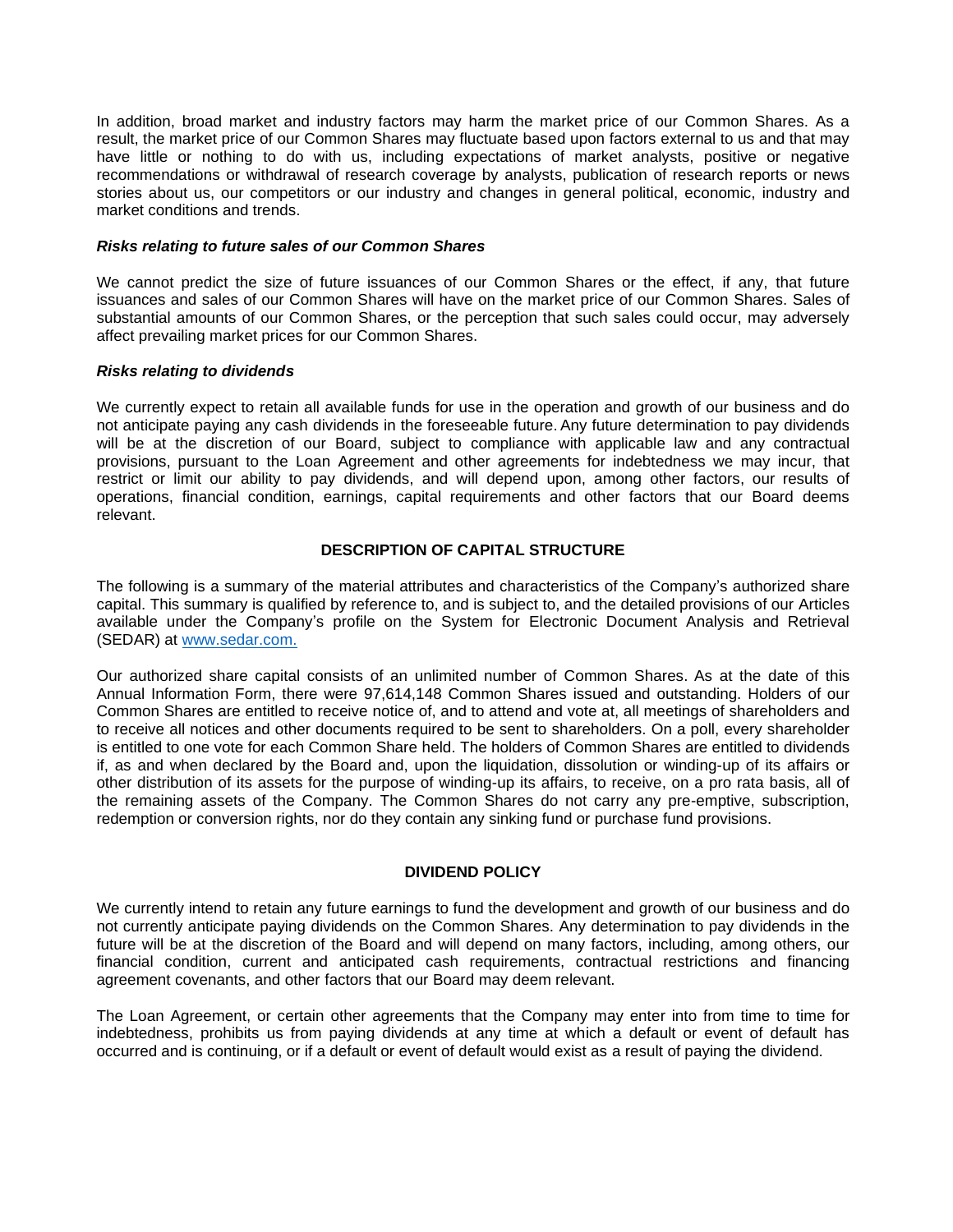## **MARKET FOR COMMON SHARES**

## <span id="page-27-1"></span><span id="page-27-0"></span>**Trading Price and Volume**

The Common Shares are currently listed and posted for trading on the TSX-V under the symbol ''VERY.V''. Our Common Shares were initially listed on the CSE on June 16, 2020 until March 16, 2021 and thereafter on the TSX-V, where the Common Shares commenced trading on March 17, 2021. The following table sets forth the price ranges and traded volume of Common Shares in 2020 as reported by the CSE:

|                   | High | Low  |               |
|-------------------|------|------|---------------|
| <b>Period</b>     | (\$) | (\$) | <b>Volume</b> |
| June 17 - June 30 | 2.49 | 0.46 | 23,674,486    |
| July              | 1.96 | 1.01 | 11,726,668    |
| August            | 1.68 | 1.11 | 8,095,762     |
| September         | 1.92 | 1.40 | 7,188,511     |
| October           | 3.47 | 1.51 | 20,692,863    |
| November          | 7.60 | 3.16 | 40,170,213    |
| December          | 9.50 | 5.83 | 23,092,312    |

## <span id="page-27-2"></span>**Prior Sales**

The following table summarizes details of the following securities that are not listed or quoted on a marketplace issued by VERY GOOD during the fiscal year ended December 31, 2020:

| <b>Security</b>         | <b>Number of Securities</b> | <b>Exercise Price Per</b><br>Security(\$) | Date of Issue      |
|-------------------------|-----------------------------|-------------------------------------------|--------------------|
| Options <sup>(1)</sup>  | 3,100,000                   | 0.25                                      | January 1, 2020    |
| Warrants <sup>(2)</sup> | 16,667                      | 0.15                                      | January 31, 2020   |
| Warrants <sup>(2)</sup> | 16,667                      | 0.15                                      | February 28, 2020  |
| Warrants <sup>(2)</sup> | 16,667                      | 0.15                                      | March 31, 2020     |
| Warrants $(2)$          | 16,667                      | 0.15                                      | April 30, 2020     |
| Warrants <sup>(2)</sup> | 16,667                      | 0.15                                      | May 31, 2020       |
| Warrants <sup>(3)</sup> | 500,000                     | 0.25                                      | June 17, 2020      |
| Warrants <sup>(4)</sup> | 1,288,000                   | 0.25                                      | June 17, 2020      |
| Options <sup>(1)</sup>  | 400,000                     | 0.25                                      | June 17, 2020      |
| Options <sup>(1)</sup>  | 120,000                     | 0.25                                      | June 24, 2020      |
| Warrants <sup>(5)</sup> | 40,000                      | 2.00                                      | August 7, 2020     |
| Warrants <sup>(5)</sup> | 522,548                     | 1.30                                      | August 7, 2020     |
| Warrants <sup>(6)</sup> | 3,277,500                   | 2.00                                      | August 7, 2020     |
| Options <sup>(1)</sup>  | 60,000                      | 1.56                                      | August 7, 2020     |
| Warrants <sup>(6)</sup> | 88,462                      | 2.00                                      | August 13, 2020    |
| Warrants <sup>(7)</sup> | 45,000                      | 1.60                                      | August 13, 2020    |
| Options <sup>(1)</sup>  | 30,000                      | 1.65                                      | September 4, 2020  |
| Options <sup>(1)</sup>  | 5,506                       | 1.70                                      | September 17, 2020 |
| Options <sup>(1)</sup>  | 250,000                     | 1.68                                      | September 21, 2020 |
| Warrants $(7)$          | 60,000                      | 1.51                                      | October 6, 2020    |
| Options <sup>(1)</sup>  | 100,000                     | 1.60                                      | October 7, 2020    |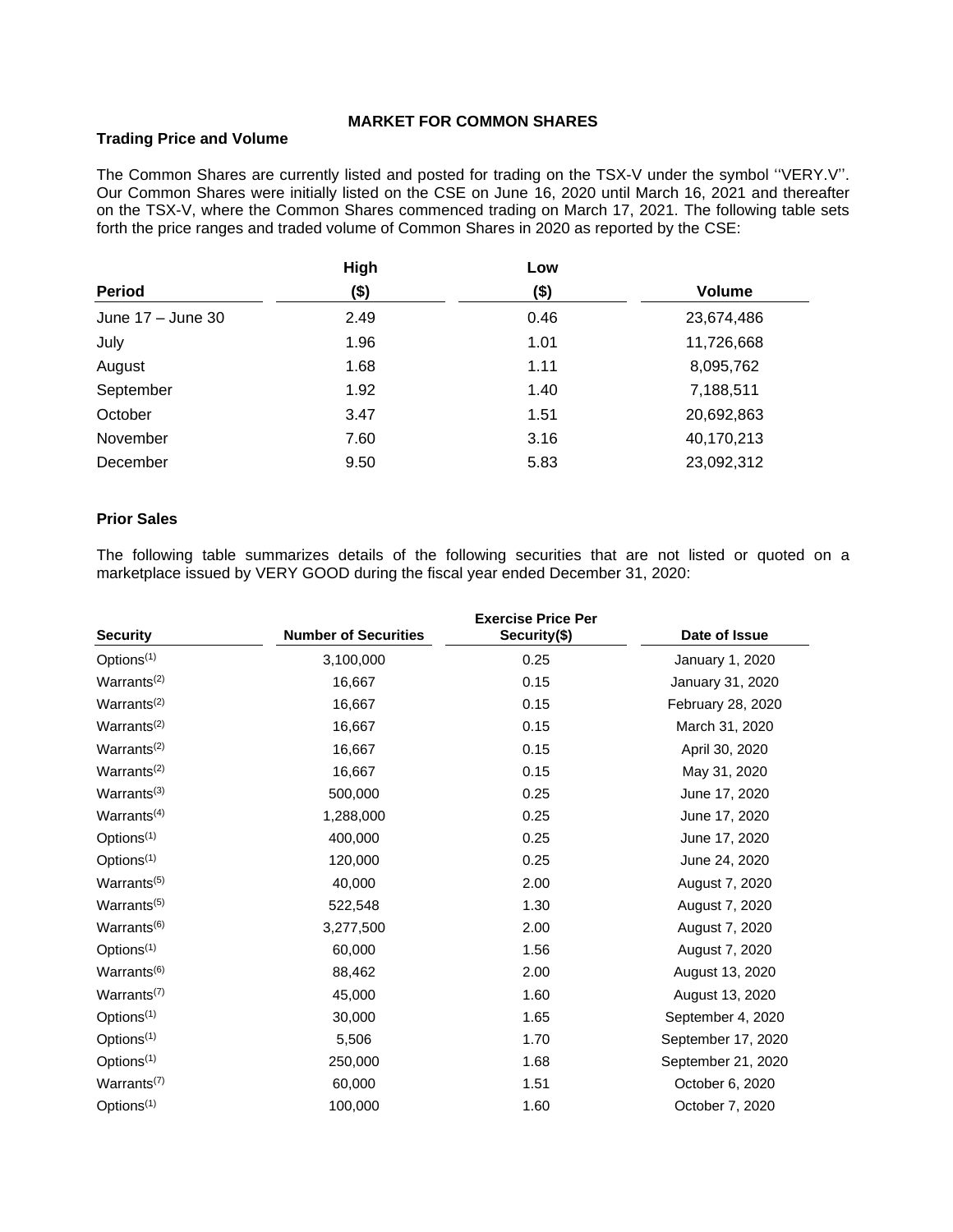| <b>Security</b>                      | <b>Number of Securities</b> | <b>Exercise Price Per</b><br>Security(\$) | Date of Issue     |
|--------------------------------------|-----------------------------|-------------------------------------------|-------------------|
| Options <sup>(1)</sup>               | 50,000                      | 1.74                                      | October 13, 2020  |
| Options $(1)$                        | 522,300                     | 4.65                                      | November 24, 2020 |
| Warrants $(8)$                       | 2,032,307                   | 4.50                                      | December 4, 2020  |
| Warrants $(9)$                       | 296,308                     | 3.50                                      | December 4, 2020  |
| Warrants <sup>(10)</sup>             | 15.000                      | 4.50                                      | December 4, 2020  |
| Options <sup>(1)</sup>               | 150.000                     | 8.86                                      | December 5, 2020  |
| Options $(1)$                        | 5.000                       | 9.07                                      | December 7, 2020  |
| Warrants <sup><math>(7)</math></sup> | 60.000                      | 7.60                                      | December 21, 2020 |

**Notes:**

- (1) Represents a grant of stock options ("**Options**") pursuant to our stock option plan to employees, officers, directors and consultants.
- (2) Represents Warrants issued to Drew Bonnell, our former Chief Financial Officer, Corporate Secretary and director, as compensation under his consulting agreement with us. Each unit consisted of one Common Share and one-half of one Warrant. Each Warrant is exercisable to purchase one additional Common Share at a price of \$0.30 until the date that is 12 months from issuance.
- (3) Represents Warrants issued to Canaccord Genuity Corp. as compensation under an advisory services agreement. Each Warrant entitles the holder to purchase one Common Share at a price of \$0.25 until December 17, 2021.
- (4) Represents 1,288,000 Warrants issued to Canaccord Genuity Corp. as compensation for services as agent for our IPO, with each Warrant being exercisable for one Common Share at a price of \$0.25 until June 17, 2021.
- (5) Represents Warrants issued to Canaccord Genuity Corp. as compensation for services as underwriter for the August Bought Deal. Each Warrant is exercisable at a price of \$1.30 for one unit of the Company, each such unit comprised of one Common Share and one-half of one Warrant until February 7, 2022. The Warrants to be received upon exercise of these units are exercisable for one Common Share until February 7, 2022 at a price of \$2.00.
- (6) Represents the Warrants forming part of the units issued pursuant to a Warrant indenture dated August 7, 2020 with Computershare Trust Company Inc., as warrant agent, as well as the Warrants issued to purchasers in the small private placement completed on August 13, 2020. Each Warrant is exercisable for one Common Share at an exercise price of \$2.00 until February 7, 2022 in the case of Warrants issued pursuant to the August Bought Deal, and February 13, 2022 in the case of Warrants issued in the private placement.
- (7) Represents Warrants issued to Brian Greenleaf, our former Chief Operating Officer, as compensation for his services to VERY GOOD. The Warrants expire 12 months from their issuance.
- (8) Represents the Warrants forming part of the units issued to purchasers in the December Bought Deal pursuant to a Warrant indenture dated December 4, 2020 with Computershare Trust Company Inc., as warrant agent as well as the Warrants issued to the purchaser in the private placement also completed on December 4, 2020. Each Warrant is exercisable for one Common Share at an exercise price of \$4.50 until June 4, 2022.
- (9) Represents Warrants issued to Canaccord Genuity Corp. as compensation for services as underwriter for the December Bought Deal. Each Warrant is exercisable at a price of \$3.50 for one unit of the Company, each such unit comprised of one Common Share and one-half of one Warrant until June 4, 2022. The Warrants to be received upon exercise of these units are exercisable for one Common Share at a price of \$4.50 until June 4, 2022.
- <span id="page-28-0"></span>(10) Represents 15,000 Warrants issued to Canaccord Genuity Corp. as compensation for services as underwriter for the December Bought Deal, with each Warrant being exercisable for one Common Share at a price of \$4.50 until June 4, 2022.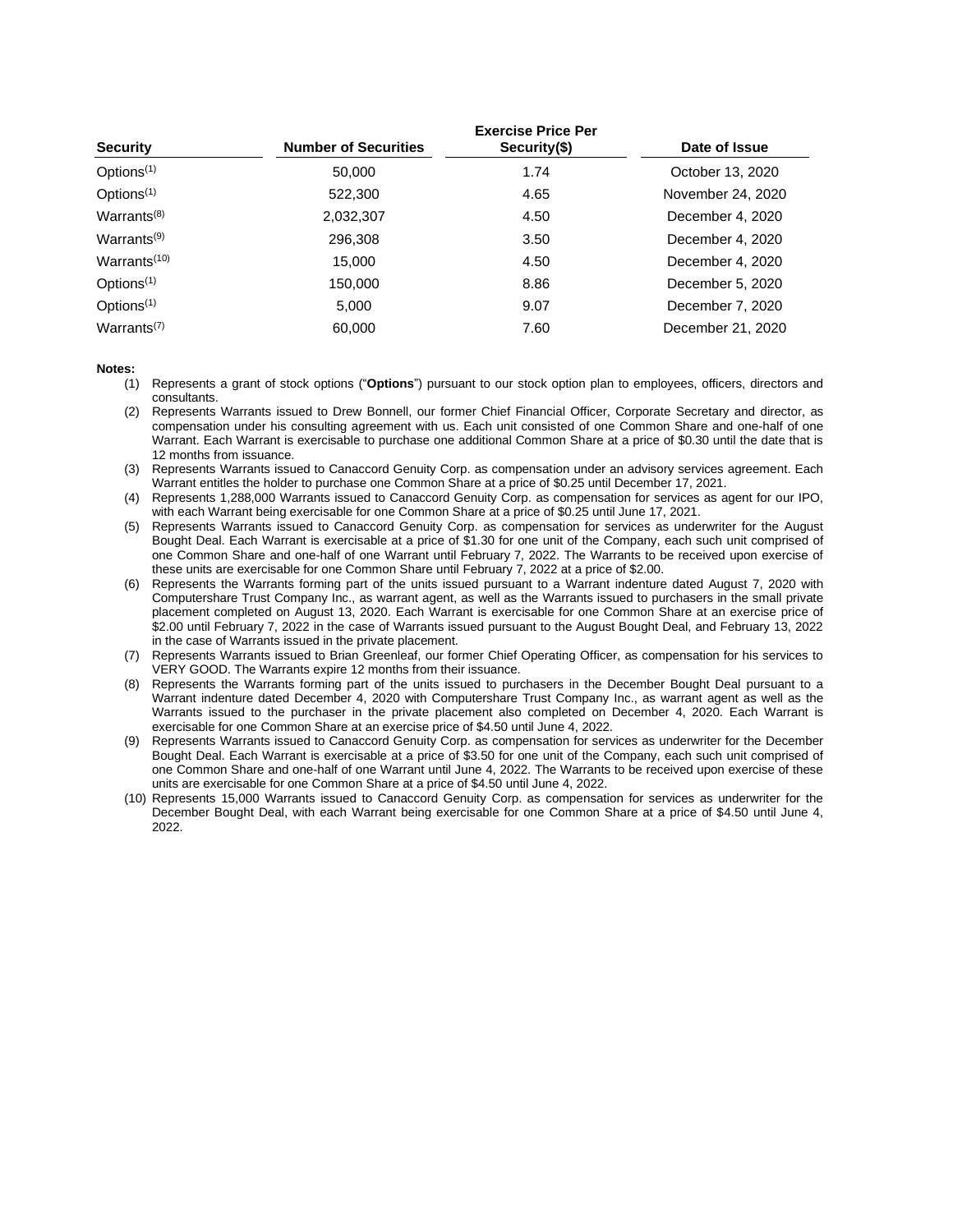## **ESCROWED SECURITIES AND SECURITIES SUBJECT TO CONTRACTUAL RESTRICTION ON TRANSFER**

## *Escrow*

The following table sets out the securities that are currently held in escrow pursuant to an escrow agreement dated May 11, 2020 (the ''**Escrow Agreement**''), among our co-founders Mitchell Scott and James Davison, Tania Friesen (James Davison's spouse), our former Chief Financial Officer Drew Bonnell (collectively, the ''**Escrowed Parties**'') and Computershare Trust Company, as escrow agent:

| <b>Designation of Class</b> | Number of Escrowed Securities <sup>(1)</sup> | Percentage of Class <sup>(2)</sup> |  |
|-----------------------------|----------------------------------------------|------------------------------------|--|
| <b>Common Shares</b>        | 21,060,425                                   | 21.6%                              |  |

**Notes:**

- (1) On May 11, 2020, 27,850,006 Common Shares and 158,337 Warrants (the "**Escrow Warrants**") were deposited into escrow by the Escrowed Parties pursuant to the Escrow Agreement. On June 16, 2020, 2,788,334 Common Shares were released from escrow. On December 16, 2020 a further, 4,192,085 Common Shares were released from escrow. On June 16, 2021, a further 4,212,085 Common Shares will be released from escrow. On December 16, 2021, 4,212,085 Common Shares will be released from escrow. On June 16, 2022, a further 4,212,085 Common Shares will be released from escrow. On December 17, 2022, 4,212,085 Common Shares will be released from escrow. On June 16, 2023, a further 4,212,085 Common Shares will be released from escrow. As at the date of this Annual Information Form, all of the Escrow Warrants have been exercised and the Common Shares resulting from such exercise have been deposited into escrow in accordance with the terms of the Escrow Agreement.
- (2) Based on 97,614,148 Common Shares issued and outstanding.

## *Shares Subject to Contractual Restriction on Transfer*

An aggregate of 139,676 Common Shares issued as partial compensation for the acquisition of the Cultured Nut are subject to a lock-up agreement pursuant to which the vendors of the Cultured Nut have agreed that they will not, directly or indirectly sell or agree to sell or announce any intention to sell any of these Common Shares until February 24, 2022 without our prior written consent.

Similarly, an aggregate of 62,329 Common Shares issued as partial compensation for the acquisition of Lloyd-James are also subject to a lock-up agreement and will be released from lock-up in increments of 62,329 Common Shares on each of June 11, 2021, September 11, 2021, December 11, 2021 and March 11, 2022.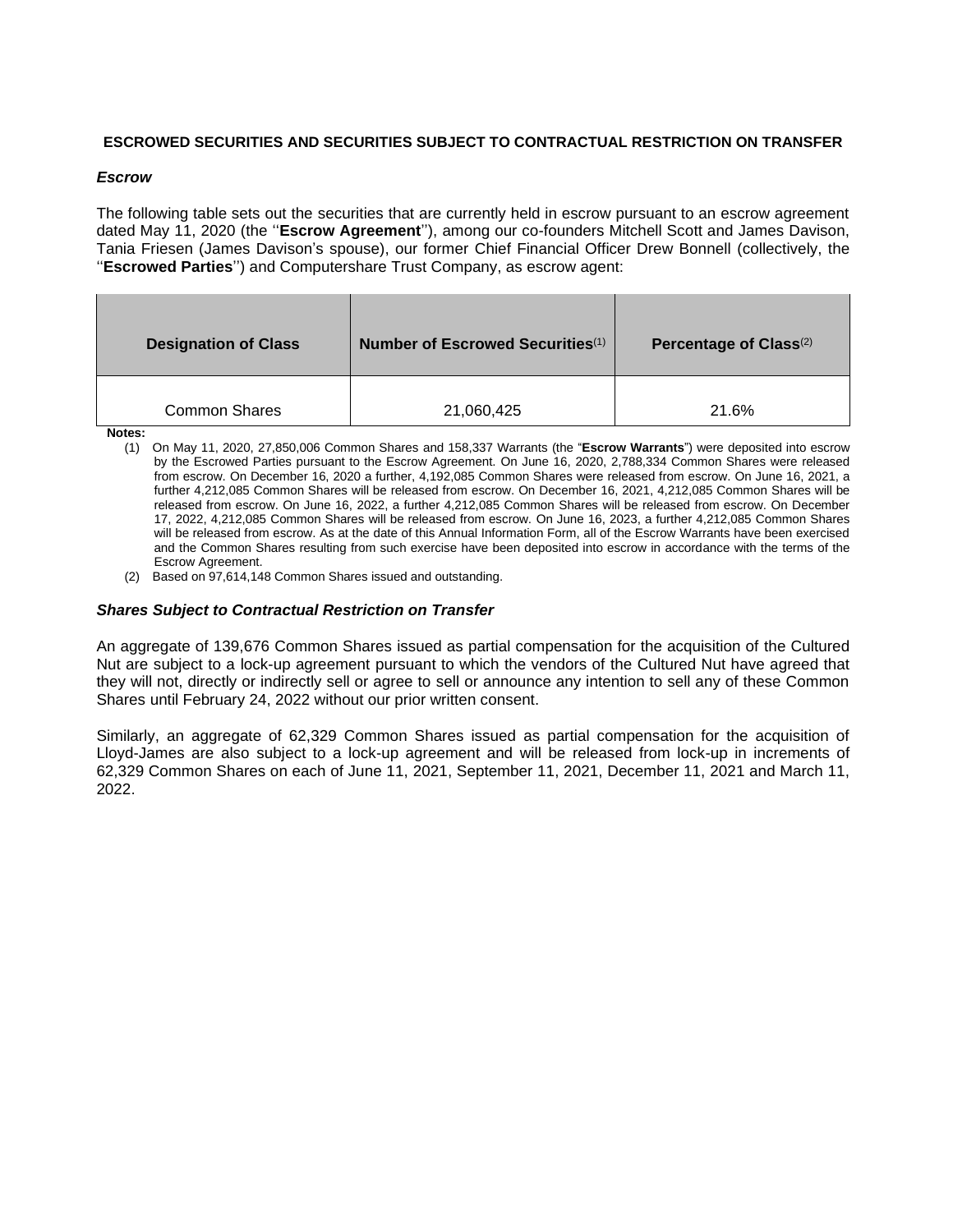## **DIRECTORS AND OFFICERS**

<span id="page-30-0"></span>The names and jurisdiction of residence of the directors and executive officers of the Company, their respective positions and offices held with the Company and their principal occupation for the last five or more years are shown below as at the date hereof. Directors are elected to serve until the next annual meeting or until their successors are elected or appointed, unless their office is earlier vacated.

| <b>Name, Province or State</b><br>and Country of Residence             | <b>Current</b><br><b>Position/Office with</b><br>the Company           | <b>Held</b><br><b>Since</b> | <b>Principal Occupation During the Previous</b><br><b>Five Years</b>                                                                                                                                                                                                                                                                                                                                           |
|------------------------------------------------------------------------|------------------------------------------------------------------------|-----------------------------|----------------------------------------------------------------------------------------------------------------------------------------------------------------------------------------------------------------------------------------------------------------------------------------------------------------------------------------------------------------------------------------------------------------|
| Mitchell Scott<br>British Columbia, Canada                             | Co-Founder, Chief<br><b>Executive Officer and</b><br>Chairman          | 2016                        | Co-Founder and Chief Executive Officer of<br>VERY GOOD since December 2016 and prior<br>thereto, Global Director Sales & Promotion,<br>Degica                                                                                                                                                                                                                                                                  |
| <b>James Davison</b><br>British Columbia, Canada                       | Co-Founder, Chief<br>Research &<br>Development Officer<br>and Director | 2016                        | Co-Founder, Chief Research & Development<br>Officer of VERY GOOD since December 2016<br>and prior thereto, Chef in the UK and Canada                                                                                                                                                                                                                                                                           |
| Ana Silva<br>British Columbia, Canada                                  | <b>President and Director</b>                                          | 2021                        | President of VERY GOOD since January 2021.<br>Prior thereto, Chief Financial Officer of Daiya<br>Foods Inc. (November 2015 to December<br>2020)                                                                                                                                                                                                                                                                |
| Kamini Hitkari<br>British Columbia, Canada                             | <b>Chief Financial Officer</b><br><b>Corporate Secretary</b>           | 2020                        | Chief Financial Officer of VERY GOOD since<br>September 2020, prior thereto Chief Financial<br>Officer of Experion Holdings Ltd. (March 2019<br>to September 2020), prior thereto Vice-<br>President Strategic Finance at Aurora<br>Cannabis (April 2018 to November 2018), and<br>prior thereto Director of Finance Retail Banking<br>& Wealth Management at HSBC Bank Canada<br>(October 2012 to March 2018) |
| William (Bill) Tolany <sup>(1)(3)</sup><br><b>Texas, United States</b> | <b>Director</b>                                                        | 2020                        | Independent Consultant and prior thereto<br>Regional Manager at Amazon (May 2015 to<br>November 2017)                                                                                                                                                                                                                                                                                                          |
| Dela Salem <sup>(1)(2)(3)</sup><br>British Columbia, Canada            | <b>Director</b>                                                        | 2019                        | Corporate Controller at J. Proust & Associates<br>Inc. since February 2011                                                                                                                                                                                                                                                                                                                                     |
| Sarah Hardy <sup>(1)(2)(3)</sup><br>British Columbia, Canada           | <b>Director</b>                                                        | 2019                        | Founder and Principal at Elevate Management<br>Consulting Inc. since January 2018 and prior<br>thereto Vice-President of Medical Sales at<br>Invictus MD (August 2018 to May 2019) and<br>Director of Business Development at Stryder<br>Motorfreight Inc. (April 2017 to July 2018)                                                                                                                           |

**Notes:**<br>(1) **M** 

Member of our audit committee.

(2) Member of our compensation committee.<br>(3) Independent director for the purposes of

(3) Independent director for the purposes of National Instrument 58-101 – *Disclosure of Corporate Governance Practices* of the Canadian Securities Administrators.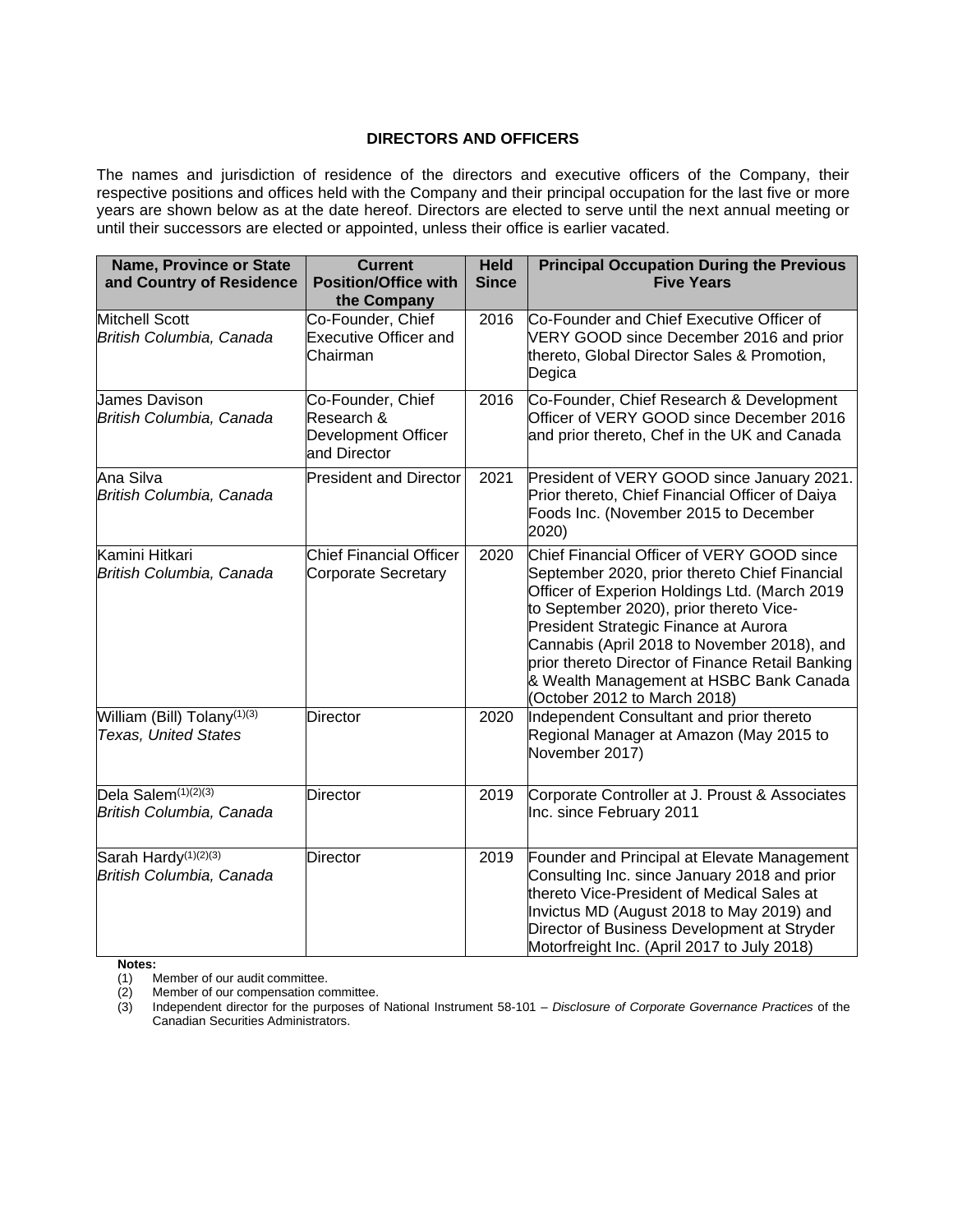## *Ownership Interest*

As of the date of this Annual Information Form, our directors and executive officers, as a group, beneficially own, or control or direct, directly or indirectly 26,840,208 Common Shares, representing 27.5% of our issued and outstanding Common Shares.

## *Cease Trade Orders*

To the knowledge of the Company, no director or executive officer of the Company (nor any personal holding company of any of such individuals) is, as of the date of this Annual Information Form, or was within ten years before the date of this Annual Information Form, a director, chief executive officer or chief financial officer of any company (including the Company), that: (i) was subject to a cease trade order (including a management cease trade order), an order similar to a cease trade order or an order that denied the relevant company access to any exemption under securities legislation, in each case that was in effect for a period of more than 30 consecutive days (collectively, an "**Order**''), that was issued while the individual was acting in the capacity as a director, chief executive officer or chief financial officer; or (ii) was subject to an Order that was issued after the individual ceased to be a director, chief executive officer or chief financial officer and which resulted from an event that occurred while that individual was acting in the capacity as director, chief executive officer or chief financial officer.

## *Bankruptcies*

To the knowledge of the Company, no director, executive officer or control person of the Company (nor any personal holding company of any of such individuals): (i) is, as of the date of this Annual Information Form, or has been within the ten years before the date of this Annual Information Form, a director or executive officer of any company (including the Company) that, while that individual was acting in that capacity, or within a year of that individual ceasing to act in that capacity, became bankrupt, made a proposal under any legislation relating to bankruptcy or insolvency or was subject to or instituted any proceedings, arrangement or compromise with creditors or had a receiver, receiver manager or trustee appointed to hold its assets; or (ii) has, within the ten years before the date of this Annual Information Form, become bankrupt, made a proposal under any legislation relating to bankruptcy or insolvency, or become subject to or instituted any proceedings, arrangement or compromise with creditors, or had a receiver, receiver manager or trustee appointed to hold its assets.

## *Penalties or Sanctions*

To the knowledge of the Company, no director, executive officer or control person of the Company (nor any personal holding company of any of such individuals) has been subject to: (i) any penalties or sanctions imposed by a court relating to securities legislation or by a securities regulatory authority or has entered into a settlement agreement with a securities regulatory authority; or (ii) any other penalties or sanctions imposed by a court or regulatory body that would likely be considered important to a reasonable holder of Common Shares in deciding whether to vote for the proposed director.

## *Conflicts of Interest*

To the knowledge of the Company, there are no known material existing or potential conflicts of interest among the Company's directors, officers or other members of management as a result of their outside business interests except that certain of the Company's directors and officers serve as directors and officers of other companies, and therefore it is possible that a conflict may arise between their duties to the Company and their duties as a director or officer of such other companies. See "Directors and Officers'' and "Interest of Management and Others in Material Transactions".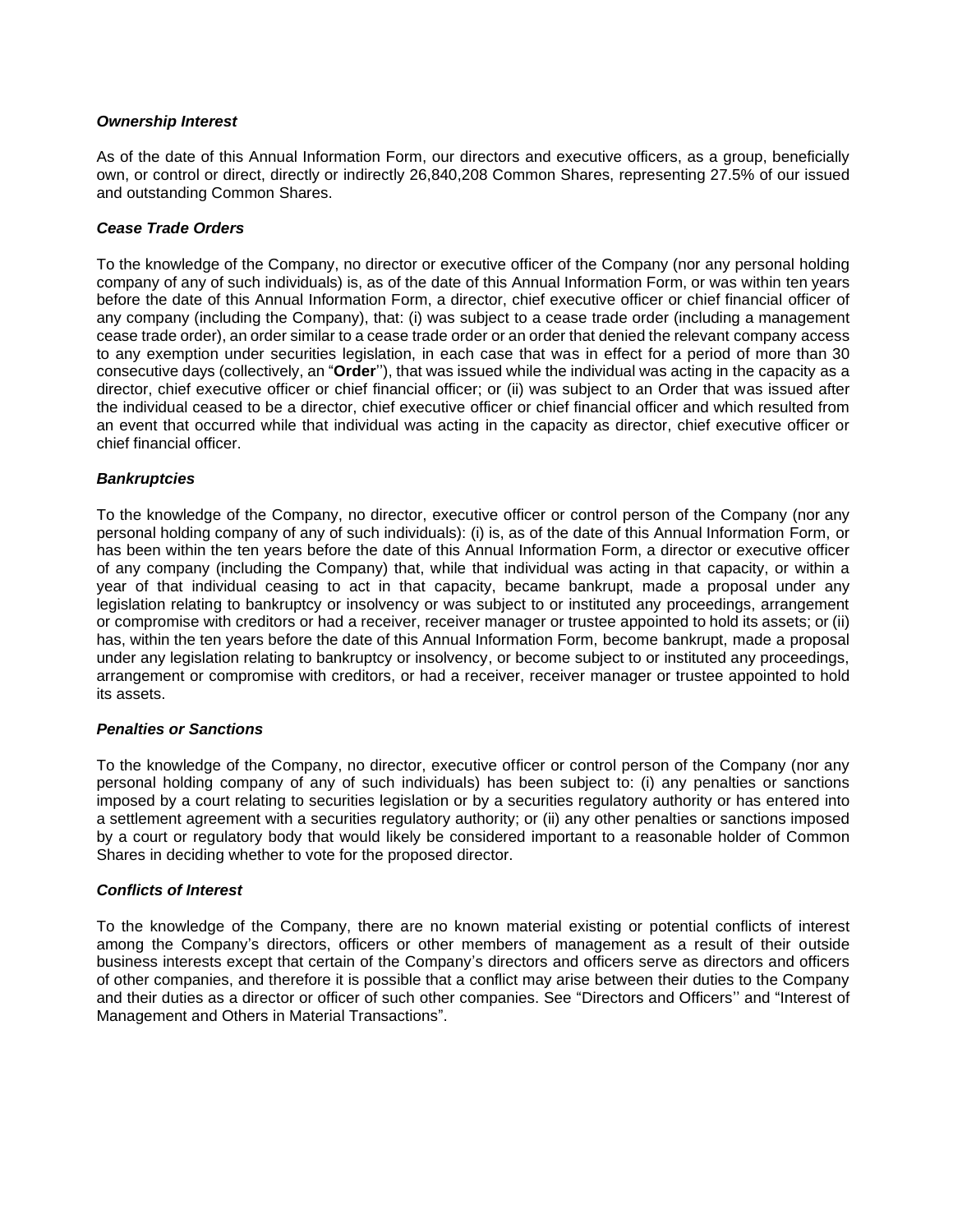## **AUDIT COMMITTEE**

<span id="page-32-0"></span>The primary function of the audit committee of the Board (the "**Audit Committee**'') is to assist the Board in fulfilling its financial oversight responsibilities by monitoring: (i) the quality and integrity of our financial statements and other financial information; (ii) the compliance of such statements and information with legal and regulatory requirements; (iii) the qualifications, independence and performance of our independent external auditors; and (iv) the performance of our internal accounting procedures. In meeting these responsibilities, the Audit Committee monitors the financial reporting process and internal control system; reviews and appraises the work of external auditors and provides an avenue of communication between the external auditors, senior management and the Board. The Audit Committee is also mandated to review and approve all material related party transactions.

#### *Audit Committee Charter*

Our Board has adopted a written charter, attached at Appendix A, setting forth the purpose, composition, authority and responsibility of our Audit Committee (the "**Audit Committee Charter**''), consistent with National Instrument 52-110 – *Audit Committees* ("**NI 52-110**'').

#### *Composition of the Audit Committee*

Our Audit Committee consists of three directors, all of whom are independent directors and financially literate within the meaning of NI 52-110. Our Audit Committee is comprised of Dela Salem (Chair), William (Bill) Tolany, and Sarah Hardy.

#### *Relevant Education and Experience of Audit Committee Members*

Each of our Audit Committee members has an understanding of the accounting principles used to prepare financial statements and varied experience as to the general application of such accounting principles, as well as an understanding of the internal controls and procedures necessary for financial reporting.

**Dela Salem** – Dela is a professional accountant with over ten years of accounting experience with private and public companies focusing on financial reporting, regulatory compliance, internal control and corporate finance activities. Dela's experience includes financial reporting for Canadian and US listed companies with multiple international subsidiaries. Dela holds a Bachelor of Business Administration from Simon Fraser University and is a Chartered Professional Accountant, CPA.

**Sarah Hardy** – Sarah holds an MBA from the Richard Ivey School of Business at the University of Western Ontario and a Bachelor of Commerce from the Sauder School of Business at the University of British Columbia.

**William (Bill) Tolany** – Bill has held senior roles in the marketing and ecommerce divisions of Whole Foods Market and Amazon. Bills hold an MBA from the University of Texas at Austin and a Bachelor of Science from the University of Notre Dame.

#### *External Auditor Service Fee*

For the period from incorporation to December 31, 2019 and for the fiscal year ended December 31, 2020, we incurred the following fees by our former external auditors, DMCL LLP, Chartered Professional Accountants ("**DMCL**'') and our current external auditors, KPMG LLP ("**KPMG**''):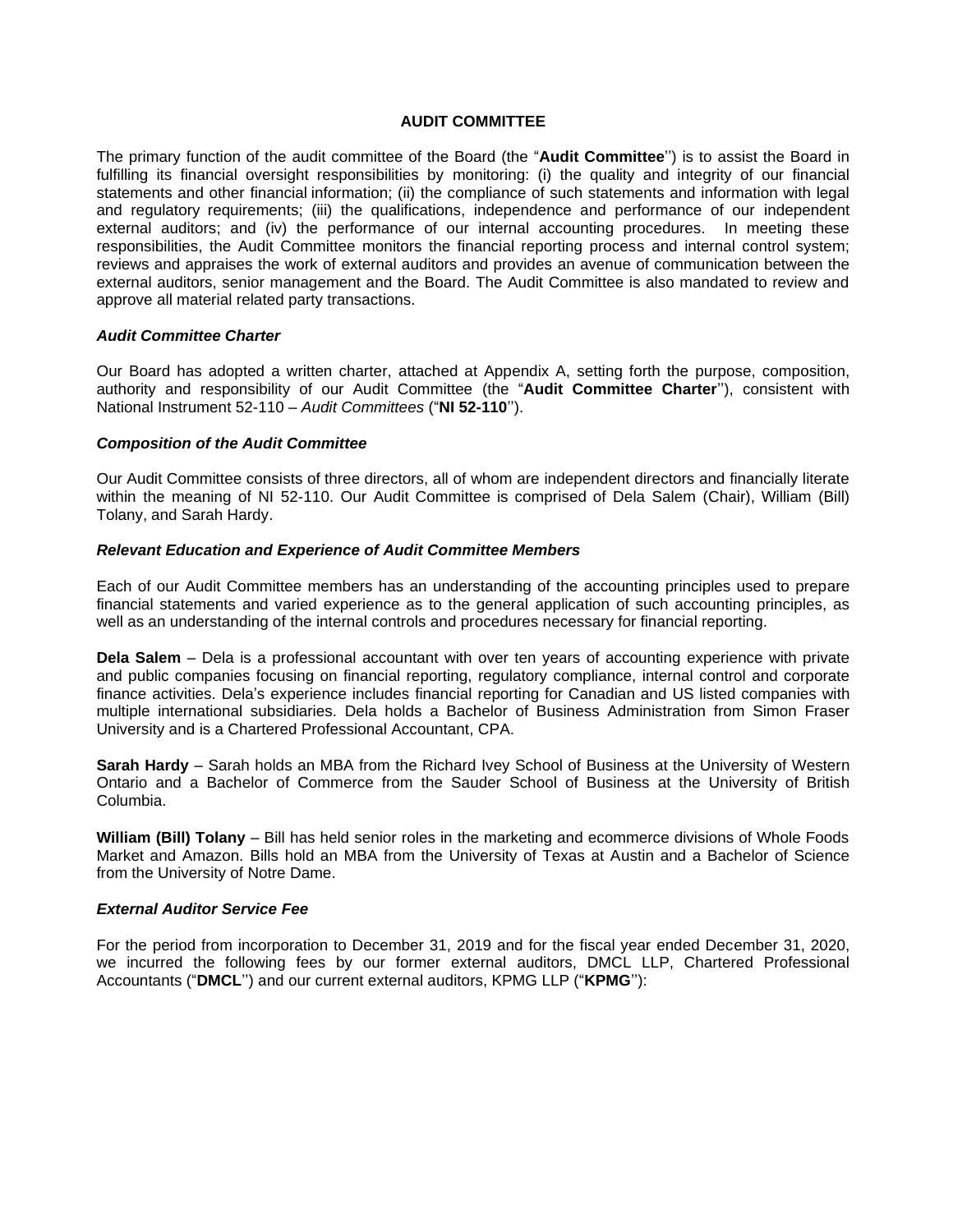| <b>Fiscal year ended</b>                   | Audit fees $(1)$<br>$($ \$ | <b>Audit related</b><br>$f$ ees $(2)$<br>$($ \$) | Tax fees $(3)$<br>$($ \$ | All other fees $(4)$<br>(5) |
|--------------------------------------------|----------------------------|--------------------------------------------------|--------------------------|-----------------------------|
| December 31, 2020                          | 127,700                    | 6,000                                            | 16,050                   | Nil                         |
| From incorporation to<br>December 31, 2019 | 40,488                     | 50,000                                           | Nil                      | 368                         |

**Notes**:

- (1) "**Audit Fees**" include fees necessary to perform the annual audit and quarterly reviews of VERY GOOD's consolidated financial statements and fees for review of tax provisions and for accounting consultations on matters reflected in the financial statements.
- (2) "**Audit-Related Fees**" include services that are traditionally performed by the auditor. These audit-related services include employee benefit audits, due diligence assistance, accounting consultations on proposed transactions, internal control reviews and audit or attest services not required by legislation or regulation. Audit Fees also include audit or other attest services required by legislation or regulation, such as comfort letters, consents and reviews of securities filings.
- (3) "**Tax Fees**" This category includes fees for tax compliance, tax planning and tax advice. Tax planning and tax advice includes assistance with tax audits and appeals, tax advice related to mergers and acquisitions, and requests for rulings or technical advice from tax authorities.
- (4) "**All Other Fees**" include all other non-audit services.

KPMG replaced DMCL as auditors of VERY GOOD on December 16, 2020.

## *Audit Committee Oversight*

The Audit Committee has not made any recommendations to the Board to nominate or compensate any auditor other than DMCL and KPMG.

## *Pre-Approval Policies and Procedures*

Other than as set forth in the Audit Committee Charter, the Audit Committee has not adopted any specific policies and procedures for the engagement of non-audit services.

## *Exemption*

As a venture issuer, VERY GOOD is relying upon on the exemption in section 6.1 of NI 52-110 from the requirements of Parts 3 (*Composition of the Audit Committee*) and 5 (*Reporting Obligations*).

## **PROMOTERS**

<span id="page-33-0"></span>Mitchell Scott and James Davison founded our Company and, accordingly, may be considered to be a ''Promoter'' of VERY GOOD within the meaning of applicable securities legislation in British Columbia. As of the date of this Annual Information Form, Mitchell Scott beneficially owns or controls, directly or indirectly, an aggregate of 13,924,533 Common Shares (representing approximately 14.27% of the issued and outstanding Common Shares as of the date of this Annual Information Form), 900,000 Options at an exercise price of \$0.25 per Common Share until December 31, 2024 (450,000 Options) and January 1, 2025 (450,000 Options) and 525,000 Options at an exercise price of \$7.03 per Common Share until January 29, 2026. James Davison beneficially owns or controls, directly or indirectly, an aggregate of 12,640,000 Common Shares (representing approximately 12.95% of the issued and outstanding Common Shares as of the date of this Annual Information Form, 900,000 Options at an exercise price of \$0.25 per Common Share until December 31, 2024 (450,000 Options) and January 1, 2025 (450,000 Options) and 525,000 Options at an exercise price of \$7.03 per Common Share until January 29, 2026.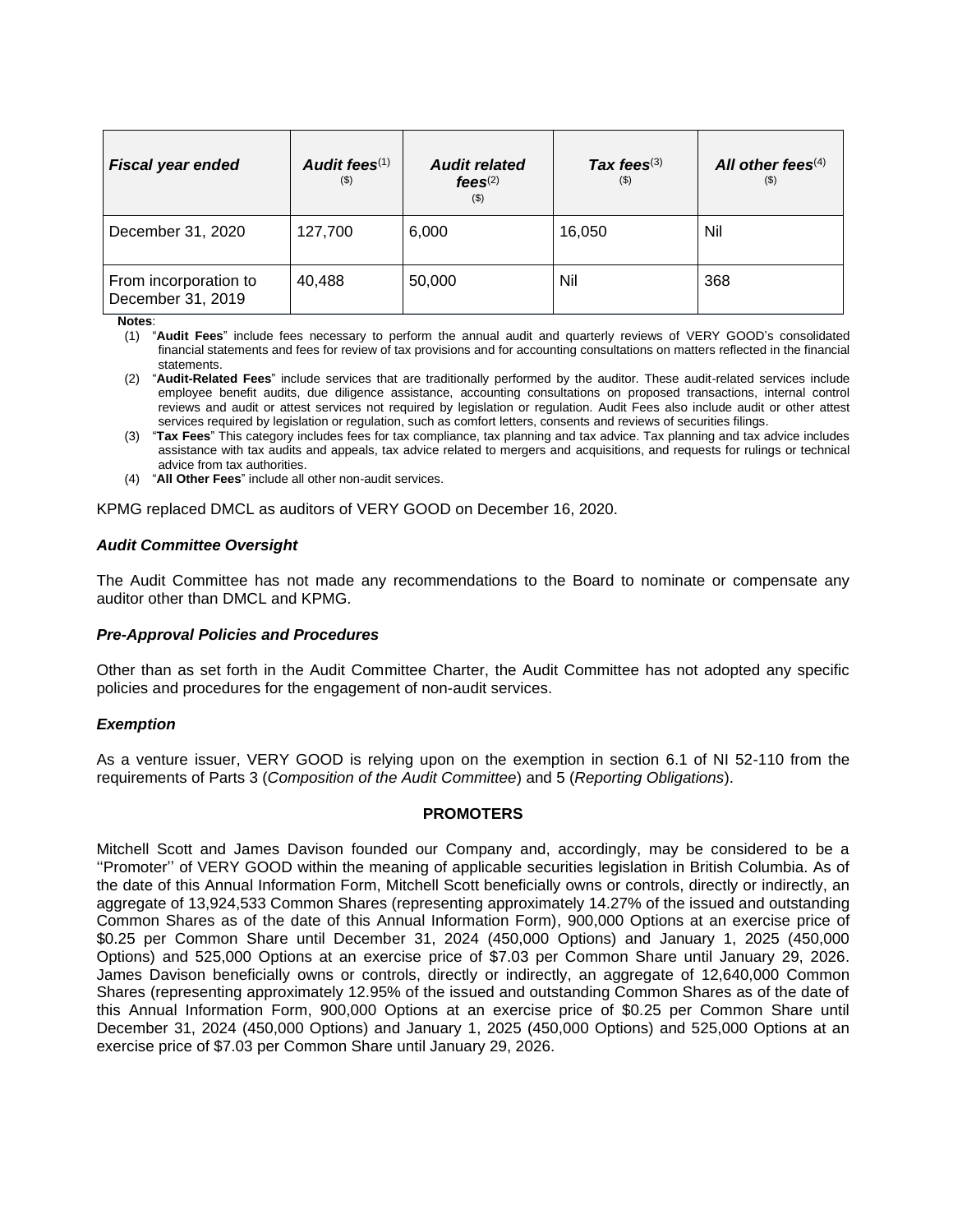## **LEGAL PROCEEDINGS AND REGULATORY ACTIONS**

<span id="page-34-0"></span>In the ordinary course of business, we may become involved in legal, administrative, regulatory and other proceedings, actions, claims and inquiries relating to our business. Management is not aware of any litigation outstanding, threatened or pending as of the date of this Annual Information Form by or against VERY GOOD or its subsidiaries which would be material to an investor of Common Shares. See further discussion under "*Risk Factors*''.

## **INTEREST OF MANAGEMENT AND OTHERS IN MATERIAL TRANSACTIONS**

<span id="page-34-1"></span>Other than as set out in this Annual Information Form, there are no material interests, direct or indirect, of any of our directors or executive officers, any Shareholder that beneficially owns, or controls or directs (directly or indirectly), more than 10% of any class or series of our Common Shares, or any associate or affiliate of any of the foregoing persons, in any transaction within the three most recently completed financial years or during the current financial year that has materially affected or is reasonably expected to materially affect us or any of our subsidiaries.

## **TRANSFER AGENT AND REGISTRAR**

<span id="page-34-2"></span>The transfer agent and registrar for the Common Shares is Computershare Investor Services Inc. at its principal office in Vancouver, British Columbia.

## **MATERIAL CONTRACTS**

<span id="page-34-3"></span>Other than contracts entered into in the ordinary course of business, the following are the material contracts entered into by VERY GOOD during our most recently completed financial year, prior to the date of this Annual Information Form, or prior to the beginning of our most recently completed financial year and that are still in effect.

- (a) Escrow Agreement;
- (b) Sub-Lease Agreement dated January 1, 2019 with Irene's Bakery Ltd., is respect of the Victoria Facility;
- (c) Lease Agreement with Hudson Retail Inc., for the Victoria Butcher Shop;
- (d) Industrial Lease with MPW Properties Partnership in respect of the Rupert Facility;
- (e) Lease dated January 22, 2020 with Nicola V.A. Nickel Inc. in respect of Mount Pleasant;
- (f) Lease agreement dated August 31, 2020 with Traina Pacific, Inc., in respect of the Patterson Facility;
- (g) Warrant indenture dated August 7, 2020 with Computershare Trust Company Inc.;
- (h) Warrant indenture dated December 4, 2020 with Computershare Trust Company Inc.; and
- (i) Loan Agreement.

Copies of these agreements have been filed with the Canadian securities regulatory authorities and are available on SEDAR, at [www.sedar.com,](http://www.sedar.com/) under our profile. Investors are encouraged to read the full text of such material agreements.

## **INTERESTS OF EXPERTS**

<span id="page-34-4"></span>The Company's auditor is KPMG LLP, Chartered Professional Accountants, located at Vancouver, British Columbia. KPMG LLP have prepared an independent auditor's report dated April 26, 2021 in respect of the consolidated financial statements of the Company as at December 31, 2020 and for the year then ended. KPMG LLP has advised that they are independent with respect to the Company within the meaning of the Code of Professional Conduct of the Chartered Professional Accountants of British Columbia.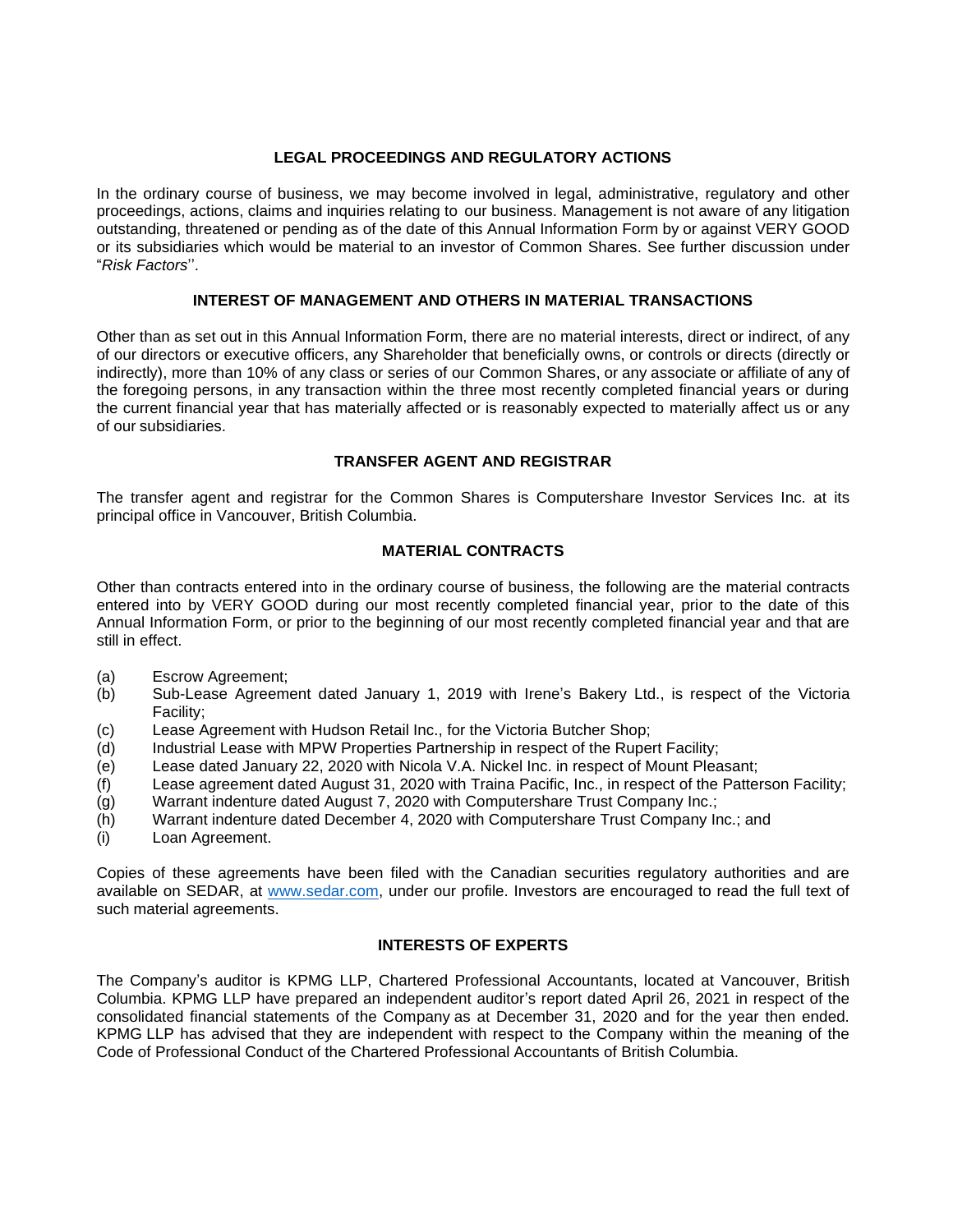## **ADDITIONAL INFORMATION**

<span id="page-35-0"></span>Additional information, including directors' and officers' remuneration and indebtedness, principal holders of our Company's securities and securities authorized for issuance under equity compensation plans, is contained in VERY GOOD's management information circular for the 2021 annual meeting of shareholders. Additional financial information is provided in the Company's audited annual consolidated financial statements and related management's discussion and analysis for our most recently completed fiscal year ended December 31, 2020. Such documentation, as well as additional information relating to the Company, may be found under the Company's profile on SEDAR at [www.sedar.com.](http://www.sedar.com/)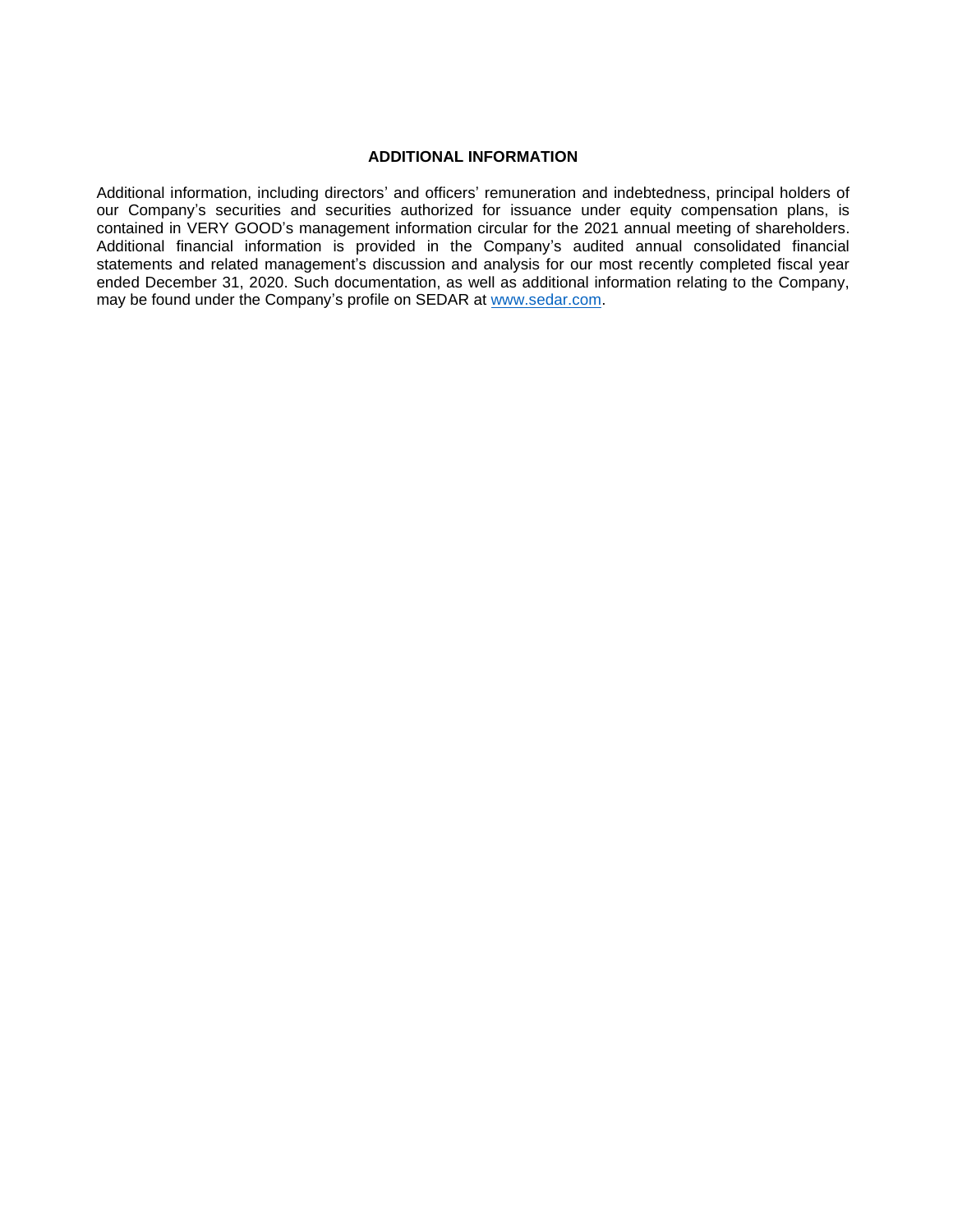## **APPENDIX A – AUDIT COMMITTEE CHARTER**

## <span id="page-36-0"></span>**I. MANDATE**

The Audit Committee (the ''**Committee**'') of the Board of Directors (the ''**Board**'') of The Very Good Food Company Inc. (the ''**Company**'') shall assist the Board in fulfilling its financial oversight responsibilities. The Committee's primary duties and responsibilities under this mandate are to serve as an independent and objective party to monitor:

- 1. The quality and integrity of the Company's financial statements and other financial information;
- 2. The compliance of such statements and information with legal and regulatory requirements;
- 3. The qualifications and independence of the Company's independent external auditor (the ''**Auditor''**); and
- 4. The performance of the Company's internal accounting procedures and Auditor.

## **II. STRUCTURE AND OPERATIONS**

## A. Composition

The Committee shall be comprised of three members, a majority of which shall be independent.

## B. Qualifications

Each member of the Committee must be a member of the Board.

A majority of the members of the Committee shall not be officers or employees of the Company or of an affiliate of the Company.

Each member of the Committee must be able to read and understand fundamental financial statements, including the Company's balance sheet, income statement, and cash flow statement.

## C. Appointment and Removal

The members of the Committee shall be appointed by the Board and shall serve until such member's successor is duly elected and qualified or until such member's earlier resignation or removal. Any member of the Committee may be removed, with or without cause, by a majority vote of the Board.

D. Chair

Unless the Board shall select a Chair, the members of the Committee shall designate a Chair by the majority vote of all of the members of the Committee. The Chair shall call, set the agendas for and chair all meetings of the Committee.

## E. Sub-Committees

The Committee may form and delegate authority to subcommittees consisting of one or more members when appropriate, including the authority to grant pre-approvals of audit and permitted non-audit services, provided that a decision of such subcommittee to grant a pre-approval shall be presented to the full Committee at its next scheduled meeting.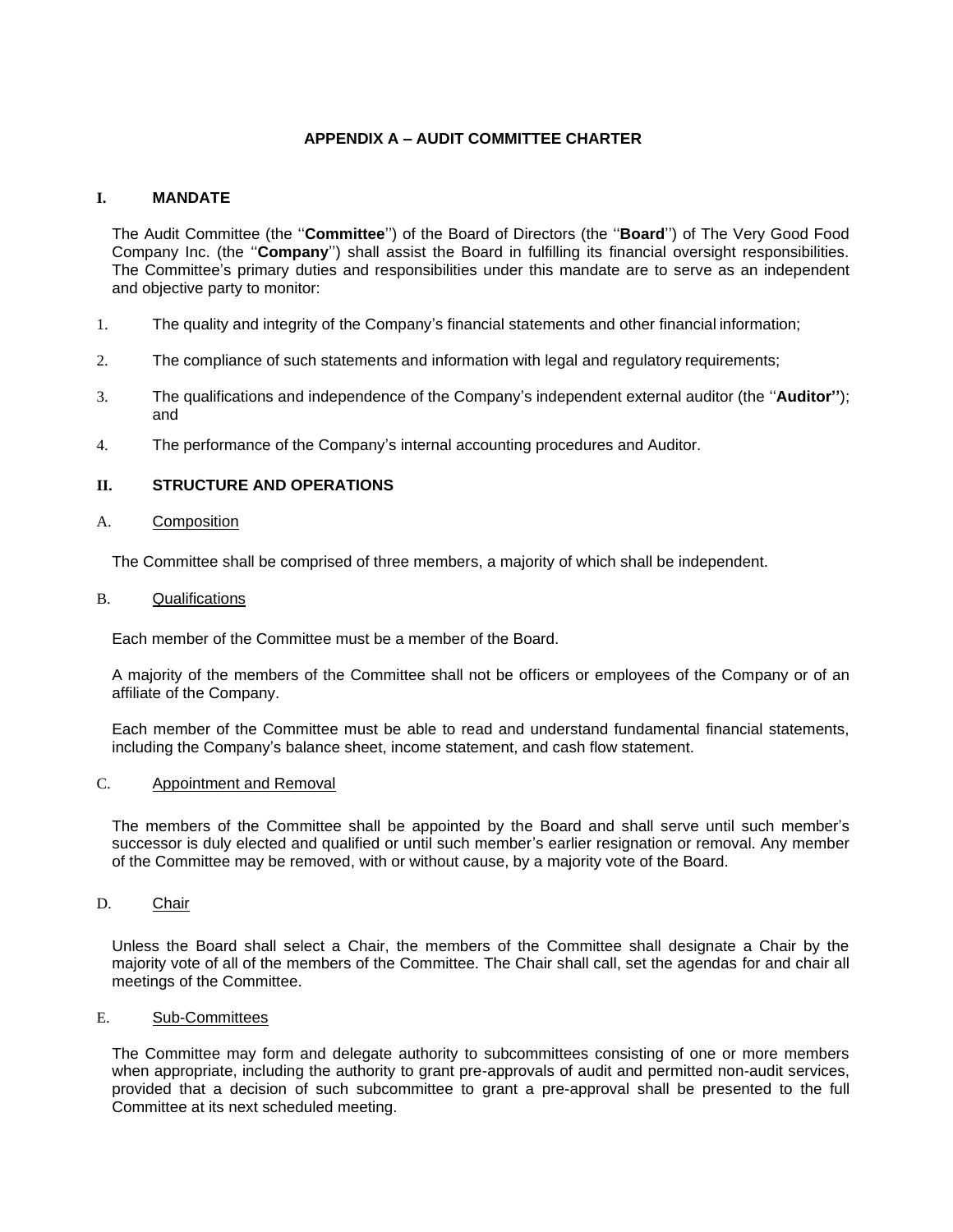## F. Meetings

The Committee shall meet at least once in each fiscal year, or more frequently as circumstances dictate. The Auditor shall be given reasonable notice of, and be entitled to attend and speak at, each meeting of the Committee concerning the Company's annual financial statements and, if the Committee feels it is necessary or appropriate, at every other meeting. On request by the Auditor, the Chair shall call a meeting of the Committee to consider any matter that the Auditor believes should be brought to the attention of the Committee, the Board or the shareholders of the Company.

At each meeting, a quorum shall consist of a majority of members that are not officers or employees of the Company or of an affiliate of the Company.

As part of its goal to foster open communication, the Committee may periodically meet separately with each of management and the Auditor to discuss any matters that the Committee believes would be appropriate to discuss privately. In addition, the Committee should meet with the Auditor and management annually to review the Company's financial statements in a manner consistent with Section III of this Charter.

The Committee may invite to its meetings any director, any manager of the Company, and any other person whom it deems appropriate to consult in order to carry out its responsibilities. The Committee may also exclude from its meetings any person it deems appropriate to exclude in order to carry out its responsibilities.

## **III. DUTIES**

## A. Introduction

The following functions shall be the common recurring duties of the Committee in carrying out its purposes outlined in Section I of this Charter. These duties should serve as a guide with the understanding that the Committee may fulfill additional duties and adopt additional policies and procedures as may be appropriate in light of changing business, legislative, regulatory or other conditions. The Committee shall also carry out any other responsibilities and duties delegated to it by the Board from time to time related to the purposes of the Committee outlined in Section I of this Charter.

The Committee, in discharging its oversight role, is empowered to study or investigate any matter of interest or concern which the Committee in its sole discretion deems appropriate for study or investigation by the Committee.

The Committee shall be given full access to the Company's internal accounting staff, managers, other staff and Auditor as necessary to carry out these duties. While acting within the scope of its stated purpose, the Committee shall have all the authority of, but shall remain subject to, the Board.

## B. Powers and Responsibilities

The Committee will have the following responsibilities and, in order to perform and discharge these responsibilities, will be vested with the powers and authorities set forth below, namely, the Committee shall:

## *Independence of Auditor*

1) Review and discuss with the Auditor any disclosed relationships or services that may impact the objectivity and independence of the Auditor and, if necessary, obtain a formal written statement from the Auditor setting forth all relationships between the Auditor and the Company, consistent with Independence Standards Board Standard 1.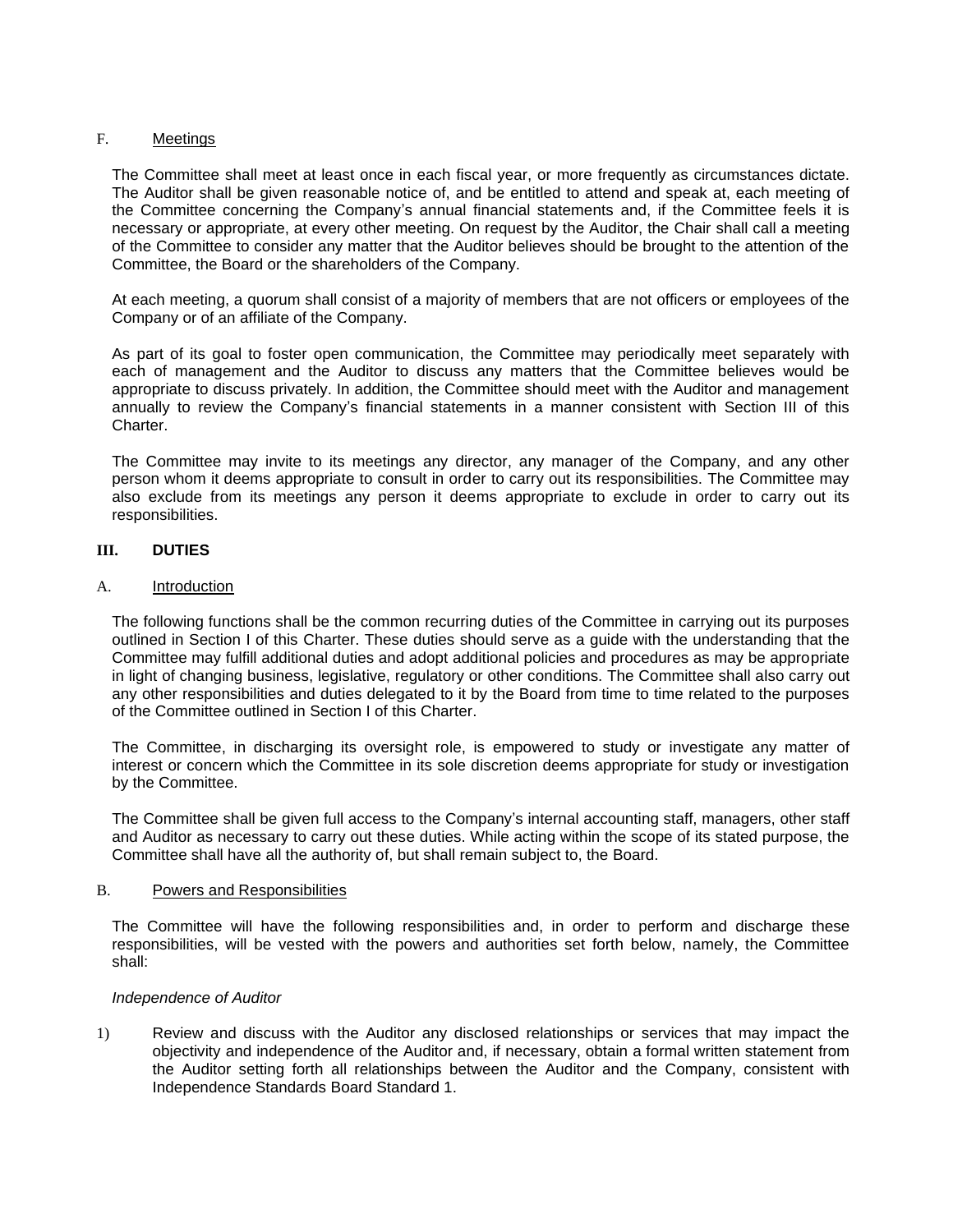- 2) Take, or recommend that the Board take, appropriate action to oversee the independence of the Auditor.
- 3) Require the Auditor to report directly to the Committee.
- 4) Review and approve the Company's hiring policies regarding partners, employees and former partners and employees of the Auditor and former independent external auditor of the Company.

#### *Performance & Completion by Auditor of its Work*

- 5) Be directly responsible for the oversight of the work by the Auditor (including resolution of disagreements between management and the Auditor regarding financial reporting) for the purpose of preparing or issuing an audit report or related work.
- 6) Review annually the performance of the Auditor and recommend the appointment by the Board of a new, or re-election by the Company's shareholders of the existing, Auditor.
- 7) Pre-approve all auditing services and permitted non-audit services (including the fees and terms thereof) to be performed for the Company by the Auditor unless such non-audit services:
	- (a) which are not pre-approved, are reasonably expected not to constitute, in the aggregate, more than 5% of the total amount of revenues paid by the Company to the Auditor during the fiscal year in which the non-audit services are provided;
	- (b) were not recognized by the Company at the time of the engagement to be non-audit services; and
	- (c) are promptly brought to the attention of the Committee by management and approved prior to the completion of the audit by the Committee or by one or more members of the Committee who are members of the Board to whom authority to grant such approvals has been delegated by the Committee.

#### *Internal Financial Controls & Operations of the Company*

- 8) Establish procedures for:
	- (a) the receipt, retention and treatment of complaints received by the Company regarding accounting, internal accounting controls, or auditing matters; and
	- (b) the confidential, anonymous submission by employees of the Company of concerns regarding questionable accounting or auditing matters.

#### *Preparation of Financial Statements*

- 9) Discuss with management and the Auditor significant financial reporting issues and judgments made in connection with the preparation of the Company's financial statements, including any significant changes in the Company's selection or application of accounting principles, any major issues as to the adequacy of the Company's internal controls and any special steps adopted in light of material control deficiencies.
- 10) Discuss with management and the Auditor any correspondence with regulators or governmental agencies and any employee complaints or published reports which raise material issues regarding the Company's financial statements or accounting policies.
- 11) Discuss with management and the Auditor the effect of regulatory and accounting initiatives as well as off-balance sheet structures on the Company's financial statements.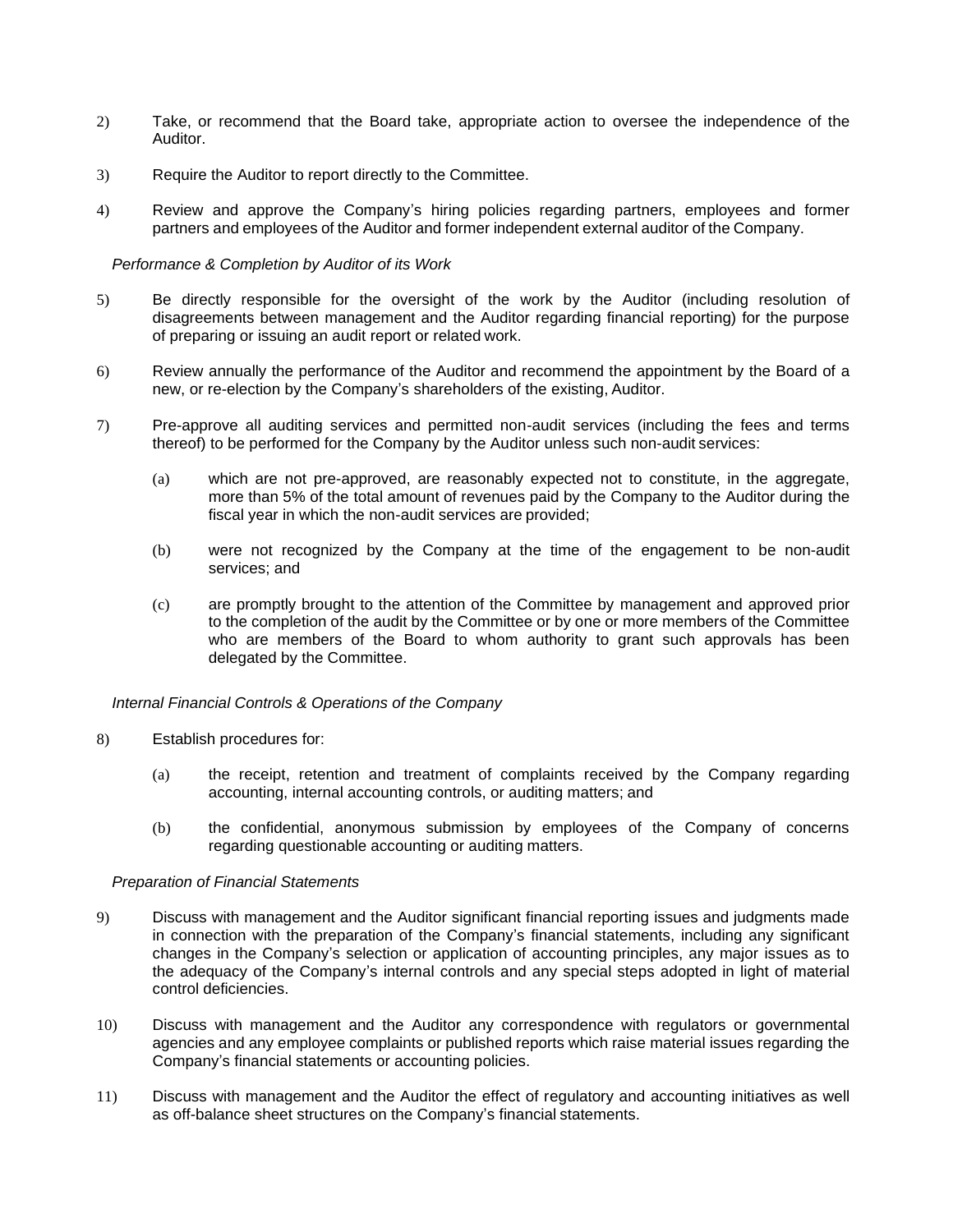- 12) Discuss with management the Company's major financial risk exposures and the steps management has taken to monitor and control such exposures, including the Company's risk assessment and risk management policies.
- 13) Discuss with the Auditor the matters required to be discussed relating to the conduct of any audit, in particular:
	- (i) The adoption of, or changes to, the Company's significant auditing and accounting principles and practices as suggested by the Auditor or management.
	- (ii) Any difficulties encountered in the course of the audit work, including any restrictions on the scope of activities or access to requested information, and any significant disagreements with management.

#### *Public Disclosure by the Company*

- 14) Review the Company's annual and quarterly financial statements, management discussion and analysis (MD&A), annual information form, and management information circular before the Board approves and the Company publicly discloses this information.
- 15) Review the Company's financial reporting procedures and internal controls to be satisfied that adequate procedures are in place for the review of the Company's public disclosure of financial information extracted or derived from its financial statements, other than disclosure described in the previous paragraph, and periodically assessing the adequacy of those procedures.
- 16) Review any disclosures made to the Committee by the Company's Chief Executive Officer and Chief Financial Officer during their certification process of the Company's financial statements about any significant deficiencies in the design or operation of internal controls or material weaknesses therein and any fraud involving management or other employees who have a significant role in the Company's internal controls.

#### *Manner of Carrying Out its Mandate*

- 17) Consult, to the extent it deems necessary or appropriate, with the Auditor but without the presence of management, about the quality of the Company's accounting principles, internal controls and the completeness and accuracy of the Company's financial statements.
- 18) Request any officer or employee of the Company or the Company's outside counsel or Auditor to attend a meeting of the Committee or to meet with any members of, or consultants to, the Committee.
- 19) Meet, to the extent it deems necessary or appropriate, with management and the Auditor in separate executive sessions at least quarterly.
- 20) Have the authority, to the extent it deems necessary or appropriate, to retain independent legal, accounting or other consultants to advise the Committee advisors.
- 21) Make regular reports to the Board.
- 22) Review and reassess the adequacy of this Charter annually and recommend any proposed changes to the Board for approval.
- 23) Annually review the Committee's own performance.
- 24) Provide an open avenue of communication among the Auditor the Board.